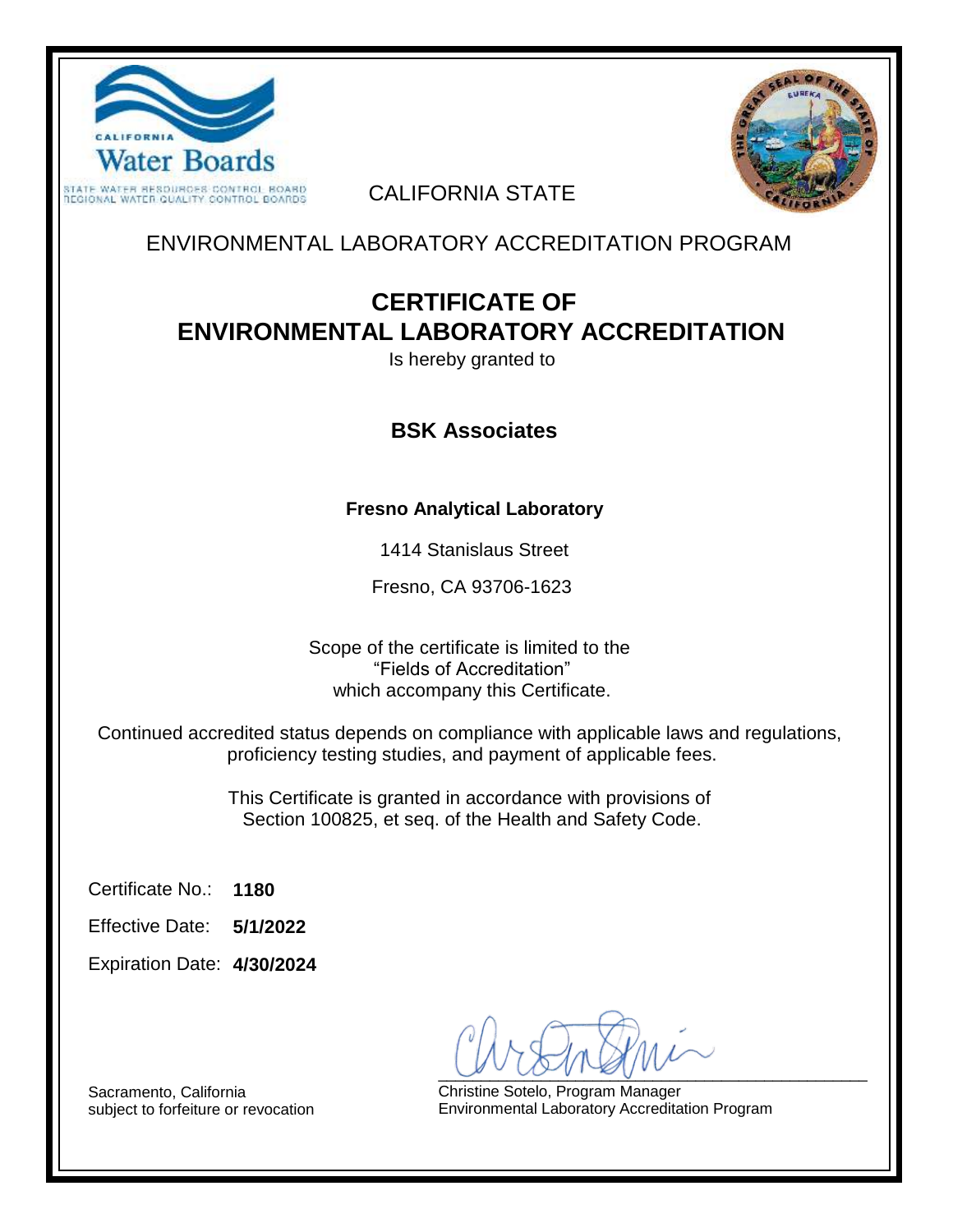

### **CALIFORNIA STATE ENVIRONMENTAL LABORATORY ACCREDITATION PROGRAM Fields of Accreditation**



**BSK Associates**

Fresno Analytical Laboratory Fresno, CA 93706-1623 Phone: 5594972888

**Certificate Number: 1180 Expiration Date: 4/30/2024** 1414 Stanislaus Street

|             | Field of Accreditation:101 - Microbiology of Drinking Water |                                                                    |                       |  |  |
|-------------|-------------------------------------------------------------|--------------------------------------------------------------------|-----------------------|--|--|
| 101.010 001 |                                                             | Heterotrophic Bacteria                                             | SM 9215 B             |  |  |
| 101.020     | 004                                                         | Total Coliform (Enumeration)                                       | SM 9221 B.C           |  |  |
| 101.020     | 005                                                         | Fecal Coliform (Enumeration)                                       | SM 9221 B,E           |  |  |
| 101.020     | 006                                                         | E. coli (Enumeration)                                              | SM 9221 B,F           |  |  |
| 101.050     | 005                                                         | Total Coliform P/A                                                 | SM 9223 B Colilert 18 |  |  |
| 101.050     | 006                                                         | E. coli P/A                                                        | SM 9223 B Colilert 18 |  |  |
| 101.050     | 007                                                         | <b>Total Coliform (Enumeration)</b>                                | SM 9223 B Colilert 18 |  |  |
| 101.050     | 008                                                         | E. coli (Enumeration)                                              | SM 9223 B Colilert 18 |  |  |
|             |                                                             | Field of Accreditation:102 - Inorganic Chemistry of Drinking Water |                       |  |  |
| 102.026 001 |                                                             | Calcium                                                            | EPA 200.7             |  |  |
| 102.026     | 002                                                         | Magnesium                                                          | EPA 200.7             |  |  |
| 102.026     | 003                                                         | Potassium                                                          | EPA 200.7             |  |  |
| 102.026     | 004                                                         | Silica                                                             | EPA 200.7             |  |  |
| 102.026     | 005                                                         | Sodium                                                             | EPA 200.7             |  |  |
| 102.030     | 001                                                         | <b>Bromide</b>                                                     | EPA 300.0             |  |  |
| 102.030     | 003                                                         | Chloride                                                           | EPA 300.0             |  |  |
| 102.030     | 005                                                         | Fluoride                                                           | EPA 300.0             |  |  |
| 102.030     | 006                                                         | Nitrate (as N)                                                     | EPA 300.0             |  |  |
| 102.030     | 007                                                         | Nitrite (as N)                                                     | EPA 300.0             |  |  |
| 102.030     | 008                                                         | Phosphate, Ortho (as P)                                            | EPA 300.0             |  |  |
| 102.030     | 009                                                         | Sulfate (as SO4)                                                   | EPA 300.0             |  |  |
| 102.040     | 001                                                         | <b>Bromide</b>                                                     | EPA 300.1             |  |  |
| 102.040     | 002                                                         | Chlorite                                                           | EPA 300.1             |  |  |
| 102.040     | 003                                                         | Chlorate                                                           | EPA 300.1             |  |  |
| 102.044     | 001                                                         | <b>Bromate</b>                                                     | EPA 317.0             |  |  |
| 102.045     | 001                                                         | Perchlorate                                                        | EPA 314.0             |  |  |
| 102.047     | 001                                                         | Perchlorate                                                        | EPA 331.0             |  |  |
| 102.095     | 001                                                         | Turbidity                                                          | SM 2130 B-2001        |  |  |
| 102.100     | 001                                                         | Alkalinity                                                         | SM 2320 B-1997        |  |  |
| 102.120     | 001                                                         | Hardness (Calculation)                                             | SM 2340 B-1997        |  |  |
| 102.130     | 001                                                         | Specific Conductance                                               | SM 2510 B-1997        |  |  |
| 102.140     | 001                                                         | Residue, Filterable TDS                                            | SM 2540 C-1997        |  |  |
| 102.174 001 |                                                             | Chlorine, Free                                                     | SM 4500-CI F-2000     |  |  |

As of 5/1/2022 , this list supersedes all previous lists for this certificate number. Customers: Please verify the current accreditation standing with the State. Page 1 of 29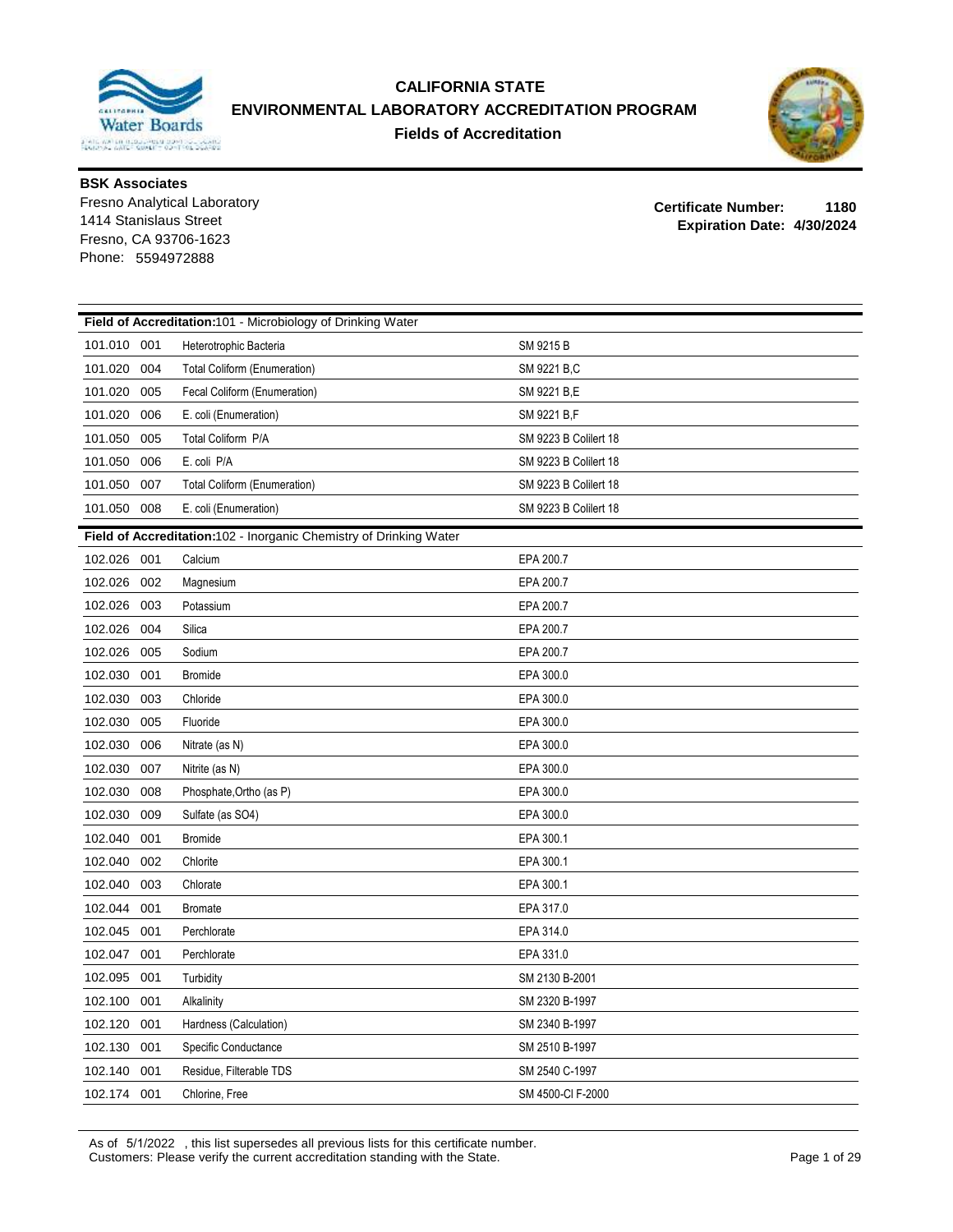| <b>BSK Associates</b> |     |                                                                           |                   | <b>Certificate Number:</b><br><b>Expiration Date:</b> | 1180<br>4/30/2024 |
|-----------------------|-----|---------------------------------------------------------------------------|-------------------|-------------------------------------------------------|-------------------|
| 102.174 002           |     | Chlorine, Total Residual                                                  | SM 4500-CI F-2000 |                                                       |                   |
| 102.175               | 001 | Chlorine, Free                                                            | SM 4500-CI G-2000 |                                                       |                   |
| 102.175               | 002 | Chlorine, Total Residual                                                  | SM 4500-CI G-2000 |                                                       |                   |
| 102.190               | 001 | Cyanide, Total                                                            | SM 4500-CN E-1999 |                                                       |                   |
| 102.203               | 001 | Hydrogen Ion (pH)                                                         | SM 4500-H+ B-2000 |                                                       |                   |
| 102.240               | 001 | Phosphate, Ortho (as P)                                                   | SM 4500-P E-1999  |                                                       |                   |
| 102.262               | 001 | Organic Carbon-Total (TOC)                                                | SM 5310 C-2000    |                                                       |                   |
| 102.263               | 001 | Dissolved Organic Carbon (DOC)                                            | SM 5310 C-2000    |                                                       |                   |
| 102.270               | 001 | Surfactants                                                               | SM 5540 C-2000    |                                                       |                   |
| 102.280 001           |     | <b>UV254</b>                                                              | SM 5910 B-2011    |                                                       |                   |
|                       |     | Field of Accreditation:103 - Toxic Chemical Elements of Drinking Water    |                   |                                                       |                   |
| 103.130               | 001 | Aluminum                                                                  | EPA 200.7         |                                                       |                   |
| 103.130               | 003 | Barium                                                                    | EPA 200.7         |                                                       |                   |
| 103.130               | 008 | Copper                                                                    | EPA 200.7         |                                                       |                   |
| 103.130               | 009 | Iron                                                                      | EPA 200.7         |                                                       |                   |
| 103.130               | 011 | Manganese                                                                 | EPA 200.7         |                                                       |                   |
| 103.130               | 015 | Silver                                                                    | EPA 200.7         |                                                       |                   |
| 103.130               | 017 | Zinc                                                                      | EPA 200.7         |                                                       |                   |
| 103.130               | 018 | Boron                                                                     | EPA 200.7         |                                                       |                   |
| 103.140               | 002 | Antimony                                                                  | EPA 200.8         |                                                       |                   |
| 103.140               | 003 | Arsenic                                                                   | EPA 200.8         |                                                       |                   |
| 103.140               | 004 | Barium                                                                    | EPA 200.8         |                                                       |                   |
| 103.140               | 005 | Beryllium                                                                 | EPA 200.8         |                                                       |                   |
| 103.140               | 006 | Cadmium                                                                   | EPA 200.8         |                                                       |                   |
| 103.140               | 007 | Chromium                                                                  | EPA 200.8         |                                                       |                   |
| 103.140               | 008 | Copper                                                                    | EPA 200.8         |                                                       |                   |
| 103.140               | 009 | Lead                                                                      | EPA 200.8         |                                                       |                   |
| 103.140 011           |     | Mercury                                                                   | EPA 200.8         |                                                       |                   |
| 103.140 012           |     | Nickel                                                                    | EPA 200.8         |                                                       |                   |
| 103.140 013           |     | Selenium                                                                  | EPA 200.8         |                                                       |                   |
| 103.140               | 014 | Silver                                                                    | EPA 200.8         |                                                       |                   |
| 103.140 015           |     | Thallium                                                                  | EPA 200.8         |                                                       |                   |
| 103.140               | 016 | Zinc                                                                      | EPA 200.8         |                                                       |                   |
| 103.140               | 018 | Vanadium                                                                  | EPA 200.8         |                                                       |                   |
| 103.310               | 001 | Chromium VI (Hexavalent Chromium)                                         | EPA 218.6         |                                                       |                   |
| 103.311               | 001 | Chromium VI (Hexavalent Chromium)                                         | EPA 218.7         |                                                       |                   |
|                       |     | Field of Accreditation:104 - Volatile Organic Chemistry of Drinking Water |                   |                                                       |                   |
| 104.030               | 001 | 1,2-Dibromoethane (EDB)                                                   | EPA 504.1         |                                                       |                   |
| 104.030               | 002 | 1,2-Dibromo-3-chloropropane (DBCP)                                        | EPA 504.1         |                                                       |                   |
| 104.035               | 001 | 1,2,3-Trichloropropane (TCP)                                              | SRL 524M-TCP      |                                                       |                   |
| 104.200               | 001 | 1,1,1,2-Tetrachloroethane                                                 | EPA 524.2         |                                                       |                   |
| 104.200 002           |     | 1,1,1-Trichloroethane                                                     | EPA 524.2         |                                                       |                   |

As of 5/1/2022 , this list supersedes all previous lists for this certificate number. Customers: Please verify the current accreditation standing with the State. Page 2 of 29 and 20 and 20 and 20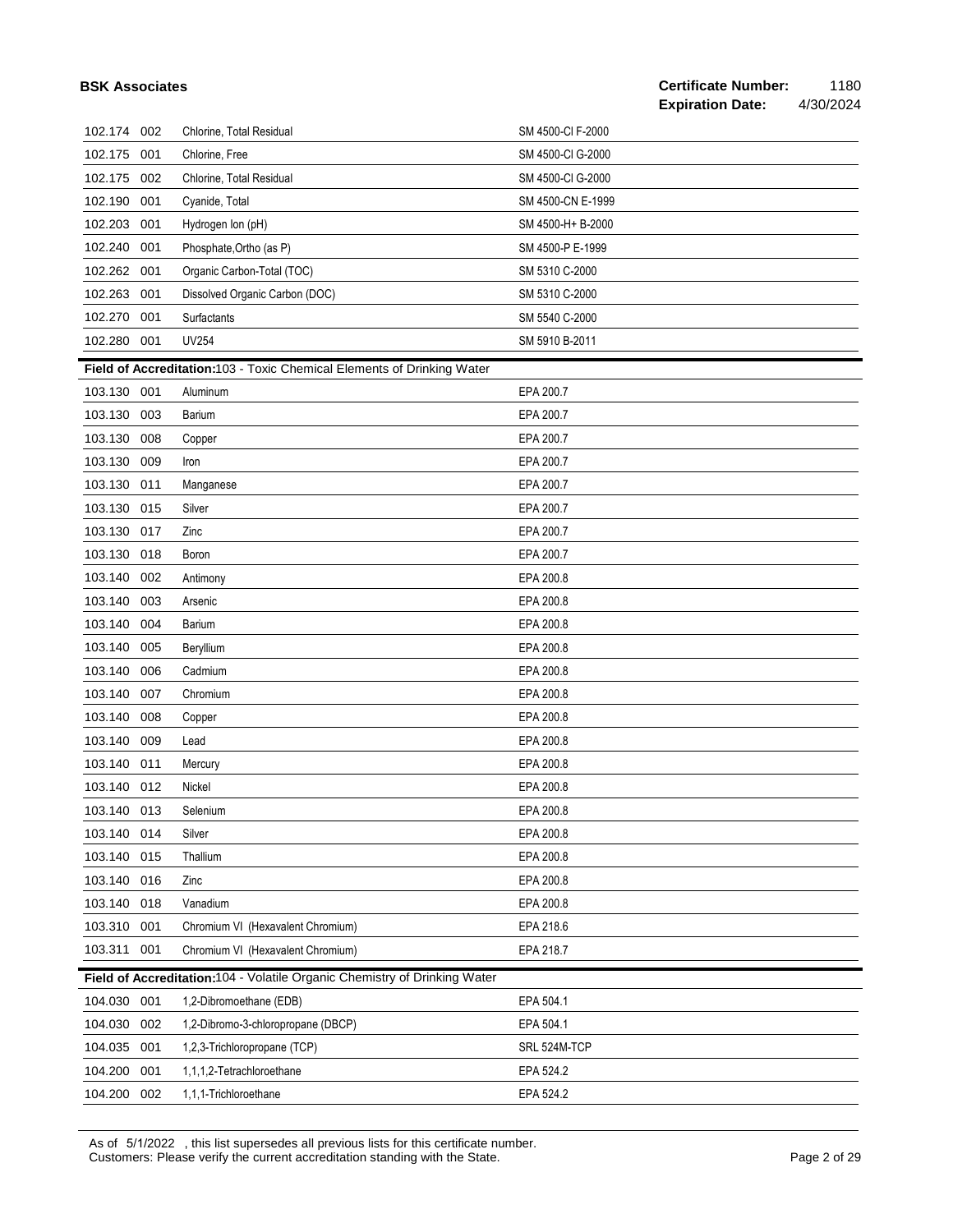| <b>BSK Associates</b> |     |                                                         |           | <b>Certificate Number:</b><br>1180<br><b>Expiration Date:</b><br>4/30/2024 |
|-----------------------|-----|---------------------------------------------------------|-----------|----------------------------------------------------------------------------|
| 104.200               | 003 | 1,1,2,2-Tetrachloroethane                               | EPA 524.2 |                                                                            |
| 104.200               | 004 | 1,1,2-Trichloroethane                                   | EPA 524.2 |                                                                            |
| 104.200               | 005 | 1,1-Dichloroethane                                      | EPA 524.2 |                                                                            |
| 104.200               | 006 | 1,1-Dichloroethylene (1,1-Dichloroethene)               | EPA 524.2 |                                                                            |
| 104.200               | 007 | 1,2,3-Trichlorobenzene                                  | EPA 524.2 |                                                                            |
| 104.200               | 008 | 1,2,4-Trichlorobenzene                                  | EPA 524.2 |                                                                            |
| 104.200               | 009 | 1,2,4-Trimethylbenzene                                  | EPA 524.2 |                                                                            |
| 104.200               | 010 | 1.2-Dichlorobenzene                                     | EPA 524.2 |                                                                            |
| 104.200               | 011 | 1,2-Dichloroethane (Ethylene Dichloride)                | EPA 524.2 |                                                                            |
| 104.200               | 012 | 1,2-Dichloropropane                                     | EPA 524.2 |                                                                            |
| 104.200               | 013 | 1,3,5-Trimethylbenzene                                  | EPA 524.2 |                                                                            |
| 104.200               | 014 | 1,3-Dichlorobenzene                                     | EPA 524.2 |                                                                            |
| 104.200               | 015 | 1,4-Dichlorobenzene                                     | EPA 524.2 |                                                                            |
| 104.200               | 016 | 2-Chlorotoluene                                         | EPA 524.2 |                                                                            |
| 104.200               | 017 | 4-Chlorotoluene                                         | EPA 524.2 |                                                                            |
| 104.200               | 018 | Benzene                                                 | EPA 524.2 |                                                                            |
| 104.200               | 019 | Carbon Disulfide                                        | EPA 524.2 |                                                                            |
| 104.200               | 020 | Carbon Tetrachloride                                    | EPA 524.2 |                                                                            |
| 104.200               | 021 | Chlorobenzene                                           | EPA 524.2 |                                                                            |
| 104.200               | 022 | cis-1,2-Dichloroethylene (cis 1,2 Dichloroethene)       | EPA 524.2 |                                                                            |
| 104.200               | 023 | cis-1,3-Dichloropropylene (cis 1,3 Dichloropropene)     | EPA 524.2 |                                                                            |
| 104.200               | 024 | Dichlorodifluoromethane                                 | EPA 524.2 |                                                                            |
| 104.200               | 025 | Dichloromethane (Methylene Chloride)                    | EPA 524.2 |                                                                            |
| 104.200               | 027 | Ethyl tert-butyl Ether (ETBE)                           | EPA 524.2 |                                                                            |
| 104.200               | 028 | Ethylbenzene                                            | EPA 524.2 |                                                                            |
| 104.200               | 029 | Isopropylbenzene                                        | EPA 524.2 |                                                                            |
| 104.200               | 030 | Methyl isobutyl ketone (MIBK, 4-Methyl-2-pentanone)     | EPA 524.2 |                                                                            |
| 104.200               | 031 | Methyl tert-butyl Ether (MTBE)                          | EPA 524.2 |                                                                            |
| 104.200 032           |     | Naphthalene                                             | EPA 524.2 |                                                                            |
| 104.200               | 033 | n-Butylbenzene                                          | EPA 524.2 |                                                                            |
| 104.200               | 034 | N-propylbenzene                                         | EPA 524.2 |                                                                            |
| 104.200               | 035 | sec-Butylbenzene                                        | EPA 524.2 |                                                                            |
| 104.200               | 036 | Styrene                                                 | EPA 524.2 |                                                                            |
| 104.200               | 037 | t-Butyl alcohol (2-Methyl-2-propanol)                   | EPA 524.2 |                                                                            |
| 104.200               | 038 | tert-Amyl Methyl Ether (TAME)                           | EPA 524.2 |                                                                            |
| 104.200               | 039 | tert-Butylbenzene                                       | EPA 524.2 |                                                                            |
| 104.200               | 040 | Tetrachloroethylene (Tetrachloroethene)                 | EPA 524.2 |                                                                            |
| 104.200               | 041 | Toluene                                                 | EPA 524.2 |                                                                            |
| 104.200               | 042 | trans-1,2-Dichloroethylene (trans-1,2 Dichloroethene)   | EPA 524.2 |                                                                            |
| 104.200               | 043 | trans-1,3-Dichloropropylene (trans-1,3 Dichloropropene) | EPA 524.2 |                                                                            |
| 104.200               | 044 | Trichloroethylene (Trichloroethene)                     | EPA 524.2 |                                                                            |
| 104.200               | 045 | Trichlorofluoromethane                                  | EPA 524.2 |                                                                            |

As of 5/1/2022 , this list supersedes all previous lists for this certificate number. Customers: Please verify the current accreditation standing with the State. Page 3 of 29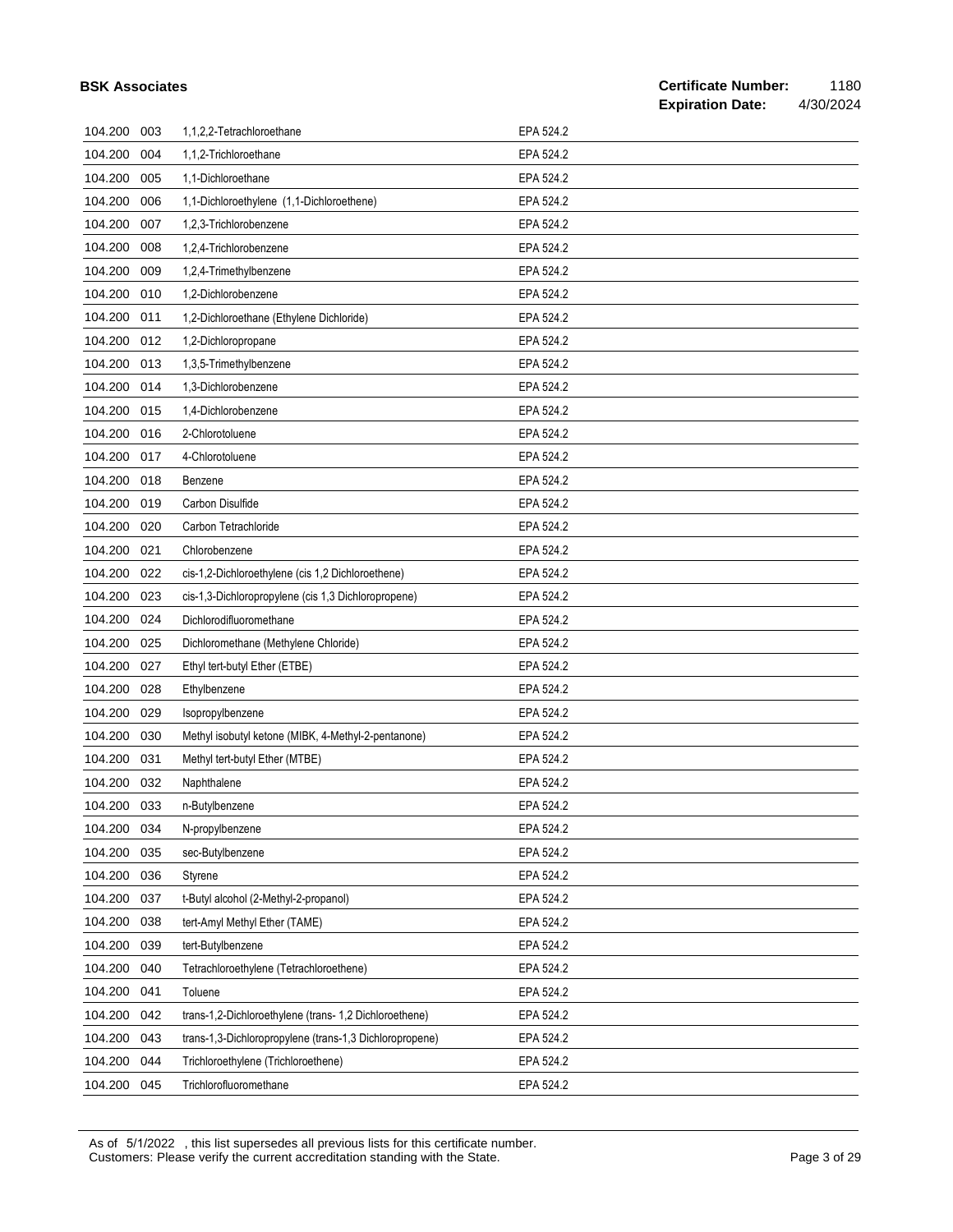|             | <b>BSK Associates</b> |                                                                                |                | <b>Certificate Number:</b><br><b>Expiration Date:</b> | 1180<br>4/30/2024 |
|-------------|-----------------------|--------------------------------------------------------------------------------|----------------|-------------------------------------------------------|-------------------|
| 104.200 046 |                       | Trichlorotrifluoroethane                                                       | EPA 524.2      |                                                       |                   |
| 104.200     | 047                   | Vinyl Chloride                                                                 | EPA 524.2      |                                                       |                   |
| 104.200     | 101                   | m-Xylene                                                                       | EPA 524.2      |                                                       |                   |
| 104.200     | 102                   | m+p-Xylene                                                                     | EPA 524.2      |                                                       |                   |
| 104.200     | 103                   | o-Xylene                                                                       | EPA 524.2      |                                                       |                   |
| 104.200     | 104                   | p-Xylene                                                                       | EPA 524.2      |                                                       |                   |
| 104.200     | 201                   | Bromodichloromethane                                                           | EPA 524.2      |                                                       |                   |
| 104.200 202 |                       | Bromoform                                                                      | EPA 524.2      |                                                       |                   |
| 104.200     | 203                   | Chloroform                                                                     | EPA 524.2      |                                                       |                   |
| 104.200 204 |                       | Dibromochloromethane (Chlorodibromomethane)                                    | EPA 524.2      |                                                       |                   |
|             |                       | Field of Accreditation:105 - Semi-volatile Organic Chemistry of Drinking Water |                |                                                       |                   |
| 105.010 002 |                       | Alachlor                                                                       | <b>EPA 505</b> |                                                       |                   |
| 105.010 003 |                       | Atrazine                                                                       | <b>EPA 505</b> |                                                       |                   |
| 105.010     | 004                   | Chlordane                                                                      | <b>EPA 505</b> |                                                       |                   |
| 105.010 006 |                       | Endrin                                                                         | <b>EPA 505</b> |                                                       |                   |
| 105.010     | 007                   | Heptachlor                                                                     | <b>EPA 505</b> |                                                       |                   |
| 105.010     | 008                   | Heptachlor Epoxide                                                             | <b>EPA 505</b> |                                                       |                   |
| 105.010     | 009                   | Hexachlorobenzene                                                              | <b>EPA 505</b> |                                                       |                   |
| 105.010 010 |                       | Hexachlorocyclopentadiene                                                      | <b>EPA 505</b> |                                                       |                   |
| 105.010     | 011                   | Lindane (HCH-gamma)                                                            | <b>EPA 505</b> |                                                       |                   |
| 105.010     | 012                   | Methoxychlor                                                                   | <b>EPA 505</b> |                                                       |                   |
| 105.010 013 |                       | Simazine                                                                       | <b>EPA 505</b> |                                                       |                   |
| 105.010 014 |                       | Toxaphene                                                                      | <b>EPA 505</b> |                                                       |                   |
| 105.010     | 015                   | PCBs as Aroclors (screen)                                                      | <b>EPA 505</b> |                                                       |                   |
| 105.083     | 001                   | $2,4-D$                                                                        | EPA 515.4      |                                                       |                   |
| 105.083     | 002                   | Dinoseb                                                                        | EPA 515.4      |                                                       |                   |
| 105.083     | 003                   | Pentachlorophenol                                                              | EPA 515.4      |                                                       |                   |
| 105.083 004 |                       | Picloram                                                                       | EPA 515.4      |                                                       |                   |
| 105.083 005 |                       | 2,4,5-TP (Silvex)                                                              | EPA 515.4      |                                                       |                   |
| 105.083     | 006                   | Dalapon                                                                        | EPA 515.4      |                                                       |                   |
| 105.083     | 007                   | Bentazon                                                                       | EPA 515.4      |                                                       |                   |
| 105.083     | 008                   | Dicamba                                                                        | EPA 515.4      |                                                       |                   |
| 105.091     | 001                   | Alachlor                                                                       | EPA 525.3      |                                                       |                   |
| 105.091     | 003                   | Atrazine                                                                       | EPA 525.3      |                                                       |                   |
| 105.091     | 004                   | <b>Bromacil</b>                                                                | EPA 525.3      |                                                       |                   |
| 105.091     | 005                   | Benzo(a)pyrene                                                                 | EPA 525.3      |                                                       |                   |
| 105.091     | 006                   | <b>Butachlor</b>                                                               | EPA 525.3      |                                                       |                   |
| 105.091     | 008                   | Diazinon                                                                       | EPA 525.3      |                                                       |                   |
| 105.091     | 009                   | Di(2-ethylhexyl) Adipate                                                       | EPA 525.3      |                                                       |                   |
| 105.091     | 018                   | Metolachlor                                                                    | EPA 525.3      |                                                       |                   |
| 105.091     | 019                   | Metribuzin                                                                     | EPA 525.3      |                                                       |                   |
| 105.091     | 020                   | Molinate                                                                       | EPA 525.3      |                                                       |                   |

As of 5/1/2022 , this list supersedes all previous lists for this certificate number. Customers: Please verify the current accreditation standing with the State. Page 4 of 29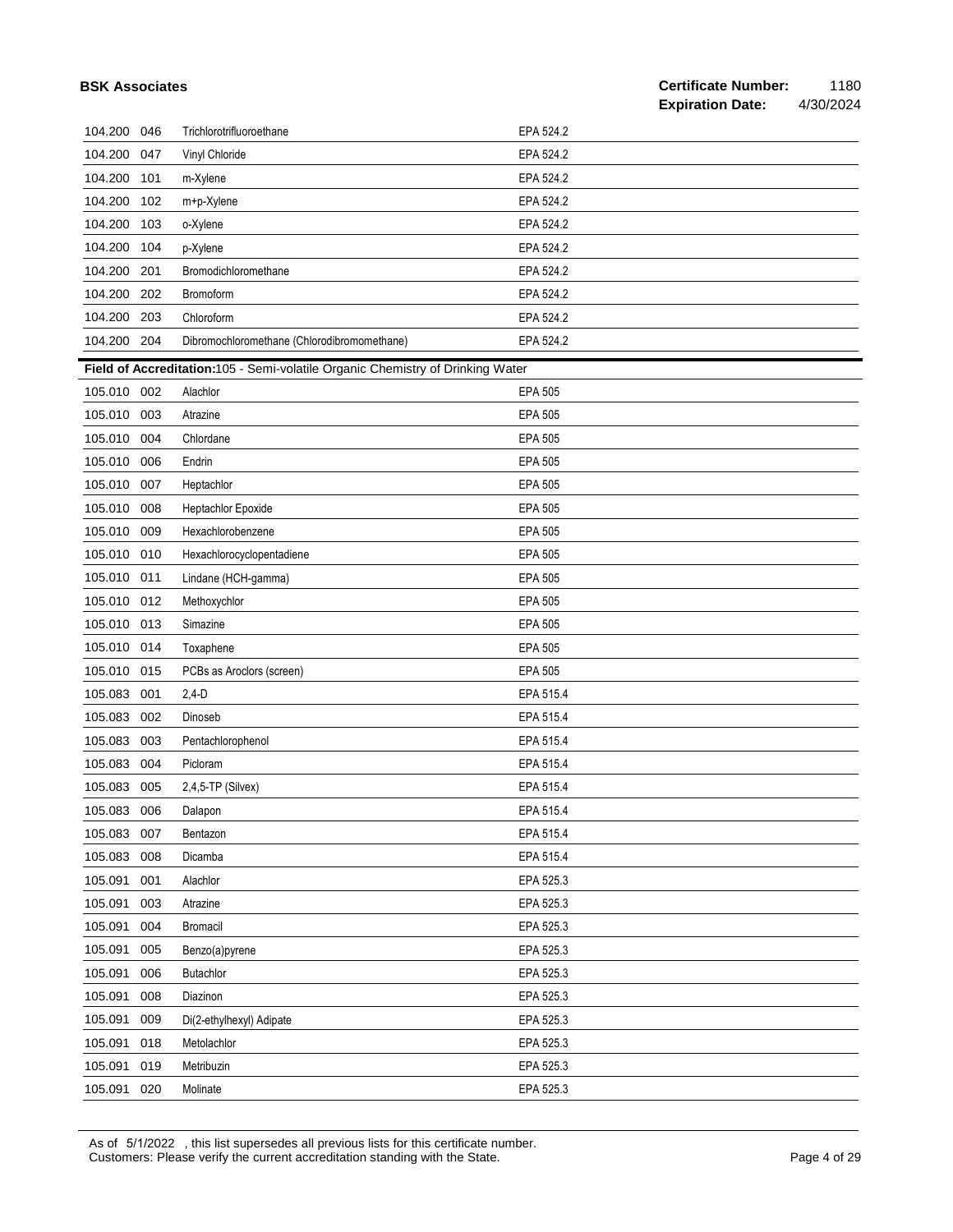|             |     |                                                                    |                | <b>Expiration Date:</b> | 4/30/2024 |
|-------------|-----|--------------------------------------------------------------------|----------------|-------------------------|-----------|
| 105.091     | 022 | Propachlor                                                         | EPA 525.3      |                         |           |
| 105.091     | 023 | Simazine                                                           | EPA 525.3      |                         |           |
| 105.091     | 024 | Thiobencarb                                                        | EPA 525.3      |                         |           |
| 105.100     | 001 | Aldicarb (Temik)                                                   | EPA 531.1      |                         |           |
| 105.100     | 002 | <b>Aldicarb Sulfone</b>                                            | EPA 531.1      |                         |           |
| 105.100     | 003 | <b>Aldicarb Sulfoxide</b>                                          | EPA 531.1      |                         |           |
| 105.100     | 004 | Carbaryl (Sevin)                                                   | EPA 531.1      |                         |           |
| 105.100     | 005 | Carbofuran (Furadan)                                               | EPA 531.1      |                         |           |
| 105.100     | 006 | 3-Hydroxycarbofuran                                                | EPA 531.1      |                         |           |
| 105.100     | 007 | Methomyl (Lannate)                                                 | EPA 531.1      |                         |           |
| 105.100     | 008 | Oxamyl                                                             | EPA 531.1      |                         |           |
| 105.103     | 001 | 11-Chloroeicosafluoro-3-oxaundecane-1-sulfonic acid (11Cl-PF3OUdS) | <b>EPA 533</b> |                         |           |
| 105.103     | 002 | 9-Chlorohexadecafluoro-3-oxanonane-1-sulfonic acid (9CI-PF3ONS)    | EPA 533        |                         |           |
| 105.103     | 003 | 4,8-Dioxa-3H-perfluorononanoic acid (ADONA)                        | EPA 533        |                         |           |
| 105.103     | 004 | Hexafluoropropylene Oxide Dimer Acid (HFPO-DA)                     | <b>EPA 533</b> |                         |           |
| 105.103     | 005 | Nonafluoro-3,6-dioxaheptanoic acid (NFDHA)                         | <b>EPA 533</b> |                         |           |
| 105.103     | 006 | Perfluorobutanoic Acid (PFBA)                                      | <b>EPA 533</b> |                         |           |
| 105.103     | 007 | Perfluorobutane Sulfonic Acid (PFBS)                               | <b>EPA 533</b> |                         |           |
| 105.103     | 008 | 1H, 1H, 2H, 2H-Perfluorodecane sulfonic acid (8:2FTS)              | <b>EPA 533</b> |                         |           |
| 105.103     | 009 | Perfluorodecanoic Acid (PFDA)                                      | <b>EPA 533</b> |                         |           |
| 105.103     | 010 | Perfluorododecanoic Acid (PFDoA)                                   | <b>EPA 533</b> |                         |           |
| 105.103     | 011 | Perfluoro(2-ethoxyethane) sulfonic acid (PFEESA)                   | <b>EPA 533</b> |                         |           |
| 105.103     | 012 | Perfluoroheptane Sulfonic Acid (PFHpS)                             | <b>EPA 533</b> |                         |           |
| 105.103     | 013 | Perfluoroheptanoic Acid (PFHpA)                                    | <b>EPA 533</b> |                         |           |
| 105.103     | 014 | 1H, 1H, 2H, 2H-Perfluorohexane sulfonic acid (4:2FTS)              | <b>EPA 533</b> |                         |           |
| 105.103     | 015 | Perfluorohexane Sulfonic Acid (PFHxS)                              | <b>EPA 533</b> |                         |           |
| 105.103     | 016 | Perfluorohexanoic Acid (PFHxA)                                     | <b>EPA 533</b> |                         |           |
| 105.103     | 017 | Perfluoro-3-methoxypropanoic acid (PFMPA)                          | <b>EPA 533</b> |                         |           |
| 105.103 018 |     | Perfluoro-4-methoxybutanoic acid (PFMBA)                           | EPA 533        |                         |           |
| 105.103 019 |     | Perfluorononanoic Acid (PFNA)                                      | EPA 533        |                         |           |
| 105.103     | 020 | 1H, 1H, 2H, 2H-Perfluorooctane sulfonic acid (6:2FTS)              | EPA 533        |                         |           |
| 105.103     | 021 | Perfluorooctane Sulfonic Acid (PFOS)                               | EPA 533        |                         |           |
| 105.103     | 022 | Perfluorooctanoic Acid (PFOA)                                      | EPA 533        |                         |           |
| 105.103     | 023 | Perfluoropentanoic Acid (PFPeA)                                    | EPA 533        |                         |           |
| 105.103     | 024 | Perfluoropentane Sulfonic Acid (PFPeS)                             | EPA 533        |                         |           |
| 105.103     | 025 | Perfluoroundecanoic Acid (PFUnDA)                                  | EPA 533        |                         |           |
| 105.106     | 001 | 11-Chloroeicosafluoro-3-oxaundecane-1-sulfonic acid (11Cl-PF3OUdS) | EPA 537.1      |                         |           |
| 105.106     | 002 | 9-Chlorohexadecafluoro-3-oxanonane-1-sulfonic acid (9CI-PF3ONS)    | EPA 537.1      |                         |           |
| 105.106     | 003 | 4,8-Dioxa-3H-perfluorononanoic acid (ADONA)                        | EPA 537.1      |                         |           |
| 105.106     | 004 | Hexafluoropropylene Oxide Dimer Acid (HFPO-DA)                     | EPA 537.1      |                         |           |
| 105.106     | 005 | N-Ethylperfluorooctane Sulfonamido Acetic Acid (NEtFOSAA)          | EPA 537.1      |                         |           |
| 105.106 006 |     | N-Methylperfluorooctane Sulfonamido Acetic Acid (NMeFOSAA)         | EPA 537.1      |                         |           |

As of 5/1/2022 , this list supersedes all previous lists for this certificate number. Customers: Please verify the current accreditation standing with the State. Page 5 of 29

**BSK Associates**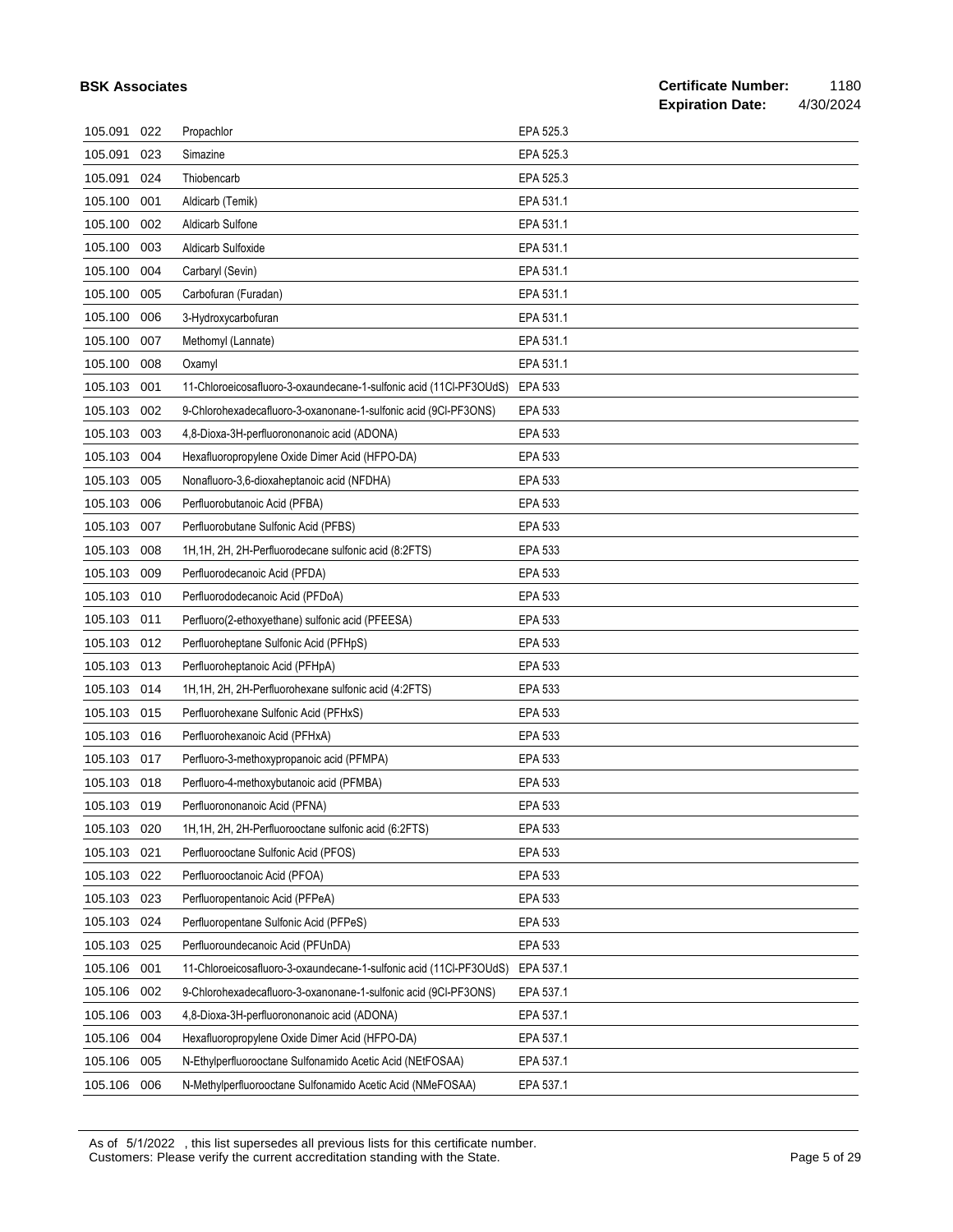|             |     |                                                                                              |                            | <b>Expiration Date:</b> | 4/30/2024 |
|-------------|-----|----------------------------------------------------------------------------------------------|----------------------------|-------------------------|-----------|
| 105.106     | 007 | Perfluorobutane Sulfonic Acid (PFBS)                                                         | EPA 537.1                  |                         |           |
| 105.106     | 008 | Perfluorodecanoic Acid (PFDA)                                                                | EPA 537.1                  |                         |           |
| 105.106     | 009 | Perfluorododecanoic Acid (PFDoA)                                                             | EPA 537.1                  |                         |           |
| 105.106     | 010 | Perfluoroheptanoic Acid (PFHpA)                                                              | EPA 537.1                  |                         |           |
| 105.106     | 011 | Perfluorohexane Sulfonic Acid (PFHxS)                                                        | EPA 537.1                  |                         |           |
| 105.106     | 012 | Perfluorohexanoic Acid (PFHxA)                                                               | EPA 537.1                  |                         |           |
| 105.106     | 013 | Perfluorononanoic Acid (PFNA)                                                                | EPA 537.1                  |                         |           |
| 105.106     | 014 | Perfluorooctanoic Acid (PFOA)                                                                | EPA 537.1                  |                         |           |
| 105.106     | 015 | Perfluorooctane Sulfonic Acid (PFOS)                                                         | EPA 537.1                  |                         |           |
| 105.106     | 016 | Perfluorotetradecanoic Acid (PFTDA)                                                          | EPA 537.1                  |                         |           |
| 105.106     | 017 | Perfluorotridecanoic Acid (PFTrDA)                                                           | EPA 537.1                  |                         |           |
| 105.106     | 018 | Perfluoroundecanoic Acid (PFUnDA)                                                            | EPA 537.1                  |                         |           |
| 105.120     | 001 | Glyphosate                                                                                   | <b>EPA 547</b>             |                         |           |
| 105.140     | 001 | Endothall                                                                                    | EPA 548.1                  |                         |           |
| 105.150     | 001 | Diquat                                                                                       | EPA 549.2                  |                         |           |
| 105.201     | 003 | <b>Bromoacetic Acid</b>                                                                      | EPA 552.3                  |                         |           |
| 105.201     | 004 | Chloroacetic Acid                                                                            | EPA 552.3                  |                         |           |
| 105.201     | 005 | Dibromoacetic Acid                                                                           | EPA 552.3                  |                         |           |
| 105.201     | 006 | Dichloroacetic Acid                                                                          | EPA 552.3                  |                         |           |
| 105.201     | 007 | <b>Trichloroacetic Acid</b>                                                                  | EPA 552.3                  |                         |           |
|             |     | Field of Accreditation:106 - Radionuclides in Drinking Water                                 |                            |                         |           |
| 106.092 001 |     | Uranium                                                                                      | EPA 200.8                  |                         |           |
|             |     | Field of Accreditation:107 - Microbiological Methods for Non-Potable Water and Sewage Sludge |                            |                         |           |
| 107.001     | 001 | <b>Total Coliform (Enumeration)</b>                                                          | SM 9221 B, C-2006          |                         |           |
| 107.001     | 002 | Fecal Coliform (Enumeration)                                                                 | SM 9221 C,E-2006           |                         |           |
| 107.001     | 003 | E. coli (Enumeration)                                                                        | SM 9221 C,F-2006           |                         |           |
| 107.015 001 |     | E. coli (Enumeration)                                                                        | SM 9223 B-2004 Colilert 18 |                         |           |
|             |     | Field of Accreditation:108 - Inorganic Constituents in Non-Potable Water                     |                            |                         |           |
| 108.013 001 |     | Calcium                                                                                      | EPA 200.7                  |                         |           |
| 108.013 002 |     | Magnesium                                                                                    | EPA 200.7                  |                         |           |
| 108.013 004 |     | Potassium                                                                                    | EPA 200.7                  |                         |           |
| 108.013 005 |     | Silica, Dissolved                                                                            | EPA 200.7                  |                         |           |
| 108.013 006 |     | Sodium                                                                                       | EPA 200.7                  |                         |           |
| 108.017 001 |     | <b>Bromide</b>                                                                               | EPA 300.0                  |                         |           |
| 108.017 002 |     | Chloride                                                                                     | EPA 300.0                  |                         |           |
| 108.017 003 |     | Fluoride                                                                                     | EPA 300.0                  |                         |           |
| 108.017 004 |     | Nitrate (as N)                                                                               | EPA 300.0                  |                         |           |
| 108.017 005 |     | Nitrate-Nitrite (as N)                                                                       | EPA 300.0                  |                         |           |
| 108.017     | 006 | Nitrite (as N)                                                                               | EPA 300.0                  |                         |           |
| 108.017     | 007 | Phosphate, Ortho (as P)                                                                      | EPA 300.0                  |                         |           |
| 108.017 008 |     | Sulfate (as SO4)                                                                             | EPA 300.0                  |                         |           |
| 108.019 001 |     | Bromide                                                                                      | EPA 300.1                  |                         |           |

As of 5/1/2022 , this list supersedes all previous lists for this certificate number. Customers: Please verify the current accreditation standing with the State. Page 6 of 29

**BSK Associates**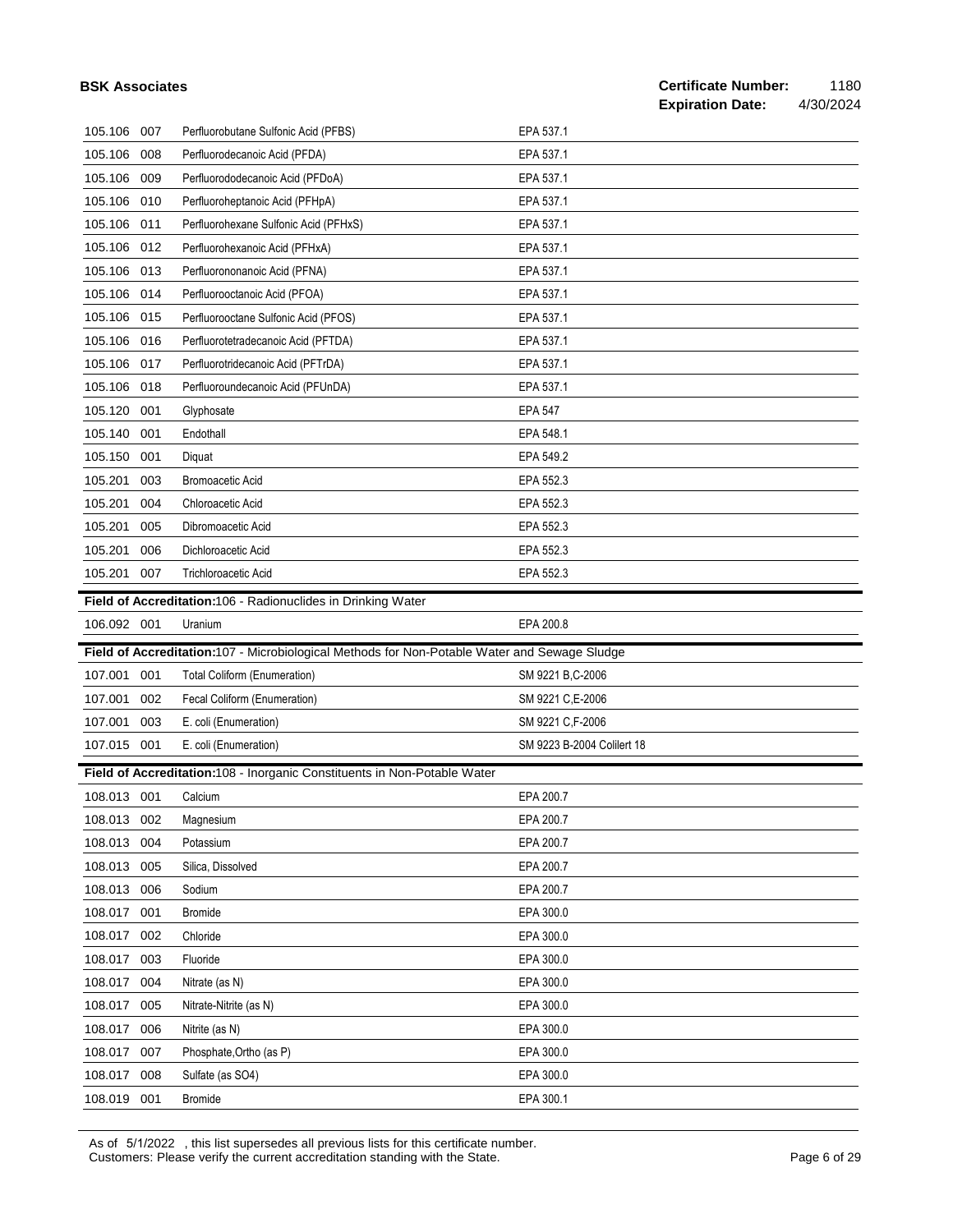| 108.029     | 001 | Kjeldahl Nitrogen, Total (as N)                                                    | EPA 351.2          |
|-------------|-----|------------------------------------------------------------------------------------|--------------------|
| 108.039     | 001 | Phosphorus, Total                                                                  | EPA 365.4          |
| 108.053     | 002 | Oil & Grease, Total Recoverable                                                    | EPA 1664 B         |
| 108.055     | 001 | Color                                                                              | SM 2120 B-2011     |
| 108.059     | 001 | Turbidity                                                                          | SM 2130 B-2011     |
| 108.063     | 001 | Alkalinity                                                                         | SM 2320 B-2011     |
| 108.065     | 001 | Hardness (Calculation)                                                             | SM 2340 B-2011     |
| 108.069     | 001 | Specific Conductance                                                               | SM 2510 B-2011     |
| 108.071     | 001 | Residue, Total                                                                     | SM 2540 B-2011     |
| 108.073     | 001 | Residue, Filterable TDS                                                            | SM 2540 C-2011     |
| 108.075     | 001 | Residue, Non-filterable TSS                                                        | SM 2540 D-2011     |
| 108.077     | 001 | Residue, Volatile                                                                  | SM 2540 E-2011     |
| 108.079     | 001 | Residue, Settleable                                                                | SM 2540 F-2011     |
| 108.080     | 001 | Temperature                                                                        | SM 2550 B-2010     |
| 108.109     | 001 | Chlorine, Total Residual                                                           | SM 4500-CI F-2011  |
| 108.109     | 002 | Chlorine, Free                                                                     | SM 4500-CI F-2011  |
| 108.114     | 001 | Chlorine, Total Residual                                                           | SM 4500-CI G-2011  |
| 108.114     | 002 | Chlorine, Free                                                                     | SM 4500-CI G-2011  |
| 108.125     | 001 | Cyanide, Total                                                                     | SM 4500-CN E-2011  |
| 108.129     | 001 | Cyanide, Available                                                                 | SM 4500-CN G-2011  |
| 108.131     | 001 | Fluoride                                                                           | SM 4500-F C-2011   |
| 108.137     | 001 | Hydrogen Ion (pH)                                                                  | SM 4500-H+ B-2011  |
| 108.159     | 001 | Nitrate-Nitrite (as N)                                                             | SM 4500-NO3 F-2011 |
| 108.165     | 001 | Oxygen, Dissolved                                                                  | SM 4500-O C-2011   |
| 108.175     | 001 | Phosphate, Ortho (as P)                                                            | SM 4500-P E-2011   |
| 108.175     | 002 | Phosphorus, Total                                                                  | SM 4500-P E-2011   |
| 108.207     | 001 | Biochemical Oxygen Demand                                                          | SM 5210 B-2011     |
| 108.207     | 002 | Carbonaceous BOD                                                                   | SM 5210 B-2011     |
| 108.213     | 001 | Chemical Oxygen Demand                                                             | SM 5220 D-2011     |
| 108.217     | 001 | Organic Carbon-Total (TOC)                                                         | SM 5310 C-2011     |
| 108.225 001 |     | Surfactants                                                                        | SM 5540 C-2011     |
|             |     | <b>Field of Accreditation:109 - Metals and Trace Elements in Non-Potable Water</b> |                    |
| 109.623     | 001 | Aluminum                                                                           | EPA 200.7          |
| 109.623     | 004 | Barium                                                                             | EPA 200.7          |
| 109.623     | 006 | Boron                                                                              | EPA 200.7          |
| 109.623     | 007 | Cadmium                                                                            | EPA 200.7          |
| 109.623     | 008 | Chromium                                                                           | EPA 200.7          |
| 109.623     | 010 | Copper                                                                             | EPA 200.7          |
| 109.623     | 011 | Iron                                                                               | EPA 200.7          |
| 109.623 012 |     | Lead                                                                               | EPA 200.7          |

As of 5/1/2022 , this list supersedes all previous lists for this certificate number. Customers: Please verify the current accreditation standing with the State. Page 7 of 29

109.623 013 Manganese EPA 200.7

**BSK Associates**

108.025 001 Ammonia (as N) EPA 350.1

#### **Certificate Number:** 1180 **Expiration Date:** 4/30/2024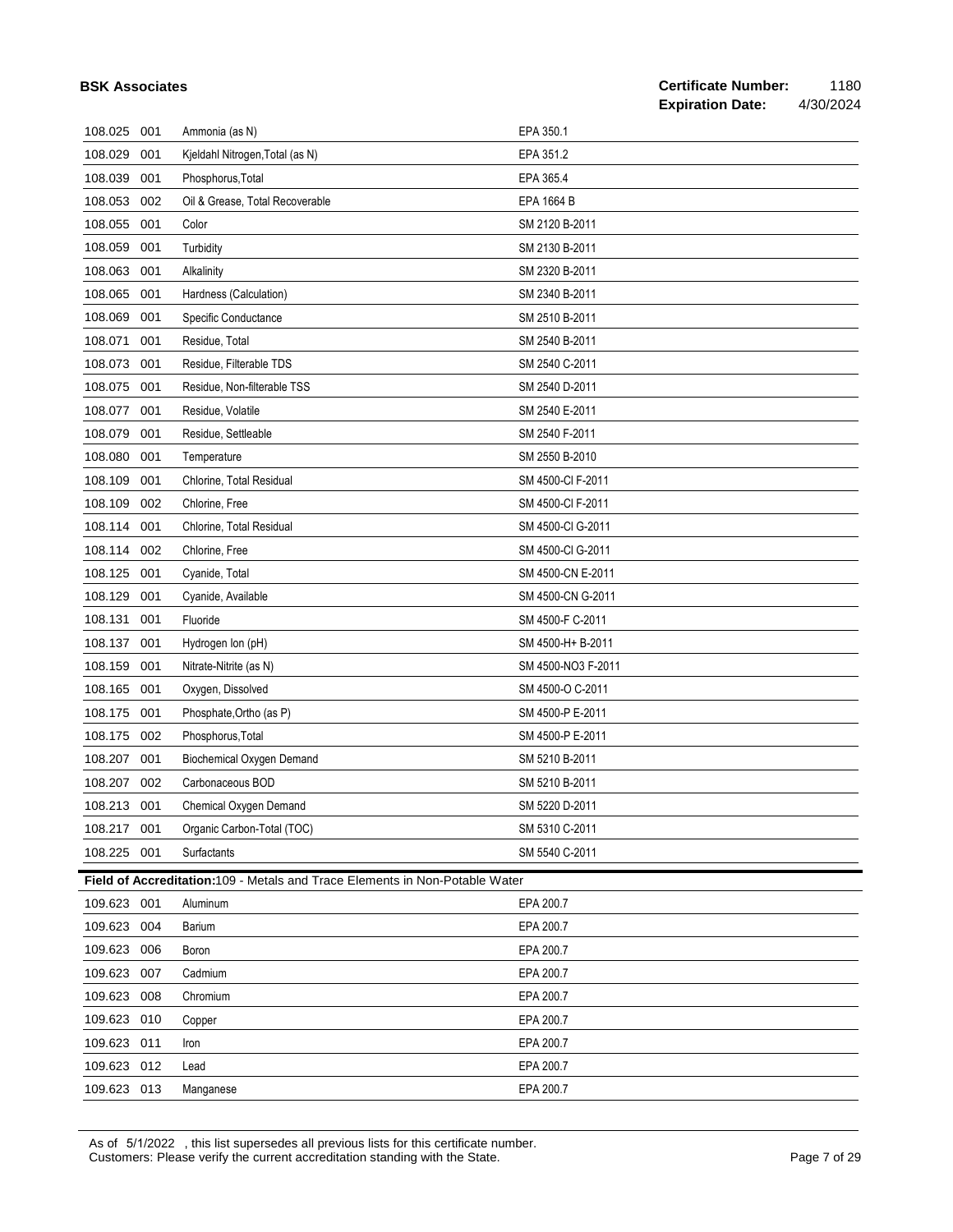| <b>BSK Associates</b> |     |                                                                                 |           | <b>Certificate Number:</b><br><b>Expiration Date:</b> | 1180<br>4/30/2024 |
|-----------------------|-----|---------------------------------------------------------------------------------|-----------|-------------------------------------------------------|-------------------|
| 109.623 015           |     | Nickel                                                                          | EPA 200.7 |                                                       |                   |
| 109.623               | 017 | Silver                                                                          | EPA 200.7 |                                                       |                   |
| 109.623               | 019 | Tin                                                                             | EPA 200.7 |                                                       |                   |
| 109.623               | 020 | Titanium                                                                        | EPA 200.7 |                                                       |                   |
| 109.625               | 001 | Aluminum                                                                        | EPA 200.8 |                                                       |                   |
| 109.625               | 002 | Antimony                                                                        | EPA 200.8 |                                                       |                   |
| 109.625               | 003 | Arsenic                                                                         | EPA 200.8 |                                                       |                   |
| 109.625               | 004 | <b>Barium</b>                                                                   | EPA 200.8 |                                                       |                   |
| 109.625               | 005 | Beryllium                                                                       | EPA 200.8 |                                                       |                   |
| 109.625               | 007 | Cadmium                                                                         | EPA 200.8 |                                                       |                   |
| 109.625               | 008 | Chromium                                                                        | EPA 200.8 |                                                       |                   |
| 109.625               | 009 | Cobalt                                                                          | EPA 200.8 |                                                       |                   |
| 109.625               | 010 | Copper                                                                          | EPA 200.8 |                                                       |                   |
| 109.625               | 012 | Iron                                                                            | EPA 200.8 |                                                       |                   |
| 109.625               | 013 | Lead                                                                            | EPA 200.8 |                                                       |                   |
| 109.625               | 014 | Manganese                                                                       | EPA 200.8 |                                                       |                   |
| 109.625               | 015 | Molybdenum                                                                      | EPA 200.8 |                                                       |                   |
| 109.625               | 016 | Nickel                                                                          | EPA 200.8 |                                                       |                   |
| 109.625               | 017 | Selenium                                                                        | EPA 200.8 |                                                       |                   |
| 109.625               | 018 | Silver                                                                          | EPA 200.8 |                                                       |                   |
| 109.625               | 019 | Thallium                                                                        | EPA 200.8 |                                                       |                   |
| 109.625               | 020 | Tin                                                                             | EPA 200.8 |                                                       |                   |
| 109.625               | 022 | Vanadium                                                                        | EPA 200.8 |                                                       |                   |
| 109.625               | 023 | Zinc                                                                            | EPA 200.8 |                                                       |                   |
| 109.629               | 001 | Chromium VI (Hexavalent Chromium)                                               | EPA 218.6 |                                                       |                   |
| 109.639               | 001 | Mercury                                                                         | EPA 245.7 |                                                       |                   |
|                       |     | Field of Accreditation:110 - Volatile Organic Constituents in Non-Potable Water |           |                                                       |                   |
| 110.040 001           |     | Acetone                                                                         | EPA 624.1 |                                                       |                   |
| 110.040               | 003 | Acrolein                                                                        | EPA 624.1 |                                                       |                   |
| 110.040               | 004 | Acrylonitrile                                                                   | EPA 624.1 |                                                       |                   |
| 110.040               | 005 | Benzene                                                                         | EPA 624.1 |                                                       |                   |
| 110.040               | 006 | Bromodichloromethane                                                            | EPA 624.1 |                                                       |                   |
| 110.040               | 007 | Bromoform                                                                       | EPA 624.1 |                                                       |                   |
| 110.040               | 008 | Bromomethane (Methyl Bromide)                                                   | EPA 624.1 |                                                       |                   |
| 110.040               | 009 | t-Butyl alcohol (2-Methyl-2-propanol)                                           | EPA 624.1 |                                                       |                   |
| 110.040               | 010 | Carbon Tetrachloride                                                            | EPA 624.1 |                                                       |                   |
| 110.040               | 011 | Chlorobenzene                                                                   | EPA 624.1 |                                                       |                   |
| 110.040               | 012 | Chloroethane                                                                    | EPA 624.1 |                                                       |                   |
| 110.040               | 013 | 2-Chloroethyl vinyl Ether                                                       | EPA 624.1 |                                                       |                   |
| 110.040               | 014 | Chloroform                                                                      | EPA 624.1 |                                                       |                   |
| 110.040               | 015 | Chloromethane (Methyl Chloride)                                                 | EPA 624.1 |                                                       |                   |
| 110.040 016           |     | Dibromochloromethane (Chlorodibromomethane)                                     | EPA 624.1 |                                                       |                   |

As of 5/1/2022 , this list supersedes all previous lists for this certificate number. Customers: Please verify the current accreditation standing with the State. Page 8 of 29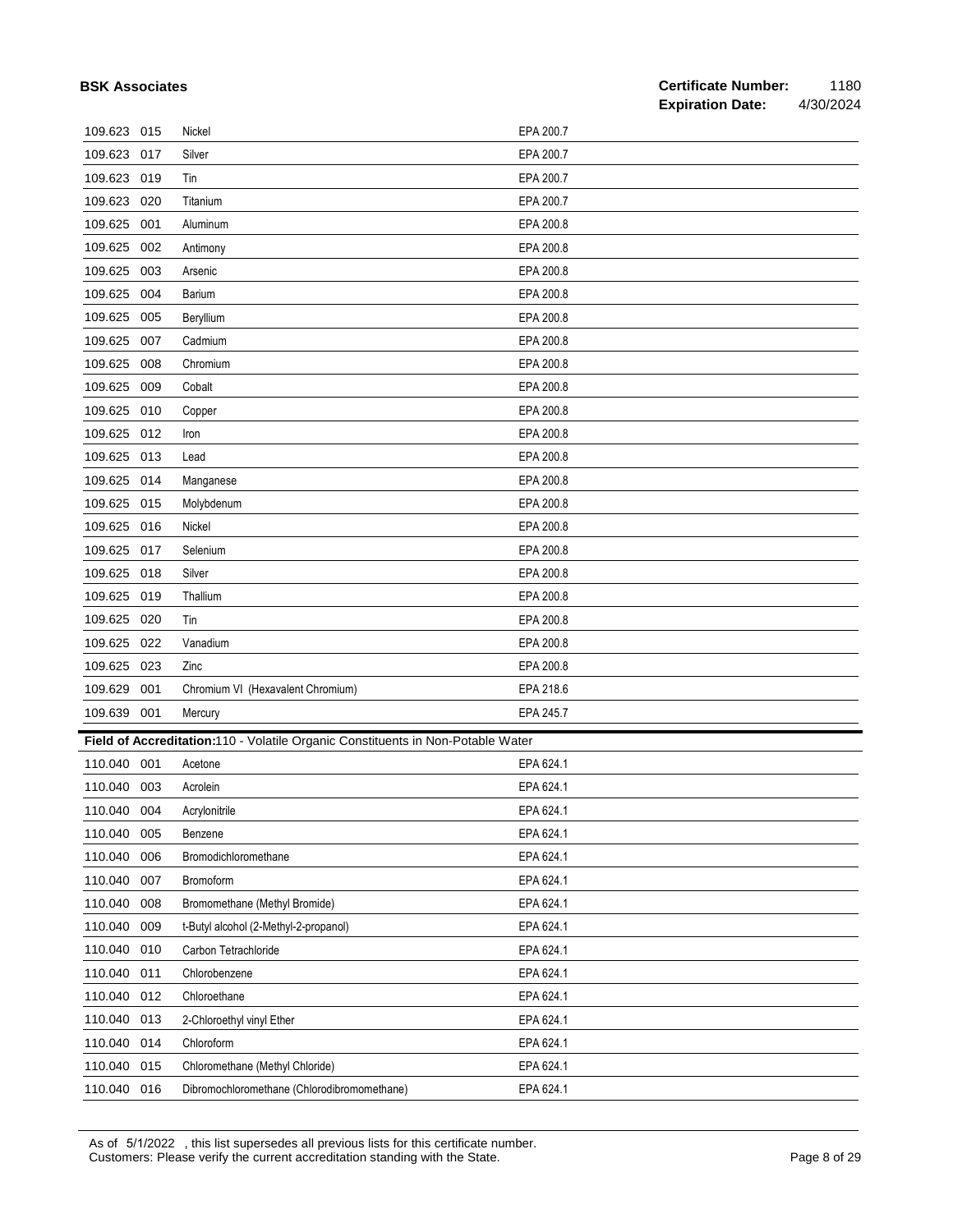# **Certificate Number:** 1180<br>**Expiration Date:** 4/30/2024

| 110.040 017 |     | 1,2-Dichlorobenzene                                                                  | EPA 624.1 |
|-------------|-----|--------------------------------------------------------------------------------------|-----------|
| 110.040     | 018 | 1,3-Dichlorobenzene                                                                  | EPA 624.1 |
| 110.040     | 019 | 1,4-Dichlorobenzene                                                                  | EPA 624.1 |
| 110.040     | 020 | 1,1-Dichloroethane                                                                   | EPA 624.1 |
| 110.040     | 021 | 1,2-Dichloroethane (Ethylene Dichloride)                                             | EPA 624.1 |
| 110.040     | 022 | 1,1-Dichloroethylene (1,1-Dichloroethene)                                            | EPA 624.1 |
| 110.040     | 023 | trans-1,2-Dichloroethylene (trans- 1,2 Dichloroethene)                               | EPA 624.1 |
| 110.040     | 024 | 1,2-Dichloropropane                                                                  | EPA 624.1 |
| 110.040     | 025 | cis-1,3-Dichloropropylene (cis 1,3 Dichloropropene)                                  | EPA 624.1 |
| 110.040     | 026 | trans-1,3-Dichloropropylene (trans-1,3 Dichloropropene)                              | EPA 624.1 |
| 110.040     | 029 | Ethylbenzene                                                                         | EPA 624.1 |
| 110.040     | 031 | Methylene Chloride (Dichloromethane)                                                 | EPA 624.1 |
| 110.040     | 032 | 4-Methyl-2-pentanone (Methyl Isobutyl Ketone)                                        | EPA 624.1 |
| 110.040     | 034 | 1,1,2,2-Tetrachloroethane                                                            | EPA 624.1 |
| 110.040     | 035 | Tetrachloroethylene (Tetrachloroethene)                                              | EPA 624.1 |
| 110.040     | 037 | Toluene                                                                              | EPA 624.1 |
| 110.040     | 038 | 1,1,1-Trichloroethane                                                                | EPA 624.1 |
| 110.040     | 039 | 1,1,2-Trichloroethane                                                                | EPA 624.1 |
| 110.040     | 040 | Trichloroethylene (Trichloroethene)                                                  | EPA 624.1 |
| 110.040 041 |     | Vinyl Chloride                                                                       | EPA 624.1 |
| 110.040 042 |     | m-Xylene                                                                             | EPA 624.1 |
| 110.040     | 043 | o-Xylene                                                                             | EPA 624.1 |
| 110.040     | 044 | p-Xylene                                                                             | EPA 624.1 |
| 110.040     | 045 | Trichlorofluoromethane                                                               | EPA 624.1 |
| 110.040 046 |     | m+p-Xylene                                                                           | EPA 624.1 |
| 110.040 047 |     | 2-Butanone (MEK)                                                                     | EPA 624.1 |
|             |     | Field of Accreditation:111 - Semi-volatile Organic Constituents in Non-Potable Water |           |
| 111.055     | 001 | Aldrin                                                                               | EPA 608.3 |
| 111.055     | 002 | alpha-BHC                                                                            | EPA 608.3 |
| 111.055 003 |     | beta-BHC                                                                             | EPA 608.3 |
| 111.055 004 |     | delta-BHC                                                                            | EPA 608.3 |
| 111.055 005 |     | gamma-BHC (Lindane)                                                                  | EPA 608.3 |
| 111.055 006 |     | Chlordane                                                                            | EPA 608.3 |
| 111.055 007 |     | 4,4'-DDD                                                                             | EPA 608.3 |
| 111.055 008 |     | 4,4'-DDE                                                                             | EPA 608.3 |
| 111.055 009 |     | 4,4'-DDT                                                                             | EPA 608.3 |
| 111.055 010 |     | Dieldrin                                                                             | EPA 608.3 |
| 111.055 011 |     | Endosulfan I                                                                         | EPA 608.3 |
| 111.055 012 |     | Endosulfan II                                                                        | EPA 608.3 |
|             |     |                                                                                      |           |
| 111.055 013 |     | Endosulfan Sulfate                                                                   | EPA 608.3 |
| 111.055 014 |     | Endrin                                                                               | EPA 608.3 |

As of 5/1/2022 , this list supersedes all previous lists for this certificate number. Customers: Please verify the current accreditation standing with the State. Page 9 of 29 of 29 of 29 of 29 of 29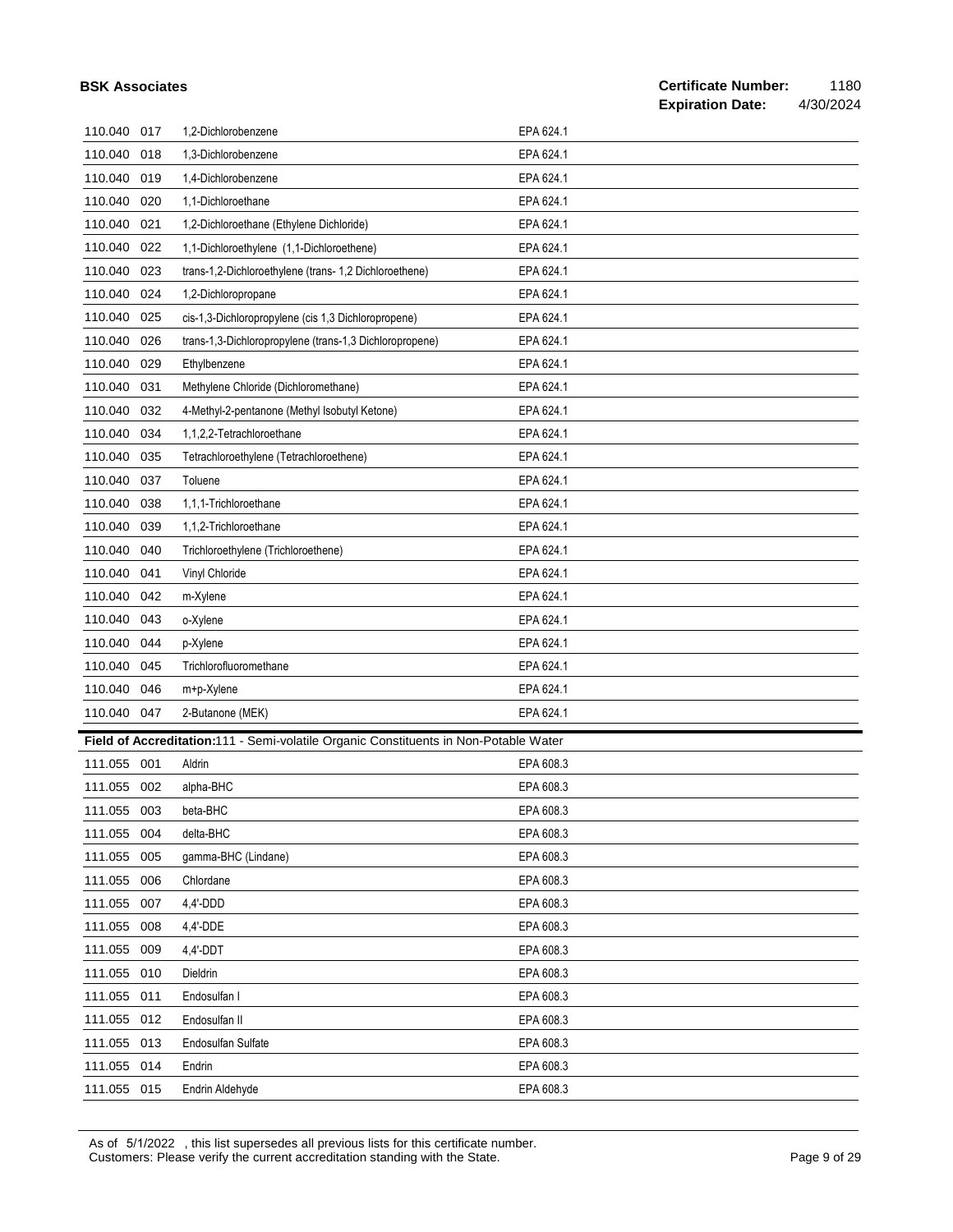|             | <b>BSK Associates</b> |                                                             |           | <b>Certificate Number:</b><br><b>Expiration Date:</b> | 1180<br>4/30/2024 |
|-------------|-----------------------|-------------------------------------------------------------|-----------|-------------------------------------------------------|-------------------|
| 111.055 016 |                       | Heptachlor                                                  | EPA 608.3 |                                                       |                   |
| 111.055     | 017                   | Heptachlor Epoxide                                          | EPA 608.3 |                                                       |                   |
| 111.055     | 019                   | PCB-1016 (Aroclor-1016)                                     | EPA 608.3 |                                                       |                   |
| 111.055     | 020                   | PCB-1221 (Aroclor-1221)                                     | EPA 608.3 |                                                       |                   |
| 111.055     | 021                   | PCB-1232 (Aroclor-1232)                                     | EPA 608.3 |                                                       |                   |
| 111.055     | 022                   | PCB-1242 (Aroclor-1242)                                     | EPA 608.3 |                                                       |                   |
| 111.055     | 023                   | PCB-1248 (Aroclor-1248)                                     | EPA 608.3 |                                                       |                   |
| 111.055     | 024                   | PCB-1254 (Aroclor-1254)                                     | EPA 608.3 |                                                       |                   |
| 111.055     | 025                   | PCB-1260 (Aroclor-1260)                                     | EPA 608.3 |                                                       |                   |
| 111.055     | 046                   | Methoxychlor                                                | EPA 608.3 |                                                       |                   |
| 111.055     | 060                   | Toxaphene                                                   | EPA 608.3 |                                                       |                   |
| 111.160     | 001                   | Acenaphthene                                                | EPA 625.1 |                                                       |                   |
| 111.160     | 002                   | Acenaphthylene                                              | EPA 625.1 |                                                       |                   |
| 111.160     | 003                   | Anthracene                                                  | EPA 625.1 |                                                       |                   |
| 111.160     | 004                   | Benzidine                                                   | EPA 625.1 |                                                       |                   |
| 111.160     | 005                   | Benzo(a)anthracene                                          | EPA 625.1 |                                                       |                   |
| 111.160     | 006                   | Benzo(a)pyrene                                              | EPA 625.1 |                                                       |                   |
| 111.160     | 007                   | Benzo(b)fluoranthene                                        | EPA 625.1 |                                                       |                   |
| 111.160     | 008                   | Benzo(g,h,i)perylene                                        | EPA 625.1 |                                                       |                   |
| 111.160     | 009                   | Benzo(k)fluoranthene                                        | EPA 625.1 |                                                       |                   |
| 111.160     | 010                   | Bis(2-chloroethoxy) Methane                                 | EPA 625.1 |                                                       |                   |
| 111.160     | 011                   | Bis(2-chloroethyl) Ether                                    | EPA 625.1 |                                                       |                   |
| 111.160     | 012                   | bis(2-Chloroisopropyl) ether (2,2'-Oxybis[1-chloropropane]) | EPA 625.1 |                                                       |                   |
| 111.160     | 013                   | Bis(2-ethylhexyl)phthalate (Di(2-ethylhexyl) phthalate)     | EPA 625.1 |                                                       |                   |
| 111.160     | 014                   | 4-Bromophenyl Phenyl Ether                                  | EPA 625.1 |                                                       |                   |
| 111.160     | 015                   | <b>Butyl Benzyl Phthalate</b>                               | EPA 625.1 |                                                       |                   |
| 111.160     | 016                   | 2-Chloronaphthalene                                         | EPA 625.1 |                                                       |                   |
| 111.160 017 |                       | 4-Chlorophenyl Phenyl Ether                                 | EPA 625.1 |                                                       |                   |
| 111.160     | 018                   | Chrysene                                                    | EPA 625.1 |                                                       |                   |
| 111.160     | 019                   | Dibenz(a,h)anthracene                                       | EPA 625.1 |                                                       |                   |
| 111.160     | 020                   | 3.3'-Dichlorobenzidine                                      | EPA 625.1 |                                                       |                   |
| 111.160     | 021                   | Diethyl Phthalate                                           | EPA 625.1 |                                                       |                   |
| 111.160     | 022                   | Dimethyl Phthalate                                          | EPA 625.1 |                                                       |                   |
| 111.160     | 023                   | Di-n-butyl Phthalate                                        | EPA 625.1 |                                                       |                   |
| 111.160     | 024                   | 2,4-Dinitrotoluene                                          | EPA 625.1 |                                                       |                   |
| 111.160     | 025                   | 2,6-Dinitrotoluene                                          | EPA 625.1 |                                                       |                   |
| 111.160     | 026                   | Di-n-octyl Phthalate                                        | EPA 625.1 |                                                       |                   |
| 111.160     | 027                   | Fluoranthene                                                | EPA 625.1 |                                                       |                   |
| 111.160     | 028                   | Fluorene                                                    | EPA 625.1 |                                                       |                   |
| 111.160     | 029                   | Hexachlorobenzene                                           | EPA 625.1 |                                                       |                   |
| 111.160     | 030                   | Hexachlorobutadiene                                         | EPA 625.1 |                                                       |                   |
| 111.160     | 031                   | Hexachloroethane                                            | EPA 625.1 |                                                       |                   |

As of 5/1/2022 , this list supersedes all previous lists for this certificate number. Customers: Please verify the current accreditation standing with the State. Current content of 29 Page 10 of 29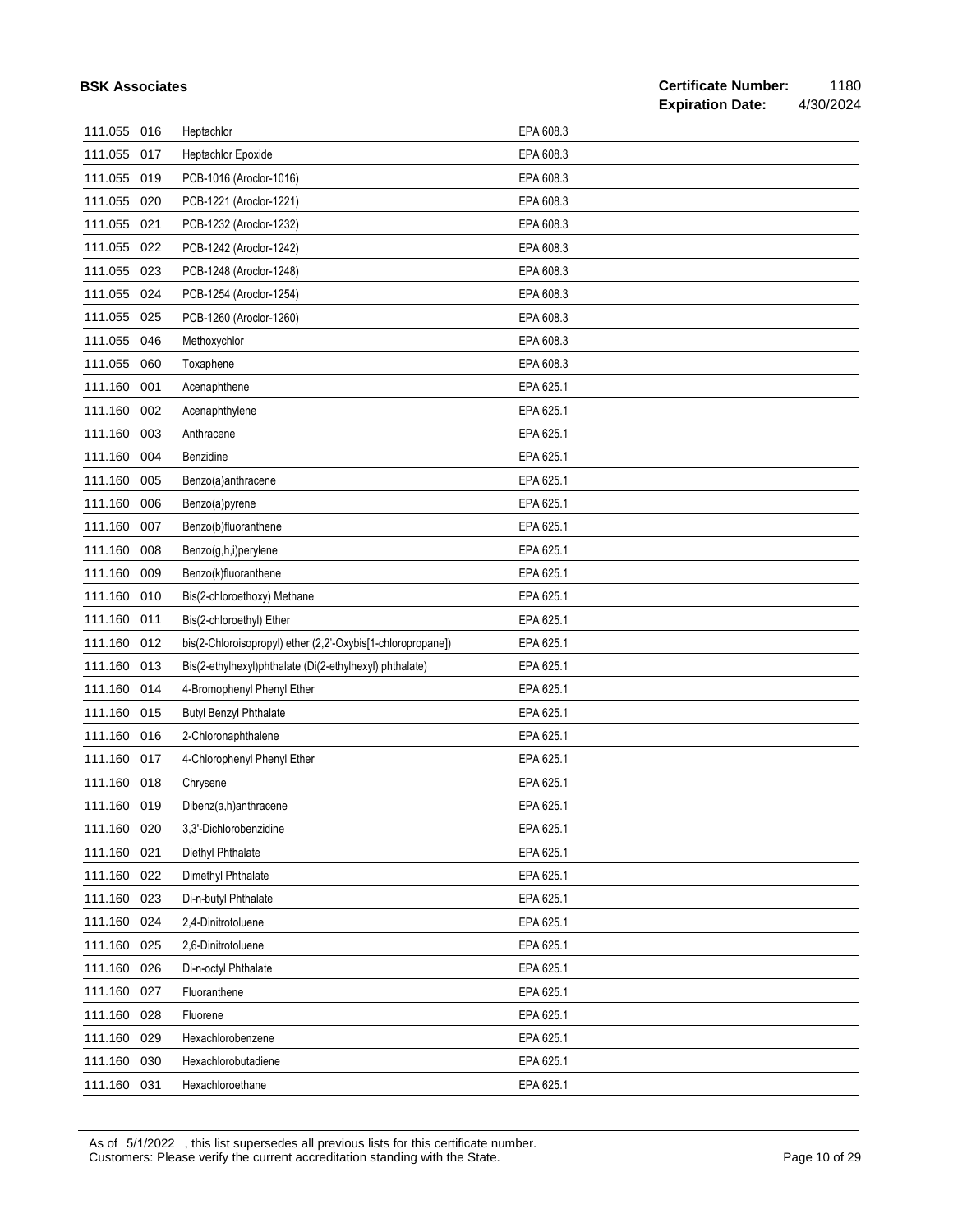| 111.160     | 032 | Indeno(1,2,3-c,d)pyrene                                    | EPA 625.1                      |
|-------------|-----|------------------------------------------------------------|--------------------------------|
| 111.160     | 033 | Isophorone                                                 | EPA 625.1                      |
| 111.160     | 034 | Naphthalene                                                | EPA 625.1                      |
| 111.160     | 035 | Nitrobenzene                                               | EPA 625.1                      |
| 111.160     | 036 | N-nitroso-di-n-propylamine                                 | EPA 625.1                      |
| 111.160     | 037 | Phenanthrene                                               | EPA 625.1                      |
| 111.160     | 038 | Pyrene                                                     | EPA 625.1                      |
| 111.160     | 039 | 1,2,4-Trichlorobenzene                                     | EPA 625.1                      |
| 111.160     | 040 | 4-Chloro-3-methylphenol                                    | EPA 625.1                      |
| 111.160     | 041 | 2-Chlorophenol                                             | EPA 625.1                      |
| 111.160     | 042 | 2,4-Dichlorophenol                                         | EPA 625.1                      |
| 111.160     | 043 | 2,4-Dimethylphenol                                         | EPA 625.1                      |
| 111.160     | 044 | 2,4-Dinitrophenol                                          | EPA 625.1                      |
| 111.160     | 045 | 2-Methyl-4,6-dinitrophenol                                 | EPA 625.1                      |
| 111.160     | 046 | 2-Nitrophenol                                              | EPA 625.1                      |
| 111.160     | 047 | 4-Nitrophenol                                              | EPA 625.1                      |
| 111.160     | 048 | Pentachlorophenol                                          | EPA 625.1                      |
| 111.160     | 049 | Phenol                                                     | EPA 625.1                      |
| 111.160     | 050 | 2,4,6-Trichlorophenol                                      | EPA 625.1                      |
| 111.160     | 098 | Hexachlorocyclopentadiene                                  | EPA 625.1                      |
| 111.160     | 108 | N-nitrosodimethylamine                                     | EPA 625.1                      |
| 111.160     | 110 | N-nitrosodiphenylamine                                     | EPA 625.1                      |
| 111.345     | 001 | N-Ethylperfluorooctane Sulfonamido Acetic Acid (NEtFOSAA)  | DoD QSM Version 5.1 (or newer) |
| 111.345     | 002 | 4:2 Fluorotelomer Sulfonic Acid (4:2 FTS)                  | DoD QSM Version 5.1 (or newer) |
| 111.345     | 003 | 6:2 Fluorotelomer Sulfonic Acid (6:2 FTS)                  | DoD QSM Version 5.1 (or newer) |
| 111.345     | 004 | 8:2 Fluorotelomer Sulfonic Acid (8:2 FTS)                  | DoD QSM Version 5.1 (or newer) |
| 111.345     | 005 | N-Methylperfluorooctane Sulfonamido Acetic Acid (NMeFOSAA) | DoD QSM Version 5.1 (or newer) |
| 111.345     | 006 | Perfluorobutanoic Acid (PFBA)                              | DoD QSM Version 5.1 (or newer) |
| 111.345     | 007 | Perfluorobutane Sulfonic Acid (PFBS)                       | DoD QSM Version 5.1 (or newer) |
| 111.345 008 |     | Perfluorodecanoic Acid (PFDA)                              | DoD QSM Version 5.1 (or newer) |
| 111.345     | 009 | Perfluorododecanoic Acid (PFDoA)                           | DoD QSM Version 5.1 (or newer) |
| 111.345     | 010 | Perfluorodecane Sulfonic Acid (PFDS)                       | DoD QSM Version 5.1 (or newer) |
| 111.345     | 011 | Perfluoroheptanoic Acid (PFHpA)                            | DoD QSM Version 5.1 (or newer) |
| 111.345     | 012 | Perfluoroheptane Sulfonic Acid (PFHpS)                     | DoD QSM Version 5.1 (or newer) |
| 111.345     | 013 | Perfluorohexane Sulfonic Acid (PFHxS)                      | DoD QSM Version 5.1 (or newer) |
| 111.345     | 014 | Perfluorohexanoic Acid (PFHxA)                             | DoD QSM Version 5.1 (or newer) |
| 111.345     | 015 | Perfluorononanoic Acid (PFNA)                              | DoD QSM Version 5.1 (or newer) |
| 111.345     | 016 | Perfluorooctanoic Acid (PFOA)                              | DoD QSM Version 5.1 (or newer) |
| 111.345     | 017 | Perfluorooctane Sulfonic Acid (PFOS)                       | DoD QSM Version 5.1 (or newer) |
| 111.345     | 018 | Perfluorooctane Sulfonamide (PFOSAm)                       | DoD QSM Version 5.1 (or newer) |
| 111.345     | 019 | Perfluoropentanoic Acid (PFPeA)                            | DoD QSM Version 5.1 (or newer) |
| 111.345     | 020 | Perfluoropentane Sulfonic Acid (PFPeS)                     | DoD QSM Version 5.1 (or newer) |

As of 5/1/2022 , this list supersedes all previous lists for this certificate number.

Customers: Please verify the current accreditation standing with the State. Current content of 29 Page 11 of 29

**BSK Associates**

#### **Certificate Number:** 1180<br>**Expiration Date:** 4/30/2024 **Expiration Date:**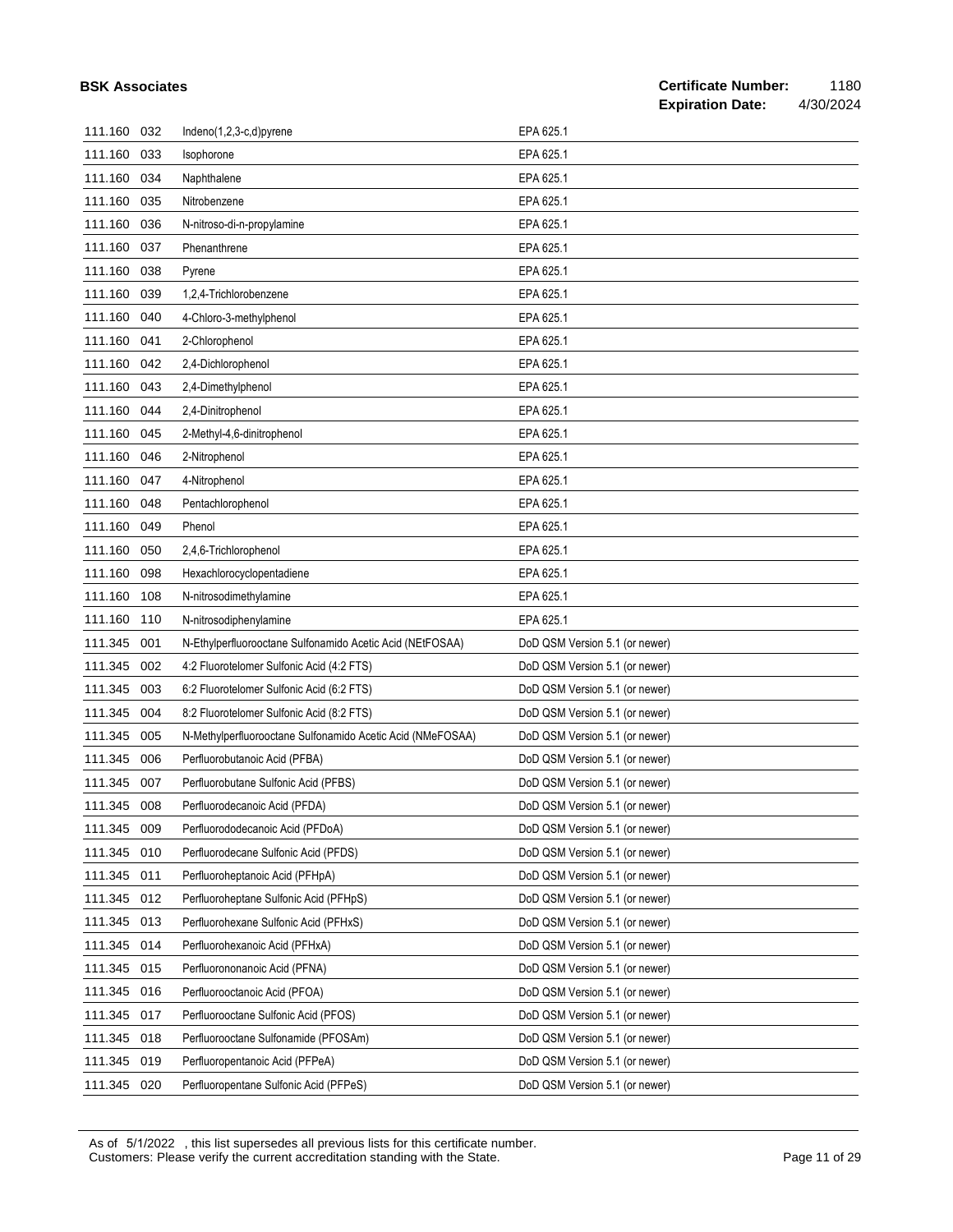#### **BSK Associates**

| 111.345     | 021 | Perfluorotetradecanoic Acid (PFTDA)                                    | DoD QSM Version 5.1 (or newer) |
|-------------|-----|------------------------------------------------------------------------|--------------------------------|
| 111.345     | 022 | Perfluorotridecanoic Acid (PFTrDA)                                     | DoD QSM Version 5.1 (or newer) |
| 111.345     | 023 | Perfluoroundecanoic Acid (PFUnDA)                                      | DoD QSM Version 5.1 (or newer) |
| 111.345     | 024 | 11-Chloroeicosafluoro-3-oxaundecane-1-sulfonic acid (11Cl-PF3OUdS)     | DoD QSM Version 5.1 (or newer) |
| 111.345     | 025 | 9-Chlorohexadecafluoro-3-oxanonane-1-sulfonic acid (9CI-PF3ONS)        | DoD QSM Version 5.1 (or newer) |
| 111.345     | 026 | 4,8-Dioxa-3H-perfluorononanoic acid (ADONA)                            | DoD QSM Version 5.1 (or newer) |
| 111.345     | 027 | N-Ethylperfluorooctane Sulfonamide (EtFOSAm)                           | DoD QSM Version 5.1 (or newer) |
| 111.345     | 028 | N-Ethylperfluorooctane Sulfonamido Ethanol (EtFOSE)                    | DoD QSM Version 5.1 (or newer) |
| 111.345     | 030 | Hexafluoropropylene Oxide Dimer Acid (HFPO-DA)                         | DoD QSM Version 5.1 (or newer) |
| 111.345     | 031 | N-Methylperfluorooctane Sulfonamide (NMeFOSA)                          | DoD QSM Version 5.1 (or newer) |
| 111.345     | 032 | N-Methylperfluorooctane Sulfonamido Ethanol (NMeFOSE)                  | DoD QSM Version 5.1 (or newer) |
|             |     | Field of Accreditation:114 - Inorganic Constituents in Hazardous Waste |                                |
| 114.315 004 |     | Barium                                                                 | EPA 6010 B                     |
| 114.315     | 007 | Cadmium                                                                | EPA 6010 B                     |
| 114.315     | 009 | Chromium                                                               | EPA 6010 B                     |
| 114.315     | 010 | Cobalt                                                                 | EPA 6010 B                     |
| 114.315     | 011 | Copper                                                                 | EPA 6010 B                     |
| 114.315     | 013 | Lead                                                                   | EPA 6010 B                     |
| 114.315     | 016 | Molybdenum                                                             | EPA 6010 B                     |
| 114.315     | 017 | Nickel                                                                 | EPA 6010 B                     |
| 114.315     | 020 | Silver                                                                 | EPA 6010 B                     |
| 114.315     | 026 | Vanadium                                                               | EPA 6010 B                     |
| 114.315     | 027 | Zinc                                                                   | EPA 6010 B                     |
| 114.335     | 002 | Antimony                                                               | EPA 6020                       |
| 114.335     | 003 | Arsenic                                                                | EPA 6020                       |
| 114.335     | 004 | Barium                                                                 | EPA 6020                       |
| 114.335     | 005 | Beryllium                                                              | EPA 6020                       |
| 114.335     | 006 | Cadmium                                                                | EPA 6020                       |
| 114.335     | 007 | Chromium                                                               | EPA 6020                       |
| 114.335     | 008 | Cobalt                                                                 | EPA 6020                       |
| 114.335 009 |     | Copper                                                                 | EPA 6020                       |
| 114.335     | 010 | Lead                                                                   | EPA 6020                       |
| 114.335 012 |     | Nickel                                                                 | EPA 6020                       |
| 114.335     | 013 | Silver                                                                 | EPA 6020                       |
| 114.335 014 |     | Thallium                                                               | EPA 6020                       |
| 114.335     | 015 | Zinc                                                                   | EPA 6020                       |
| 114.335     | 016 | Molybdenum                                                             | EPA 6020                       |
| 114.335     | 017 | Selenium                                                               | EPA 6020                       |
| 114.335     | 018 | Vanadium                                                               | EPA 6020                       |
| 114.345     | 002 | Antimony                                                               | EPA 6020 B                     |
| 114.345     | 003 | Arsenic                                                                | EPA 6020 B                     |
| 114.345     | 004 | Barium                                                                 | EPA 6020 B                     |

As of 5/1/2022 , this list supersedes all previous lists for this certificate number. Customers: Please verify the current accreditation standing with the State. Customers: Please 12 of 29 of 29 of 29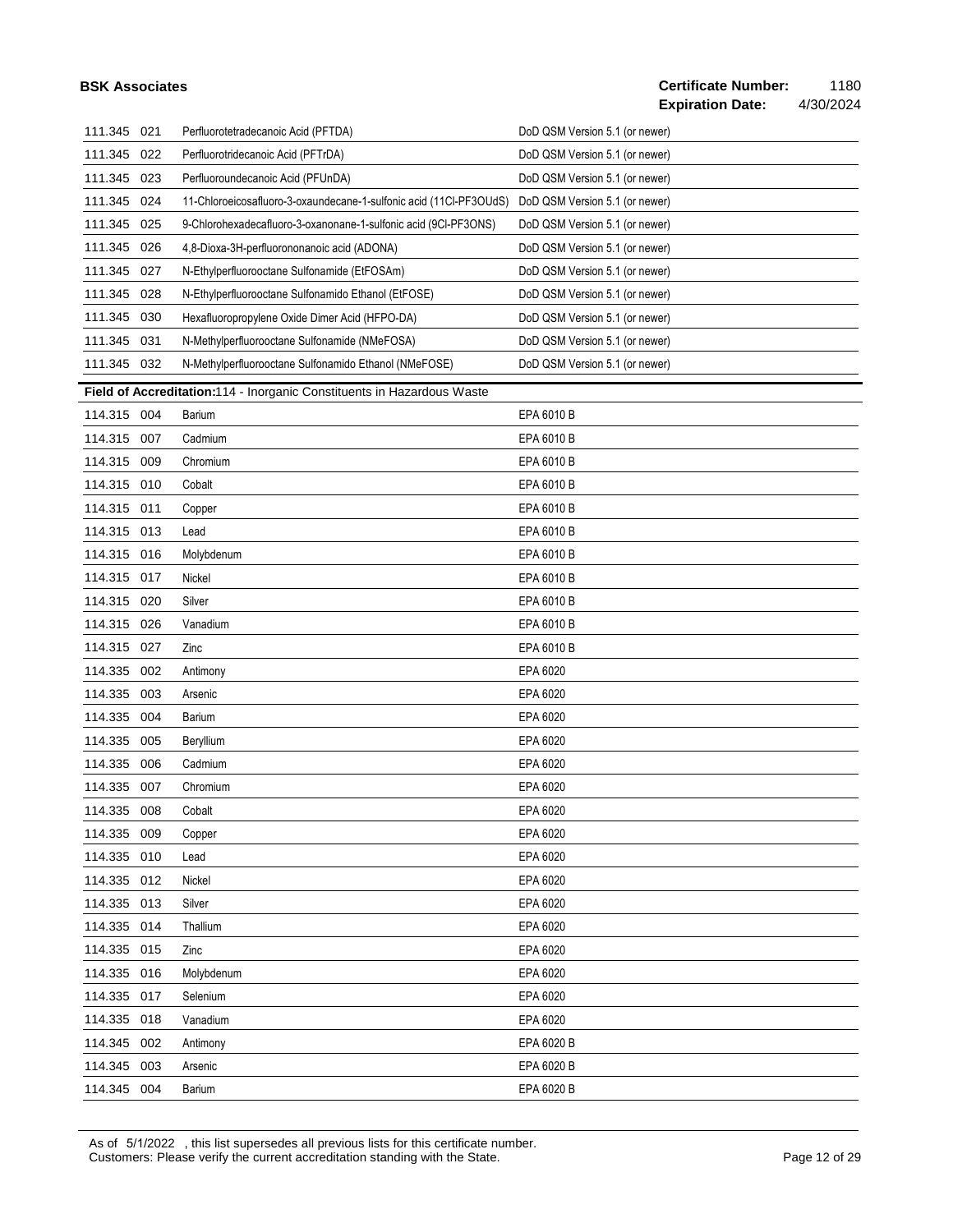| <b>BSK Associates</b> |     |                                                                                                        |                                       | <b>Certificate Number:</b> | 1180      |
|-----------------------|-----|--------------------------------------------------------------------------------------------------------|---------------------------------------|----------------------------|-----------|
|                       |     |                                                                                                        |                                       | <b>Expiration Date:</b>    | 4/30/2024 |
| 114.345 005           |     | Beryllium                                                                                              | EPA 6020 B                            |                            |           |
| 114.345               | 006 | Cadmium                                                                                                | EPA 6020 B                            |                            |           |
| 114.345 008           |     | Chromium                                                                                               | EPA 6020 B                            |                            |           |
| 114.345 009           |     | Cobalt                                                                                                 | EPA 6020 B                            |                            |           |
| 114.345               | 010 | Copper                                                                                                 | EPA 6020 B                            |                            |           |
| 114.345 012           |     | Lead                                                                                                   | EPA 6020 B                            |                            |           |
| 114.345 015           |     | Mercury                                                                                                | EPA 6020 B                            |                            |           |
| 114.345 016           |     | Nickel                                                                                                 | EPA 6020 B                            |                            |           |
| 114.345 018           |     | Selenium                                                                                               | EPA 6020 B                            |                            |           |
| 114.345 019           |     | Silver                                                                                                 | EPA 6020 B                            |                            |           |
| 114.345 021           |     | Thallium                                                                                               | EPA 6020 B                            |                            |           |
| 114.345 022           |     | Vanadium                                                                                               | EPA 6020 B                            |                            |           |
| 114.345 023           |     | Zinc                                                                                                   | EPA 6020 B                            |                            |           |
| 114.465 001           |     | Chromium VI (Hexavalent Chromium)                                                                      | EPA 7199                              |                            |           |
| 114.705               | 001 | Cyanide, Total                                                                                         | EPA 9012 A                            |                            |           |
| 114.715               | 001 | Cyanide, Total                                                                                         | EPA 9012 B                            |                            |           |
| 114.785 001           |     | Fluoride                                                                                               | EPA 9214                              |                            |           |
|                       |     | Field of Accreditation:115 - Leaching/Extraction Tests and Physical Characteristics of Hazardous Waste |                                       |                            |           |
| 115.055 001           |     | Waste Extraction Test (WET)                                                                            | CCR Chapter11, Article 5, Appendix II |                            |           |
| 115.085               | 001 | Toxicity Characteristic Leaching Procedure (TCLP)                                                      | EPA 1311                              |                            |           |
| 115.135               | 001 | Corrosivity - pH Determination                                                                         | EPA 9045 C                            |                            |           |
| 115.145 001           |     | Corrosivity - pH Determination                                                                         | EPA 9045 D                            |                            |           |
|                       |     | Field of Accreditation:116 - Volatile Organic Compounds in Hazardous Waste                             |                                       |                            |           |
| 116.265 001           |     | Benzene                                                                                                | EPA 8260 B                            |                            |           |
| 116.265               | 002 | Bromobenzene                                                                                           | EPA 8260 B                            |                            |           |
| 116.265               | 003 | Bromochloromethane                                                                                     | EPA 8260 B                            |                            |           |
| 116.265               | 004 | Bromodichloromethane                                                                                   | EPA 8260 B                            |                            |           |
| 116.265 005           |     | <b>Bromoform</b>                                                                                       | EPA 8260 B                            |                            |           |
| 116.265 006           |     | Bromomethane (Methyl Bromide)                                                                          | EPA 8260 B                            |                            |           |
| 116.265               | 007 | n-Butylbenzene                                                                                         | EPA 8260 B                            |                            |           |
| 116.265               | 008 | sec-Butylbenzene                                                                                       | EPA 8260 B                            |                            |           |
| 116.265               | 009 | tert-Butylbenzene                                                                                      | EPA 8260 B                            |                            |           |
| 116.265               | 010 | Carbon Disulfide                                                                                       | EPA 8260 B                            |                            |           |
| 116.265               | 011 | Carbon Tetrachloride                                                                                   | EPA 8260 B                            |                            |           |
| 116.265               | 012 | Chlorobenzene                                                                                          | EPA 8260 B                            |                            |           |
| 116.265               | 013 | Chlorodibromomethane (Dibromochloromethane)                                                            | EPA 8260 B                            |                            |           |
| 116.265               | 014 | Chloroethane                                                                                           | EPA 8260 B                            |                            |           |
| 116.265               | 015 | Chloroform                                                                                             | EPA 8260 B                            |                            |           |
| 116.265               | 016 | Chloromethane (Methyl Chloride)                                                                        | EPA 8260 B                            |                            |           |
| 116.265               | 017 | Dibromomethane                                                                                         | EPA 8260 B                            |                            |           |
| 116.265               | 018 | Dichlorodifluoromethane (Freon 12)                                                                     | EPA 8260 B                            |                            |           |
| 116.265 019           |     | cis-1,2-Dichloroethylene (cis 1,2 Dichloroethene)                                                      | EPA 8260 B                            |                            |           |

As of 5/1/2022 , this list supersedes all previous lists for this certificate number. Customers: Please verify the current accreditation standing with the State. Current content of 29 of 29 of 29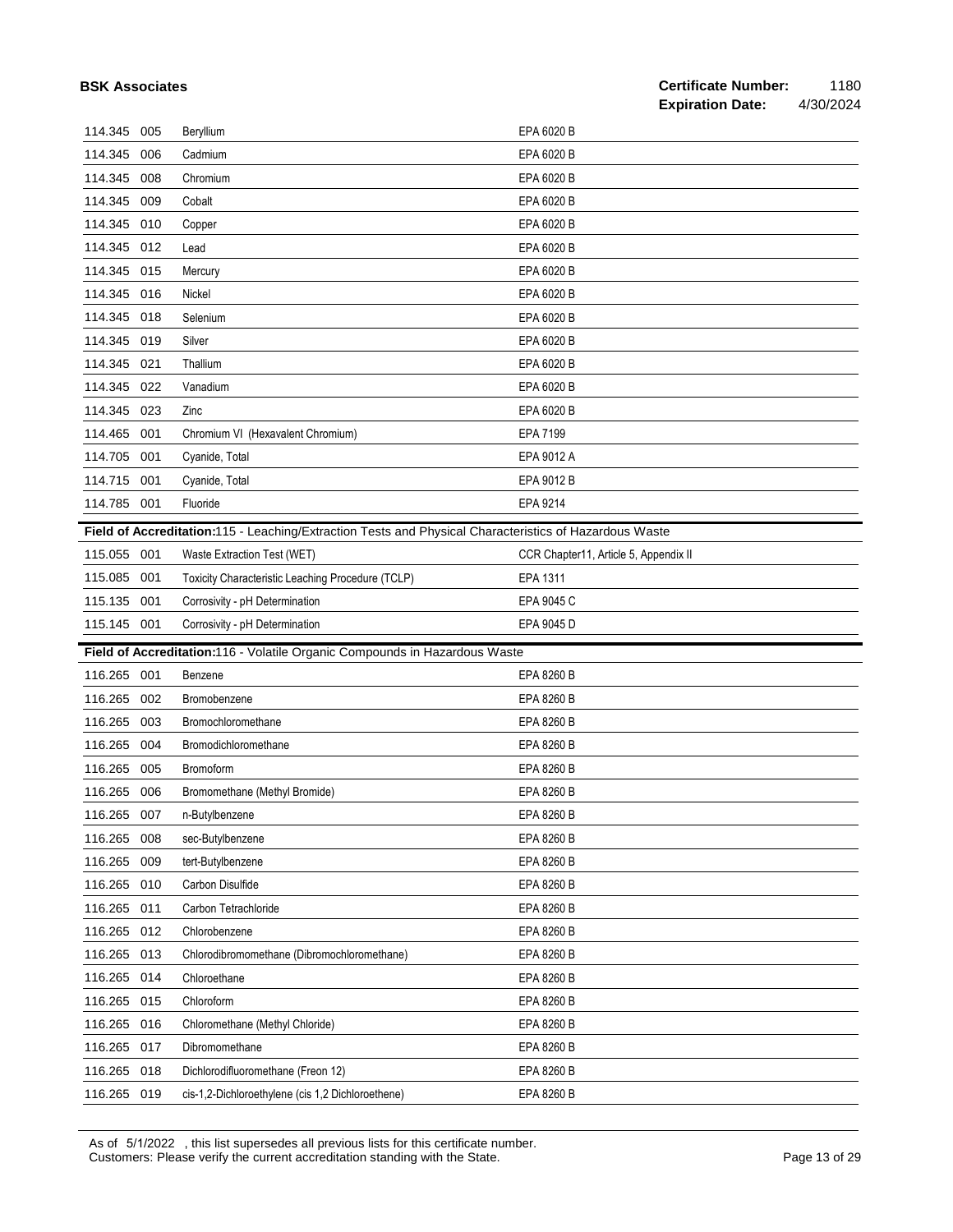|             | <b>BSK Associates</b> |                                                         |            | <b>Certificate Number:</b><br><b>Expiration Date:</b><br>4/30/2024 | 1180 |
|-------------|-----------------------|---------------------------------------------------------|------------|--------------------------------------------------------------------|------|
| 116.265 020 |                       | trans-1,2-Dichloroethylene (trans-1,2 Dichloroethene)   | EPA 8260 B |                                                                    |      |
| 116.265     | 021                   | cis-1,3-Dichloropropylene (cis 1,3 Dichloropropene)     | EPA 8260 B |                                                                    |      |
| 116.265     | 022                   | trans-1,3-Dichloropropylene (trans-1,3 Dichloropropene) | EPA 8260 B |                                                                    |      |
| 116.265     | 023                   | Ethylbenzene                                            | EPA 8260 B |                                                                    |      |
| 116.265     | 024                   | Hexachlorobutadiene                                     | EPA 8260 B |                                                                    |      |
| 116.265     | 025                   | Methyl tert-butyl Ether (MTBE)                          | EPA 8260 B |                                                                    |      |
| 116.265     | 026                   | Methylene Chloride (Dichloromethane)                    | EPA 8260 B |                                                                    |      |
| 116.265     | 027                   | Naphthalene                                             | EPA 8260 B |                                                                    |      |
| 116.265     | 029                   | N-propylbenzene                                         | EPA 8260 B |                                                                    |      |
| 116.265     | 030                   | Styrene                                                 | EPA 8260 B |                                                                    |      |
| 116.265     | 031                   | Tetrachloroethylene (Tetrachloroethene)                 | EPA 8260 B |                                                                    |      |
| 116.265     | 032                   | Toluene                                                 | EPA 8260 B |                                                                    |      |
| 116.265     | 033                   | Trichloroethylene (Trichloroethene)                     | EPA 8260 B |                                                                    |      |
| 116.265     | 034                   | Trichlorofluoromethane                                  | EPA 8260 B |                                                                    |      |
| 116.265     | 035                   | Vinyl Chloride                                          | EPA 8260 B |                                                                    |      |
| 116.265     | 036                   | m+p-Xylene                                              | EPA 8260 B |                                                                    |      |
| 116.265     | 037                   | o-Xylene                                                | EPA 8260 B |                                                                    |      |
| 116.265     | 038                   | m-Xylene                                                | EPA 8260 B |                                                                    |      |
| 116.265     | 039                   | p-Xylene                                                | EPA 8260 B |                                                                    |      |
| 116.265     | 040                   | 1,1-Dichloroethane                                      | EPA 8260 B |                                                                    |      |
| 116.265     | 041                   | 1,1-Dichloroethylene (1,1-Dichloroethene)               | EPA 8260 B |                                                                    |      |
| 116.265     | 042                   | 1,1,1-Trichloroethane                                   | EPA 8260 B |                                                                    |      |
| 116.265     | 043                   | 1,1,1,2-Tetrachloroethane                               | EPA 8260 B |                                                                    |      |
| 116.265     | 044                   | 1,1,2,2-Tetrachloroethane                               | EPA 8260 B |                                                                    |      |
| 116.265     | 045                   | 1,1,2-Trichloroethane                                   | EPA 8260 B |                                                                    |      |
| 116.265     | 046                   | 1,2-Dichlorobenzene                                     | EPA 8260 B |                                                                    |      |
| 116.265     | 047                   | 1,2-Dichloroethane (Ethylene Dichloride)                | EPA 8260 B |                                                                    |      |
| 116.265 048 |                       | 1,2-Dibromoethane (EDB)                                 | EPA 8260 B |                                                                    |      |
| 116.265 049 |                       | 1,2-Dibromo-3-chloropropane (DBCP)                      | EPA 8260 B |                                                                    |      |
| 116.265     | 050                   | 1,2-Dichloropropane                                     | EPA 8260 B |                                                                    |      |
| 116.265     | 051                   | 1,2,3-Trichloropropane (TCP)                            | EPA 8260 B |                                                                    |      |
| 116.265     | 052                   | 1,2,4-Trichlorobenzene                                  | EPA 8260 B |                                                                    |      |
| 116.265     | 053                   | 1,3-Dichlorobenzene                                     | EPA 8260 B |                                                                    |      |
| 116.265     | 054                   | 1,4-Dichlorobenzene                                     | EPA 8260 B |                                                                    |      |
| 116.265     | 055                   | 2-Chloroethyl vinyl Ether                               | EPA 8260 B |                                                                    |      |
| 116.265     | 056                   | 4-Chlorotoluene                                         | EPA 8260 B |                                                                    |      |
| 116.265     | 057                   | 4-Methyl-2-pentanone (Methyl Isobutyl Ketone)           | EPA 8260 B |                                                                    |      |
| 116.275     | 001                   | Benzene                                                 | EPA 8260 D |                                                                    |      |
| 116.275     | 002                   | Bromobenzene                                            | EPA 8260 D |                                                                    |      |
| 116.275     | 003                   | Bromochloromethane                                      | EPA 8260 D |                                                                    |      |
| 116.275     | 004                   | Bromodichloromethane                                    | EPA 8260 D |                                                                    |      |
| 116.275 005 |                       | Bromoform                                               | EPA 8260 D |                                                                    |      |

As of 5/1/2022 , this list supersedes all previous lists for this certificate number. Customers: Please verify the current accreditation standing with the State. Customers: Please 14 of 29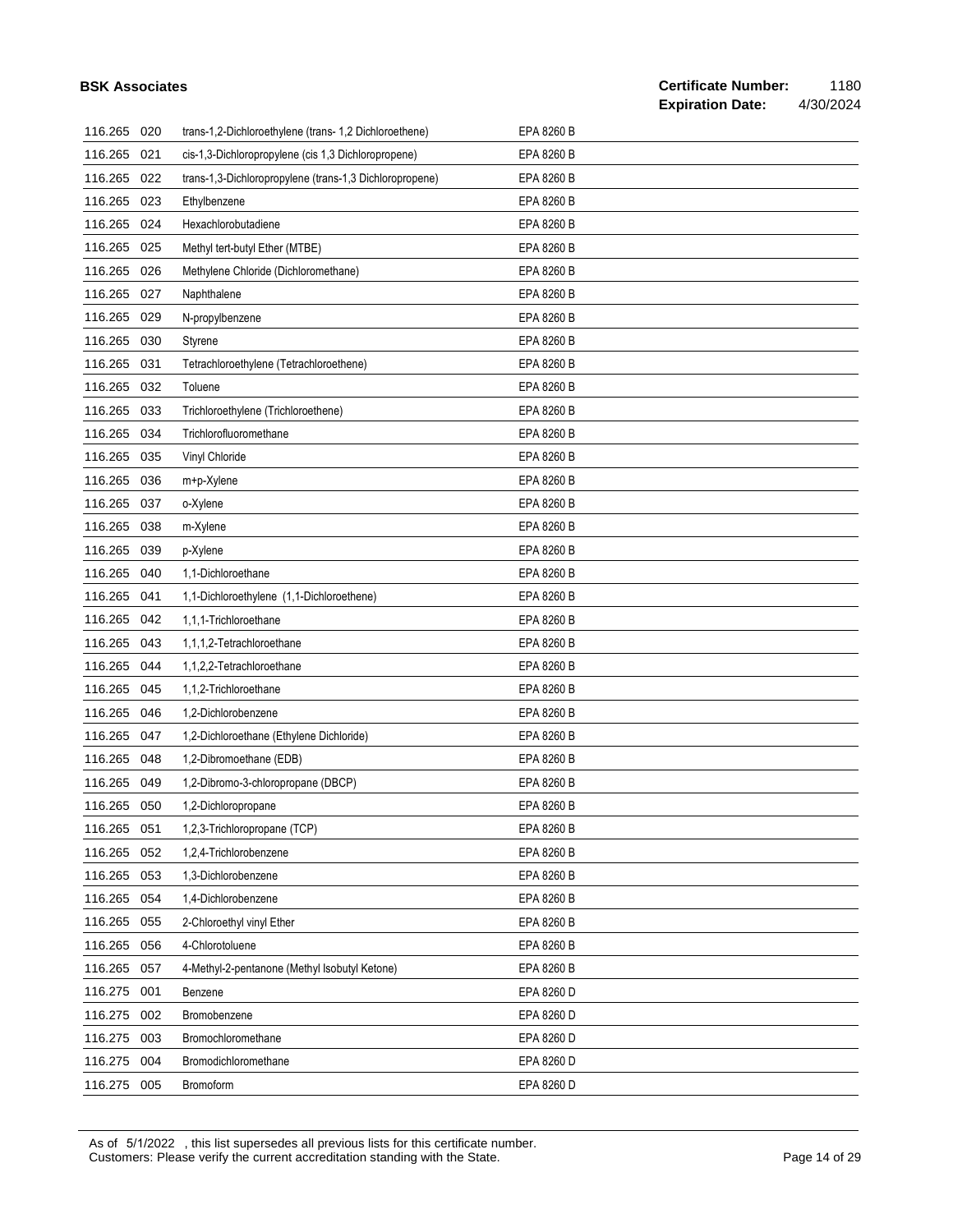|             | <b>BSK Associates</b> |                                                         |            | <b>Certificate Number:</b><br>1180<br><b>Expiration Date:</b><br>4/30/2024 |
|-------------|-----------------------|---------------------------------------------------------|------------|----------------------------------------------------------------------------|
| 116.275     | 006                   | Bromomethane (Methyl Bromide)                           | EPA 8260 D |                                                                            |
| 116.275     | 007                   | n-Butylbenzene                                          | EPA 8260 D |                                                                            |
| 116.275     | 008                   | sec-Butylbenzene                                        | EPA 8260 D |                                                                            |
| 116.275     | 009                   | tert-Butylbenzene                                       | EPA 8260 D |                                                                            |
| 116.275     | 010                   | Carbon Disulfide                                        | EPA 8260 D |                                                                            |
| 116.275     | 011                   | Carbon Tetrachloride                                    | EPA 8260 D |                                                                            |
| 116.275     | 012                   | Chlorobenzene                                           | EPA 8260 D |                                                                            |
| 116.275 013 |                       | Chlorodibromomethane (Dibromochloromethane)             | EPA 8260 D |                                                                            |
| 116.275     | 014                   | Chloroethane                                            | EPA 8260 D |                                                                            |
| 116.275     | 015                   | Chloroform                                              | EPA 8260 D |                                                                            |
| 116.275     | 016                   | Chloromethane (Methyl Chloride)                         | EPA 8260 D |                                                                            |
| 116.275 017 |                       | Dibromomethane                                          | EPA 8260 D |                                                                            |
| 116.275     | 018                   | Dichlorodifluoromethane (Freon 12)                      | EPA 8260 D |                                                                            |
| 116.275     | 019                   | cis-1,2-Dichloroethylene (cis 1,2 Dichloroethene)       | EPA 8260 D |                                                                            |
| 116.275     | 020                   | trans-1,2-Dichloroethylene (trans- 1,2 Dichloroethene)  | EPA 8260 D |                                                                            |
| 116.275     | 021                   | cis-1,3-Dichloropropylene (cis 1,3 Dichloropropene)     | EPA 8260 D |                                                                            |
| 116.275     | 022                   | trans-1,3-Dichloropropylene (trans-1,3 Dichloropropene) | EPA 8260 D |                                                                            |
| 116.275     | 023                   | Ethylbenzene                                            | EPA 8260 D |                                                                            |
| 116.275     | 024                   | Hexachlorobutadiene                                     | EPA 8260 D |                                                                            |
| 116.275     | 025                   | Methyl tert-butyl Ether (MTBE)                          | EPA 8260 D |                                                                            |
| 116.275     | 026                   | Methylene Chloride (Dichloromethane)                    | EPA 8260 D |                                                                            |
| 116.275     | 027                   | Naphthalene                                             | EPA 8260 D |                                                                            |
| 116.275     | 029                   | N-propylbenzene                                         | EPA 8260 D |                                                                            |
| 116.275     | 030                   | Styrene                                                 | EPA 8260 D |                                                                            |
| 116.275     | 031                   | Tetrachloroethylene (Tetrachloroethene)                 | EPA 8260 D |                                                                            |
| 116.275     | 032                   | Toluene                                                 | EPA 8260 D |                                                                            |
| 116.275     | 033                   | Trichloroethylene (Trichloroethene)                     | EPA 8260 D |                                                                            |
| 116.275 034 |                       | Trichlorofluoromethane                                  | EPA 8260 D |                                                                            |
| 116.275 035 |                       | Vinyl Chloride                                          | EPA 8260 D |                                                                            |
| 116.275     | 036                   | m+p-Xylene                                              | EPA 8260 D |                                                                            |
| 116.275     | 037                   | o-Xylene                                                | EPA 8260 D |                                                                            |
| 116.275     | 038                   | m-Xylene                                                | EPA 8260 D |                                                                            |
| 116.275     | 039                   | p-Xylene                                                | EPA 8260 D |                                                                            |
| 116.275     | 040                   | 1,1-Dichloroethane                                      | EPA 8260 D |                                                                            |
| 116.275     | 041                   | 1,1-Dichloroethylene (1,1-Dichloroethene)               | EPA 8260 D |                                                                            |
| 116.275     | 042                   | 1,1,1-Trichloroethane                                   | EPA 8260 D |                                                                            |
| 116.275     | 043                   | 1,1,1,2-Tetrachloroethane                               | EPA 8260 D |                                                                            |
| 116.275     | 044                   | 1,1,2,2-Tetrachloroethane                               | EPA 8260 D |                                                                            |
| 116.275     | 045                   | 1,1,2-Trichloroethane                                   | EPA 8260 D |                                                                            |
| 116.275     | 046                   | 1,2-Dichlorobenzene                                     | EPA 8260 D |                                                                            |
| 116.275 047 |                       | 1,2-Dichloroethane (Ethylene Dichloride)                | EPA 8260 D |                                                                            |
| 116.275 048 |                       | 1,2-Dibromoethane (EDB)                                 | EPA 8260 D |                                                                            |

As of 5/1/2022 , this list supersedes all previous lists for this certificate number. Customers: Please verify the current accreditation standing with the State. Customers: Please 15 of 29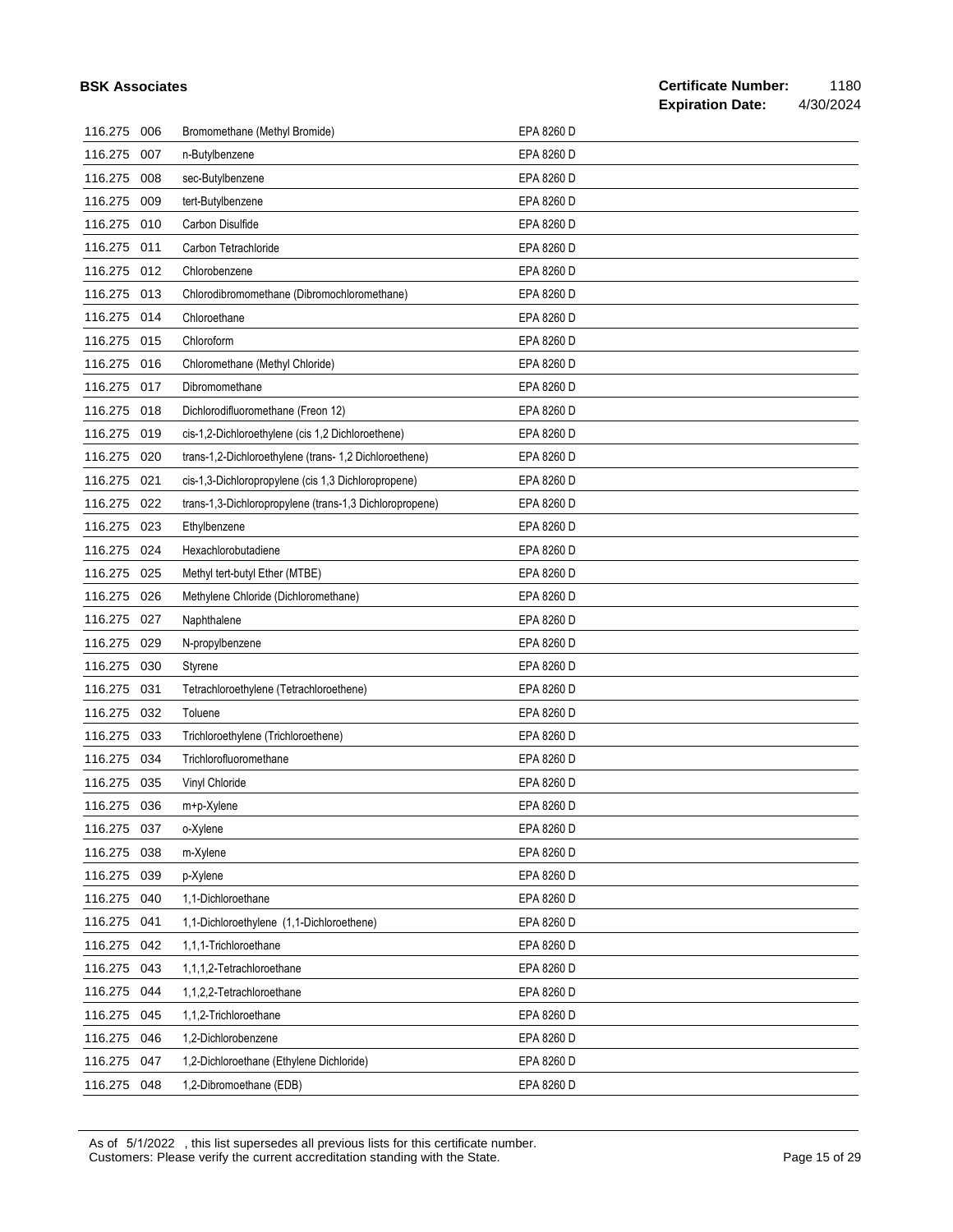| <b>BSK Associates</b> |     |                                                                                 |            | <b>Certificate Number:</b><br><b>Expiration Date:</b> | 1180<br>4/30/2024 |
|-----------------------|-----|---------------------------------------------------------------------------------|------------|-------------------------------------------------------|-------------------|
| 116.275 049           |     | 1,2-Dibromo-3-chloropropane (DBCP)                                              | EPA 8260 D |                                                       |                   |
| 116.275               | 050 | 1,2-Dichloropropane                                                             | EPA 8260 D |                                                       |                   |
| 116.275               | 051 | 1,2,3-Trichloropropane (TCP)                                                    | EPA 8260 D |                                                       |                   |
| 116.275               | 052 | 1,2,4-Trichlorobenzene                                                          | EPA 8260 D |                                                       |                   |
| 116.275               | 053 | 1,3-Dichlorobenzene                                                             | EPA 8260 D |                                                       |                   |
| 116.275               | 054 | 1,4-Dichlorobenzene                                                             | EPA 8260 D |                                                       |                   |
| 116.275               | 055 | 2-Chloroethyl vinyl Ether                                                       | EPA 8260 D |                                                       |                   |
| 116.275               | 056 | 4-Chlorotoluene                                                                 | EPA 8260 D |                                                       |                   |
| 116.275 057           |     | 4-Methyl-2-pentanone (Methyl Isobutyl Ketone)                                   | EPA 8260 D |                                                       |                   |
|                       |     | Field of Accreditation:117 - Semi-volatile Organic Chemistry of Hazardous Waste |            |                                                       |                   |
| 117.315 001           |     | Aldrin                                                                          | EPA 8081 A |                                                       |                   |
| 117.315 002           |     | alpha-BHC                                                                       | EPA 8081 A |                                                       |                   |
| 117.315               | 003 | beta-BHC                                                                        | EPA 8081 A |                                                       |                   |
| 117.315 004           |     | delta-BHC                                                                       | EPA 8081 A |                                                       |                   |
| 117.315               | 005 | gamma-BHC (Lindane)                                                             | EPA 8081 A |                                                       |                   |
| 117.315               | 006 | Chlordane (total)                                                               | EPA 8081 A |                                                       |                   |
| 117.315               | 008 | 4,4'-DDD                                                                        | EPA 8081 A |                                                       |                   |
| 117.315               | 009 | 4,4'-DDE                                                                        | EPA 8081 A |                                                       |                   |
| 117.315               | 010 | $4.4'$ -DDT                                                                     | EPA 8081 A |                                                       |                   |
| 117.315               | 011 | Dieldrin                                                                        | EPA 8081 A |                                                       |                   |
| 117.315               | 012 | Endosulfan I                                                                    | EPA 8081 A |                                                       |                   |
| 117.315 013           |     | Endosulfan II                                                                   | EPA 8081 A |                                                       |                   |
| 117.315 014           |     | Endosulfan Sulfate                                                              | EPA 8081 A |                                                       |                   |
| 117.315 015           |     | Endrin                                                                          | EPA 8081 A |                                                       |                   |
| 117.315               | 016 | Endrin Aldehyde                                                                 | EPA 8081 A |                                                       |                   |
| 117.315               | 017 | Endrin Ketone                                                                   | EPA 8081 A |                                                       |                   |
| 117.315               | 018 | Heptachlor                                                                      | EPA 8081 A |                                                       |                   |
| 117.315 019           |     | Heptachlor Epoxide                                                              | EPA 8081 A |                                                       |                   |
| 117.315 020           |     | Methoxychlor                                                                    | EPA 8081 A |                                                       |                   |
| 117.315 021           |     | Toxaphene                                                                       | EPA 8081 A |                                                       |                   |
| 117.325 001           |     | Aldrin                                                                          | EPA 8081 B |                                                       |                   |
| 117.325 002           |     | alpha-BHC                                                                       | EPA 8081 B |                                                       |                   |
| 117.325               | 003 | beta-BHC                                                                        | EPA 8081 B |                                                       |                   |
| 117.325 004           |     | delta-BHC                                                                       | EPA 8081 B |                                                       |                   |
| 117.325               | 005 | gamma-BHC (Lindane)                                                             | EPA 8081 B |                                                       |                   |
| 117.325 006           |     | Chlordane (total)                                                               | EPA 8081 B |                                                       |                   |
| 117.325               | 008 | 4,4'-DDD                                                                        | EPA 8081 B |                                                       |                   |
| 117.325 009           |     | 4,4'-DDE                                                                        | EPA 8081 B |                                                       |                   |
| 117.325               | 010 | 4,4'-DDT                                                                        | EPA 8081 B |                                                       |                   |
| 117.325               | 011 | Dieldrin                                                                        | EPA 8081 B |                                                       |                   |
| 117.325               | 012 | Endosulfan I                                                                    | EPA 8081 B |                                                       |                   |
| 117.325 013           |     | Endosulfan II                                                                   | EPA 8081 B |                                                       |                   |

As of 5/1/2022 , this list supersedes all previous lists for this certificate number. Customers: Please verify the current accreditation standing with the State. Customers: Please 16 of 29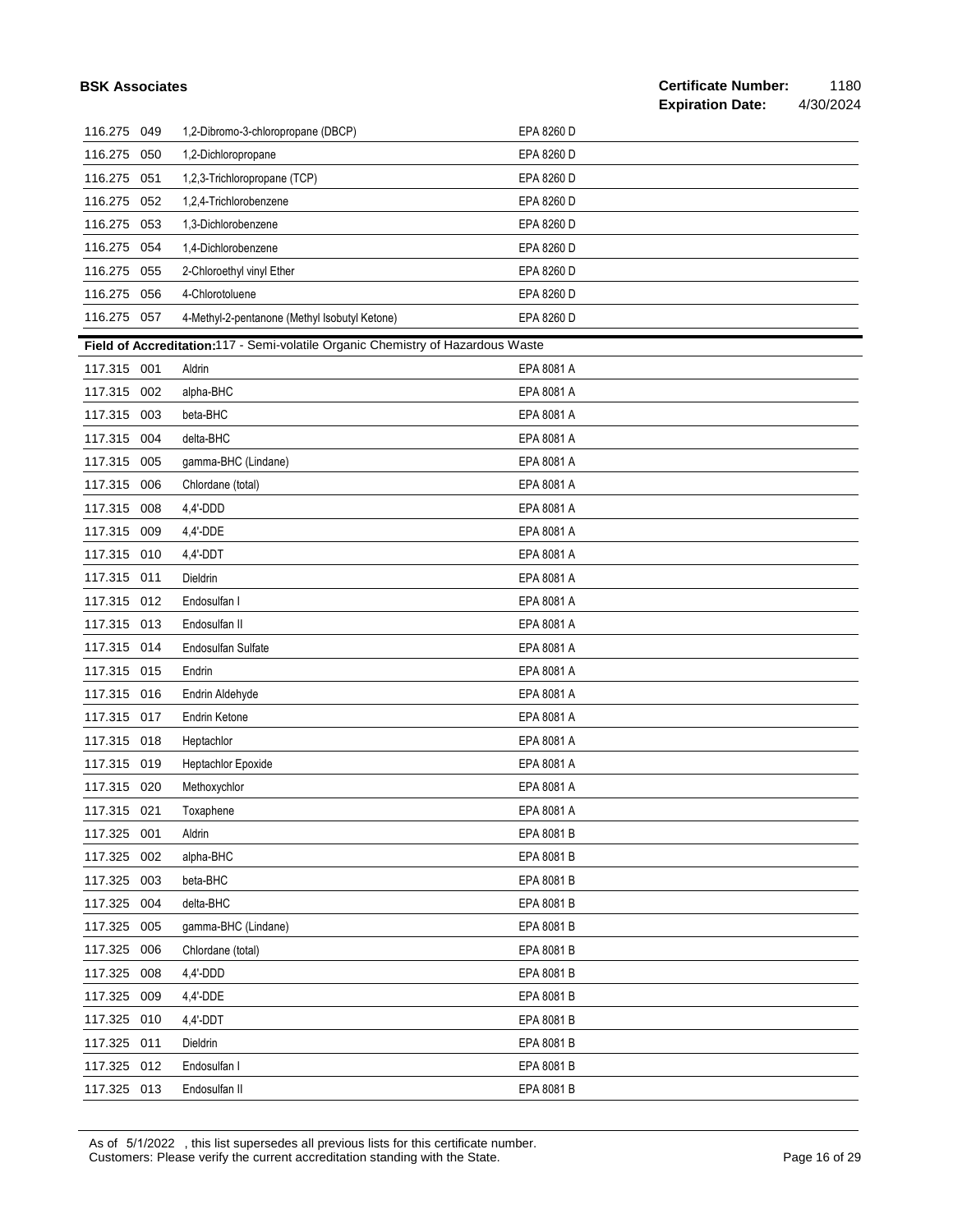|             |     |                                                         |            | <b>Expiration Date:</b> | 4/30/2024 |
|-------------|-----|---------------------------------------------------------|------------|-------------------------|-----------|
| 117.325     | 014 | <b>Endosulfan Sulfate</b>                               | EPA 8081 B |                         |           |
| 117.325     | 015 | Endrin                                                  | EPA 8081 B |                         |           |
| 117.325     | 016 | Endrin Aldehyde                                         | EPA 8081 B |                         |           |
| 117.325     | 017 | Endrin Ketone                                           | EPA 8081 B |                         |           |
| 117.325     | 018 | Heptachlor                                              | EPA 8081 B |                         |           |
| 117.325     | 019 | Heptachlor Epoxide                                      | EPA 8081 B |                         |           |
| 117.325     | 020 | Methoxychlor                                            | EPA 8081 B |                         |           |
| 117.325     | 021 | Toxaphene                                               | EPA 8081 B |                         |           |
| 117.335     | 001 | Aroclor 1016                                            | EPA 8082   |                         |           |
| 117.335     | 002 | Aroclor 1221                                            | EPA 8082   |                         |           |
| 117.335     | 003 | Aroclor 1232                                            | EPA 8082   |                         |           |
| 117.335     | 004 | Aroclor 1242                                            | EPA 8082   |                         |           |
| 117.335     | 005 | Aroclor 1248                                            | EPA 8082   |                         |           |
| 117.335     | 006 | Aroclor 1254                                            | EPA 8082   |                         |           |
| 117.335     | 007 | Aroclor 1260                                            | EPA 8082   |                         |           |
| 117.345     | 001 | Aroclor 1016                                            | EPA 8082 A |                         |           |
| 117.345     | 002 | Aroclor 1221                                            | EPA 8082 A |                         |           |
| 117.345     | 003 | Aroclor 1232                                            | EPA 8082 A |                         |           |
| 117.345     | 004 | Aroclor 1242                                            | EPA 8082 A |                         |           |
| 117.345     | 005 | Aroclor 1248                                            | EPA 8082 A |                         |           |
| 117.345     | 006 | Aroclor 1254                                            | EPA 8082 A |                         |           |
| 117.345     | 007 | Aroclor 1260                                            | EPA 8082 A |                         |           |
| 117.435     | 001 | Acenaphthene                                            | EPA 8270 C |                         |           |
| 117.435     | 002 | Acenaphthylene                                          | EPA 8270 C |                         |           |
| 117.435     | 003 | Aniline                                                 | EPA 8270 C |                         |           |
| 117.435     | 004 | Anthracene                                              | EPA 8270 C |                         |           |
| 117.435     | 005 | Benzidine                                               | EPA 8270 C |                         |           |
| 117.435     | 006 | Benzoic Acid                                            | EPA 8270 C |                         |           |
| 117.435     | 007 | Benzo(a)anthracene                                      | EPA 8270 C |                         |           |
| 117.435 008 |     | Benzo(b)fluoranthene                                    | EPA 8270 C |                         |           |
| 117.435     | 009 | Benzo(k)fluoranthene                                    | EPA 8270 C |                         |           |
| 117.435     | 010 | Benzo(g,h,i)perylene                                    | EPA 8270 C |                         |           |
| 117.435     | 011 | Benzo(a)pyrene                                          | EPA 8270 C |                         |           |
| 117.435     | 012 | Benzyl Alcohol                                          | EPA 8270 C |                         |           |
| 117.435     | 013 | Bis(2-chloroethoxy) Methane                             | EPA 8270 C |                         |           |
| 117.435     | 014 | Bis(2-chloroethyl) Ether                                | EPA 8270 C |                         |           |
| 117.435     | 015 | Bis(2-ethylhexyl)phthalate (Di(2-ethylhexyl) phthalate) | EPA 8270 C |                         |           |
| 117.435     | 016 | <b>Butyl Benzyl Phthalate</b>                           | EPA 8270 C |                         |           |
| 117.435     | 017 | Chrysene                                                | EPA 8270 C |                         |           |
| 117.435     | 018 | Dibenz(a,h)anthracene                                   | EPA 8270 C |                         |           |
| 117.435     | 019 | Dibenzofuran                                            | EPA 8270 C |                         |           |
| 117.435 020 |     | Di-n-butyl Phthalate                                    | EPA 8270 C |                         |           |

As of 5/1/2022 , this list supersedes all previous lists for this certificate number. Customers: Please verify the current accreditation standing with the State. Current content of 29 Page 17 of 29

**BSK Associates**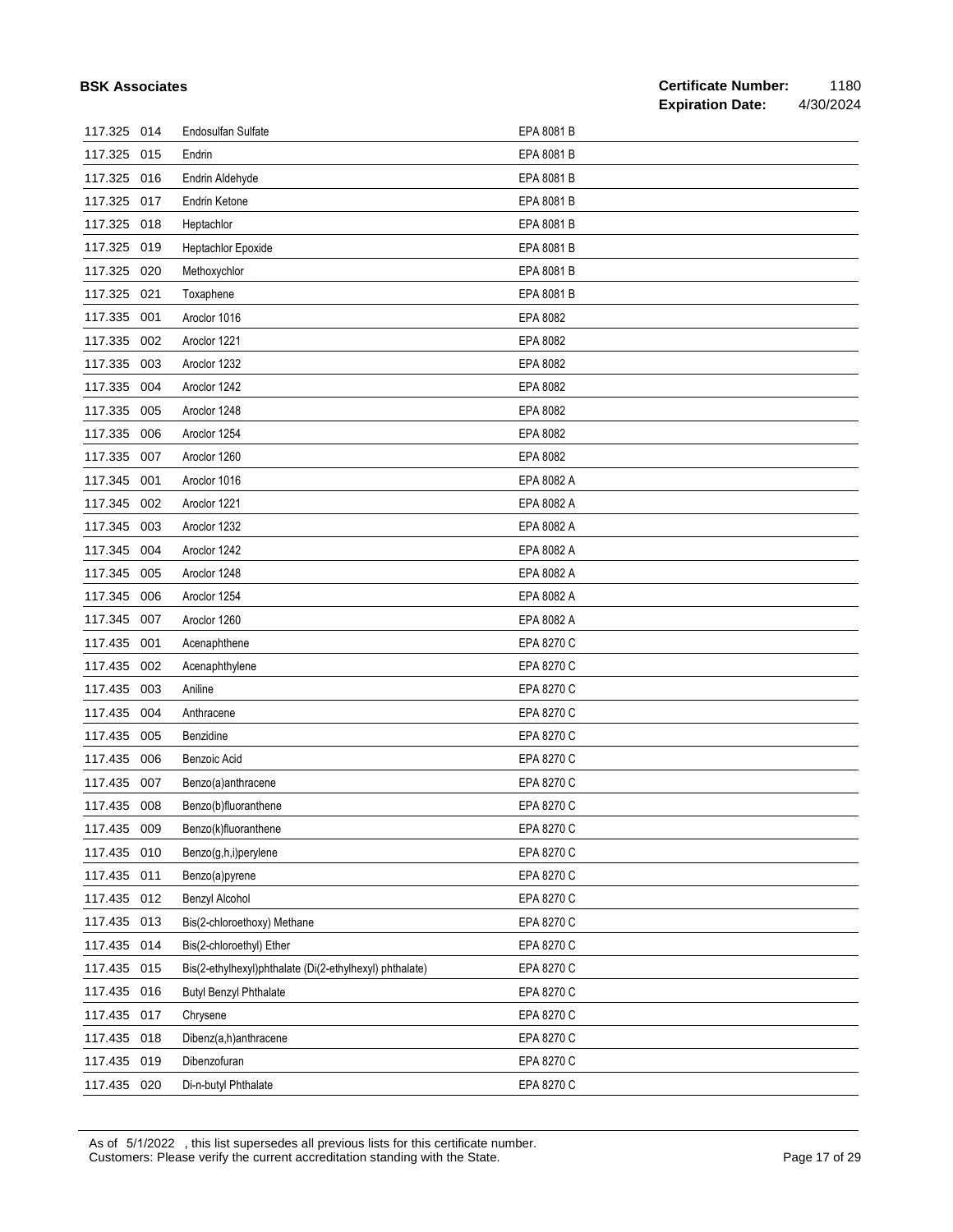|             |     |                             |            | <b>Expiration Date:</b> | 4/30/2024 |
|-------------|-----|-----------------------------|------------|-------------------------|-----------|
| 117.435     | 021 | Diethyl Phthalate           | EPA 8270 C |                         |           |
| 117.435     | 022 | Dimethyl Phthalate          | EPA 8270 C |                         |           |
| 117.435     | 023 | Di-n-octyl Phthalate        | EPA 8270 C |                         |           |
| 117.435     | 024 | Fluoranthene                | EPA 8270 C |                         |           |
| 117.435     | 025 | Fluorene                    | EPA 8270 C |                         |           |
| 117.435     | 026 | Naphthalene                 | EPA 8270 C |                         |           |
| 117.435     | 027 | Nitrobenzene                | EPA 8270 C |                         |           |
| 117.435     | 028 | Pentachlorobenzene          | EPA 8270 C |                         |           |
| 117.435     | 029 | Pentachlorophenol           | EPA 8270 C |                         |           |
| 117.435     | 030 | 1-Chloronaphthalene         | EPA 8270 C |                         |           |
| 117.435     | 031 | 1,2-Dichlorobenzene         | EPA 8270 C |                         |           |
| 117.435     | 032 | 1,3-Dichlorobenzene         | EPA 8270 C |                         |           |
| 117.435     | 033 | 1,4-Dichlorobenzene         | EPA 8270 C |                         |           |
| 117.435     | 034 | 2-Chloronaphthalene         | EPA 8270 C |                         |           |
| 117.435     | 035 | 2-Chlorophenol              | EPA 8270 C |                         |           |
| 117.435     | 036 | 2,4-Dichlorophenol          | EPA 8270 C |                         |           |
| 117.435     | 037 | 2,4-Dimethylphenol          | EPA 8270 C |                         |           |
| 117.435     | 038 | 2,4-Dinitrophenol           | EPA 8270 C |                         |           |
| 117.435     | 039 | 2,4-Dinitrotoluene          | EPA 8270 C |                         |           |
| 117.435     | 040 | 2,6-Dichlorophenol          | EPA 8270 C |                         |           |
| 117.435     | 041 | 2,6-Dinitrotoluene          | EPA 8270 C |                         |           |
| 117.435     | 042 | 2-Nitroaniline              | EPA 8270 C |                         |           |
| 117.435     | 043 | 2-Nitrophenol               | EPA 8270 C |                         |           |
| 117.435     | 044 | 3-Nitroaniline              | EPA 8270 C |                         |           |
| 117.435     | 045 | 3,3'-Dichlorobenzidine      | EPA 8270 C |                         |           |
| 117.435     | 046 | 4-Chloroaniline             | EPA 8270 C |                         |           |
| 117.435     | 047 | 4-Chloro-3-methylphenol     | EPA 8270 C |                         |           |
| 117.435     | 048 | 4-Bromophenyl Phenyl Ether  | EPA 8270 C |                         |           |
| 117.435     | 049 | 4-Chlorophenyl Phenyl Ether | EPA 8270 C |                         |           |
| 117.435     | 050 | 4-Nitroaniline              | EPA 8270 C |                         |           |
| 117.435     | 051 | 4-Nitrophenol               | EPA 8270 C |                         |           |
| 117.435     | 073 | Dichlorvos (DDVP)           | EPA 8270 C |                         |           |
| 117.435     | 074 | Disulfoton                  | EPA 8270 C |                         |           |
| 117.435     | 075 | Malathion                   | EPA 8270 C |                         |           |
| 117.435     | 076 | Parathion Ethyl             | EPA 8270 C |                         |           |
| 117.435     | 077 | Parathion Methyl            | EPA 8270 C |                         |           |
| 117.435 078 |     | Phorate                     | EPA 8270 C |                         |           |
| 117.435     | 087 | N-nitrosodiethylamine       | EPA 8270 C |                         |           |
| 117.435     | 088 | N-nitrosodimethylamine      | EPA 8270 C |                         |           |
| 117.435     | 089 | N-nitrosodiphenylamine      | EPA 8270 C |                         |           |
| 117.435     | 090 | N-nitroso-di-n-propylamine  | EPA 8270 C |                         |           |
| 117.435 091 |     | Indeno(1,2,3-c,d)pyrene     | EPA 8270 C |                         |           |

As of 5/1/2022 , this list supersedes all previous lists for this certificate number. Customers: Please verify the current accreditation standing with the State. Customers: Please 18 of 29

**BSK Associates**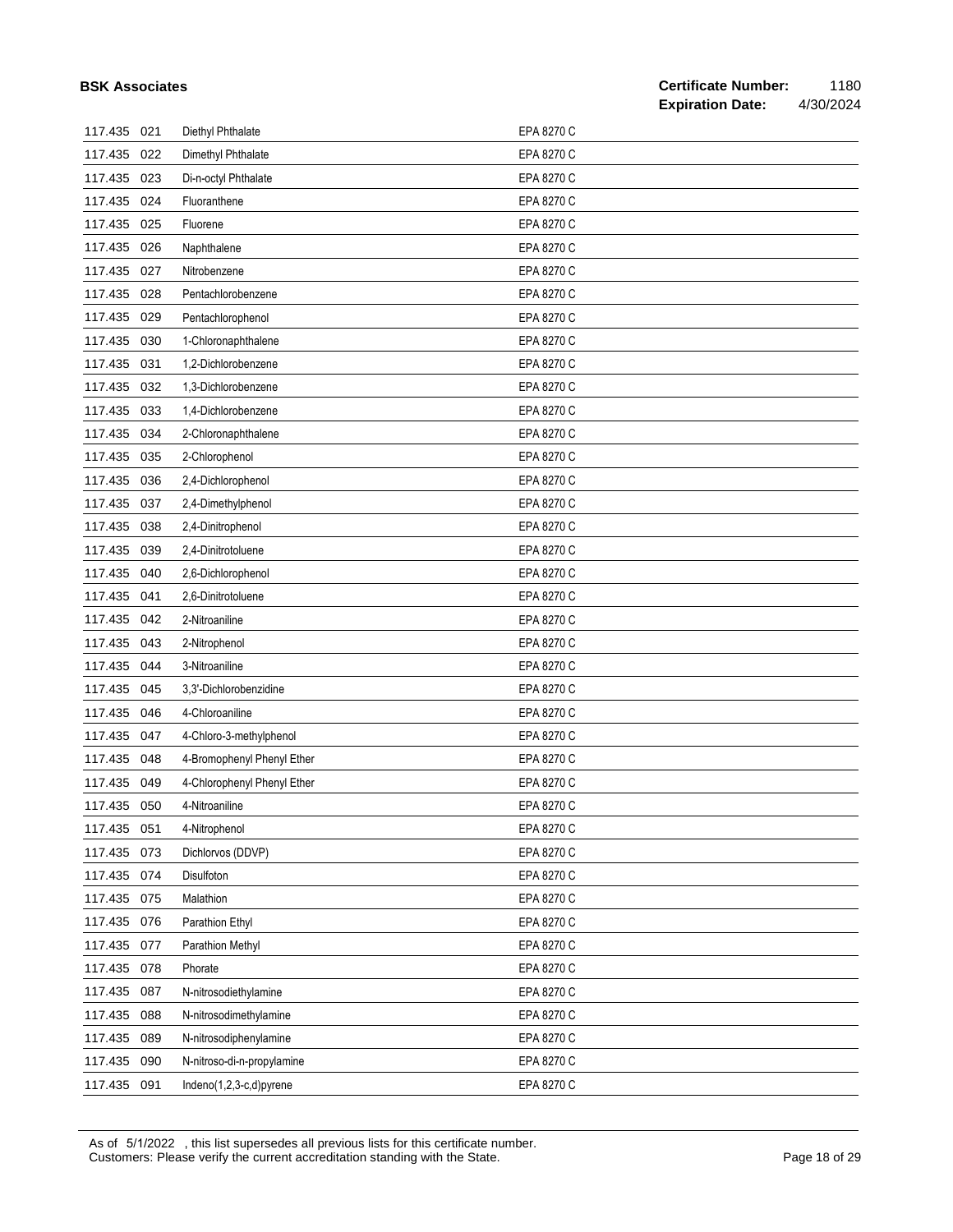|             |     |                                                         |            | <b>Expiration Date:</b> | 4/30/2024 |
|-------------|-----|---------------------------------------------------------|------------|-------------------------|-----------|
| 117.435     | 092 | Isophorone                                              | EPA 8270 C |                         |           |
| 117.435     | 093 | 2-Methylnaphthalene                                     | EPA 8270 C |                         |           |
| 117.435     | 094 | Phenanthrene                                            | EPA 8270 C |                         |           |
| 117.445     | 001 | Acenaphthene                                            | EPA 8270 E |                         |           |
| 117.445     | 002 | Acenaphthylene                                          | EPA 8270 E |                         |           |
| 117.445     | 003 | Aniline                                                 | EPA 8270 E |                         |           |
| 117.445     | 004 | Anthracene                                              | EPA 8270 E |                         |           |
| 117.445     | 005 | Benzidine                                               | EPA 8270 E |                         |           |
| 117.445     | 006 | Benzoic Acid                                            | EPA 8270 E |                         |           |
| 117.445     | 007 | Benzo(a)anthracene                                      | EPA 8270 E |                         |           |
| 117.445     | 008 | Benzo(b)fluoranthene                                    | EPA 8270 E |                         |           |
| 117.445     | 009 | Benzo(k)fluoranthene                                    | EPA 8270 E |                         |           |
| 117.445     | 010 | Benzo(g,h,i)perylene                                    | EPA 8270 E |                         |           |
| 117.445     | 011 | Benzo(a)pyrene                                          | EPA 8270 E |                         |           |
| 117.445     | 012 | <b>Benzyl Alcohol</b>                                   | EPA 8270 E |                         |           |
| 117.445 013 |     | Bis(2-chloroethoxy) Methane                             | EPA 8270 E |                         |           |
| 117.445     | 014 | Bis(2-chloroethyl) Ether                                | EPA 8270 E |                         |           |
| 117.445     | 015 | Bis(2-ethylhexyl)phthalate (Di(2-ethylhexyl) phthalate) | EPA 8270 E |                         |           |
| 117.445     | 016 | <b>Butyl Benzyl Phthalate</b>                           | EPA 8270 E |                         |           |
| 117.445     | 017 | Chrysene                                                | EPA 8270 E |                         |           |
| 117.445     | 018 | Dibenz(a,h)anthracene                                   | EPA 8270 E |                         |           |
| 117.445     | 019 | Dibenzofuran                                            | EPA 8270 E |                         |           |
| 117.445     | 020 | Di-n-butyl Phthalate                                    | EPA 8270 E |                         |           |
| 117.445     | 021 | Diethyl Phthalate                                       | EPA 8270 E |                         |           |
| 117.445     | 022 | Dimethyl Phthalate                                      | EPA 8270 E |                         |           |
| 117.445     | 023 | Di-n-octyl Phthalate                                    | EPA 8270 E |                         |           |
| 117.445     | 024 | Fluoranthene                                            | EPA 8270 E |                         |           |
| 117.445 025 |     | Fluorene                                                | EPA 8270 E |                         |           |
| 117.445 026 |     | Naphthalene                                             | EPA 8270 E |                         |           |
| 117.445 027 |     | Nitrobenzene                                            | EPA 8270 E |                         |           |
| 117.445     | 028 | Pentachlorobenzene                                      | EPA 8270 E |                         |           |
| 117.445     | 029 | Pentachlorophenol                                       | EPA 8270 E |                         |           |
| 117.445     | 030 | 1-Chloronaphthalene                                     | EPA 8270 E |                         |           |
| 117.445     | 031 | 1,2-Dichlorobenzene                                     | EPA 8270 E |                         |           |
| 117.445     | 032 | 1,3-Dichlorobenzene                                     | EPA 8270 E |                         |           |
| 117.445     | 033 | 1,4-Dichlorobenzene                                     | EPA 8270 E |                         |           |
| 117.445     | 034 | 2-Chloronaphthalene                                     | EPA 8270 E |                         |           |
| 117.445     | 035 | 2-Chlorophenol                                          | EPA 8270 E |                         |           |
| 117.445     | 036 | 2,4-Dichlorophenol                                      | EPA 8270 E |                         |           |
| 117.445     | 037 | 2,4-Dimethylphenol                                      | EPA 8270 E |                         |           |
| 117.445     | 038 | 2,4-Dinitrophenol                                       | EPA 8270 E |                         |           |
| 117.445 039 |     | 2,4-Dinitrotoluene                                      | EPA 8270 E |                         |           |

As of 5/1/2022 , this list supersedes all previous lists for this certificate number.

**BSK Associates**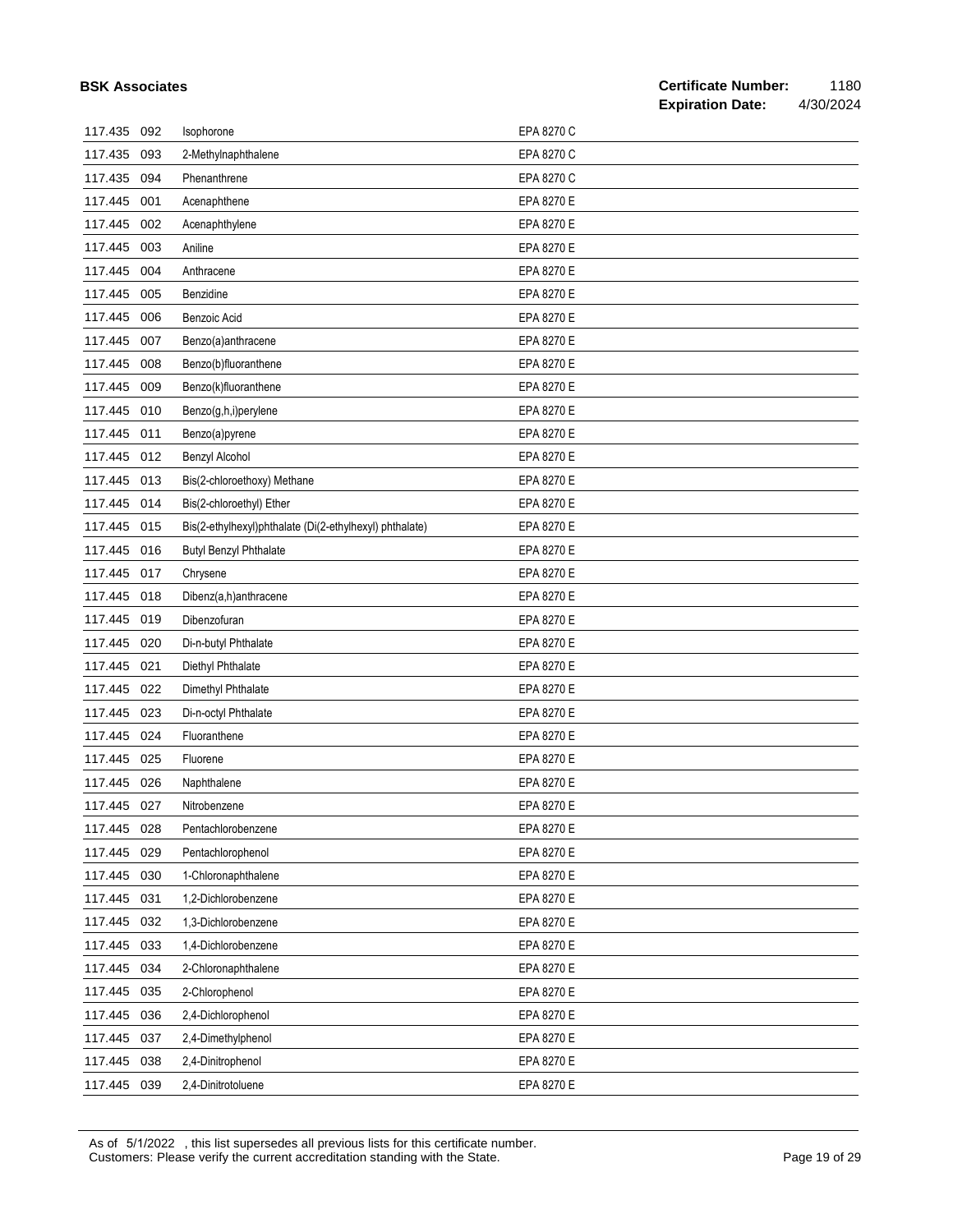|         |     |                                                                    | <b>Expiration Date:</b><br>4/30/2024 |
|---------|-----|--------------------------------------------------------------------|--------------------------------------|
| 117.445 | 040 | 2,6-Dichlorophenol                                                 | EPA 8270 E                           |
| 117.445 | 041 | 2,6-Dinitrotoluene                                                 | EPA 8270 E                           |
| 117.445 | 042 | 2-Nitroaniline                                                     | EPA 8270 E                           |
| 117.445 | 043 | 2-Nitrophenol                                                      | EPA 8270 E                           |
| 117.445 | 044 | 3-Nitroaniline                                                     | EPA 8270 E                           |
| 117.445 | 045 | 3,3'-Dichlorobenzidine                                             | EPA 8270 E                           |
| 117.445 | 046 | 4-Chloroaniline                                                    | EPA 8270 E                           |
| 117.445 | 047 | 4-Chloro-3-methylphenol                                            | EPA 8270 E                           |
| 117.445 | 048 | 4-Bromophenyl Phenyl Ether                                         | EPA 8270 E                           |
| 117.445 | 049 | 4-Chlorophenyl Phenyl Ether                                        | EPA 8270 E                           |
| 117.445 | 050 | 4-Nitroaniline                                                     | EPA 8270 E                           |
| 117.445 | 051 | 4-Nitrophenol                                                      | EPA 8270 E                           |
| 117.445 | 073 | Dichlorvos (DDVP)                                                  | EPA 8270 E                           |
| 117.445 | 074 | Disulfoton                                                         | EPA 8270 E                           |
| 117.445 | 075 | Malathion                                                          | EPA 8270 E                           |
| 117.445 | 076 | Parathion Ethyl                                                    | EPA 8270 E                           |
| 117.445 | 077 | Parathion Methyl                                                   | EPA 8270 E                           |
| 117.445 | 078 | Phorate                                                            | EPA 8270 E                           |
| 117.445 | 087 | N-nitrosodiethylamine                                              | EPA 8270 E                           |
| 117.445 | 088 | N-nitrosodimethylamine                                             | EPA 8270 E                           |
| 117.445 | 089 | N-nitrosodiphenylamine                                             | EPA 8270 E                           |
| 117.445 | 090 | N-nitroso-di-n-propylamine                                         | EPA 8270 E                           |
| 117.445 | 091 | Indeno(1,2,3-c,d)pyrene                                            | EPA 8270 E                           |
| 117.445 | 092 | Isophorone                                                         | EPA 8270 E                           |
| 117.445 | 093 | 2-Methylnaphthalene                                                | EPA 8270 E                           |
| 117.445 | 094 | Phenanthrene                                                       | EPA 8270 E                           |
| 117.575 | 001 | N-Ethylperfluorooctane Sulfonamide (EtFOSAm)                       | DoD QSM Version 5.1 (or newer)       |
| 117.575 | 002 | N-Ethylperfluorooctane Sulfonamido Acetic Acid (NEtFOSAA)          | DoD QSM Version 5.1 (or newer)       |
| 117.575 | 003 | N-Ethylperfluorooctane Sulfonamido Ethanol (EtFOSE)                | DoD QSM Version 5.1 (or newer)       |
| 117.575 | 004 | 4:2 Fluorotelomer Sulfonic Acid (4:2 FTS)                          | DoD QSM Version 5.1 (or newer)       |
| 117.575 | 005 | 6:2 Fluorotelomer Sulfonic Acid (6:2 FTS)                          | DoD QSM Version 5.1 (or newer)       |
| 117.575 | 006 | 8:2 Fluorotelomer Sulfonic Acid (8:2 FTS)                          | DoD QSM Version 5.1 (or newer)       |
| 117.575 | 007 | 11-Chloroeicosafluoro-3-oxaundecane-1-sulfonic acid (11Cl-PF3OUdS) | DoD QSM Version 5.1 (or newer)       |
| 117.575 | 008 | 9-Chlorohexadecafluoro-3-oxanonane-1-sulfonic acid (9CI-PF3ONS)    | DoD QSM Version 5.1 (or newer)       |
| 117.575 | 009 | 4,8-Dioxa-3H-perfluorononanoic acid (ADONA)                        | DoD QSM Version 5.1 (or newer)       |
| 117.575 | 010 | N-Methylperfluorooctane Sulfonamide (NMeFOSA)                      | DoD QSM Version 5.1 (or newer)       |
| 117.575 | 011 | N-Methylperfluorooctane Sulfonamido Acetic Acid (NMeFOSAA)         | DoD QSM Version 5.1 (or newer)       |
| 117.575 | 012 | N-Methylperfluorooctane Sulfonamido Ethanol (NMeFOSE)              | DoD QSM Version 5.1 (or newer)       |
| 117.575 | 013 | Hexafluoropropylene Oxide Dimer Acid (HFPO-DA)                     | DoD QSM Version 5.1 (or newer)       |
| 117.575 | 014 | Perfluorobutanoic Acid (PFBA)                                      | DoD QSM Version 5.1 (or newer)       |
| 117.575 | 015 | Perfluorobutane Sulfonic Acid (PFBS)                               | DoD QSM Version 5.1 (or newer)       |
| 117.575 | 016 | Perfluorodecanoic Acid (PFDA)                                      | DoD QSM Version 5.1 (or newer)       |

As of 5/1/2022 , this list supersedes all previous lists for this certificate number. Customers: Please verify the current accreditation standing with the State. Current content of 29 of 29 of 29 of 29 of 29 of 29 of 29 of 29 of 29 of 29 of 29 of 29 of 29 of 29 of 29 of 29 of 29 of 29 of 29 of 29 of 29 of 2

**BSK Associates**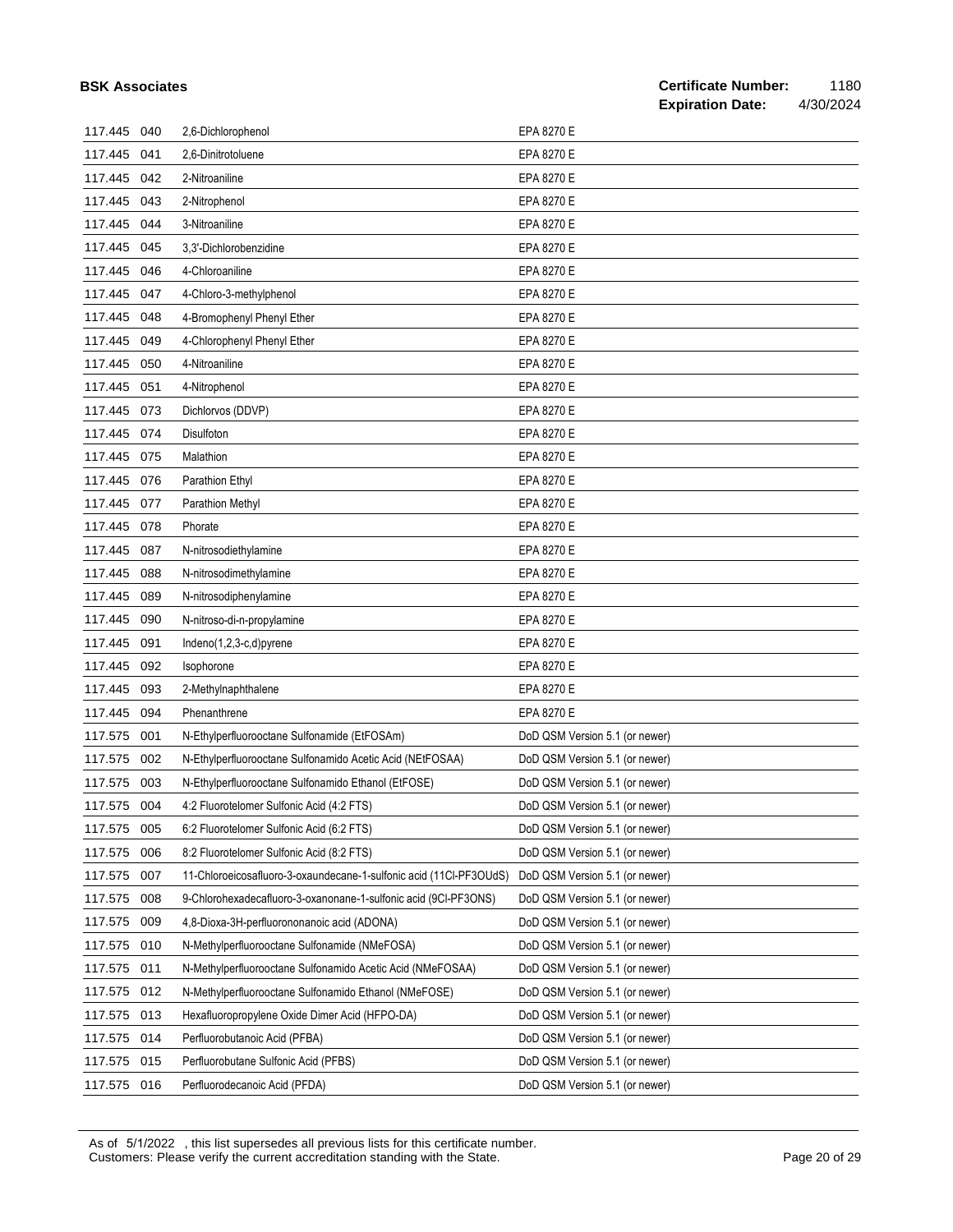#### **BSK Associates**

| 117.575     | 017 | Perfluorododecanoic Acid (PFDoA)                                                        | DoD QSM Version 5.1 (or newer) |
|-------------|-----|-----------------------------------------------------------------------------------------|--------------------------------|
| 117.575     | 018 | Perfluorodecane Sulfonic Acid (PFDS)                                                    | DoD QSM Version 5.1 (or newer) |
| 117.575     | 019 | Perfluoroheptanoic Acid (PFHpA)                                                         | DoD QSM Version 5.1 (or newer) |
| 117.575     | 020 | Perfluoroheptane Sulfonic Acid (PFHpS)                                                  | DoD QSM Version 5.1 (or newer) |
| 117.575     | 021 | Perfluorohexane Sulfonic Acid (PFHxS)                                                   | DoD QSM Version 5.1 (or newer) |
| 117.575     | 022 | Perfluorohexanoic Acid (PFHxA)                                                          | DoD QSM Version 5.1 (or newer) |
| 117.575     | 023 | Perfluorononanoic Acid (PFNA)                                                           | DoD QSM Version 5.1 (or newer) |
| 117.575     | 024 | Perfluorooctanoic Acid (PFOA)                                                           | DoD QSM Version 5.1 (or newer) |
| 117.575     | 025 | Perfluorooctane Sulfonic Acid (PFOS)                                                    | DoD QSM Version 5.1 (or newer) |
| 117.575     | 026 | Perfluorooctane Sulfonamide (PFOSAm)                                                    | DoD QSM Version 5.1 (or newer) |
| 117.575     | 027 | Perfluoropentanoic Acid (PFPeA)                                                         | DoD QSM Version 5.1 (or newer) |
| 117.575     | 028 | Perfluoropentane Sulfonic Acid (PFPeS)                                                  | DoD QSM Version 5.1 (or newer) |
| 117.575     | 029 | Perfluorotetradecanoic Acid (PFTDA)                                                     | DoD QSM Version 5.1 (or newer) |
| 117.575     | 030 | Perfluorotridecanoic Acid (PFTrDA)                                                      | DoD QSM Version 5.1 (or newer) |
| 117.575     | 031 | Perfluoroundecanoic Acid (PFUnDA)                                                       | DoD QSM Version 5.1 (or newer) |
|             |     | Field of Accreditation:126 - Microbiological Methods for Ambient Water                  |                                |
| 126.003     | 001 | <b>Total Coliform (Enumeration)</b>                                                     | SM 9221 B, C-2006              |
| 126.003     | 002 | Fecal Coliform (Enumeration)                                                            | SM 9221 C,E-2006               |
| 126.003     | 003 | E. coli (Enumeration)                                                                   | SM 9221 C,F-2006               |
| 126.017     | 001 | E. coli (Enumeration)                                                                   | SM 9223 B-2004 Collert 18      |
|             |     | Field of Accreditation:130 - Inorganic constituents in Hazardous waste (Matrix Aqueous) |                                |
| 130.010 004 |     | Barium                                                                                  | EPA 6010 B                     |
| 130.010     | 007 | Cadmium                                                                                 | EPA 6010 B                     |
| 130.010     | 009 | Chromium                                                                                | EPA 6010 B                     |
| 130.010     | 010 | Cobalt                                                                                  | EPA 6010 B                     |
| 130.010     | 011 | Copper                                                                                  | EPA 6010 B                     |
| 130.010     | 013 | Lead                                                                                    | EPA 6010 B                     |
| 130.010     | 016 | Molybdenum                                                                              | EPA 6010 B                     |
| 130.010     | 017 | Nickel                                                                                  | EPA 6010 B                     |
| 130.010 020 |     | Silver                                                                                  | EPA 6010 B                     |
| 130.010 027 |     | Zinc                                                                                    | EPA 6010 B                     |
| 130.030     | 002 | Antimony                                                                                | EPA 6020                       |
| 130.030     | 003 | Arsenic                                                                                 | EPA 6020                       |
| 130.030     | 004 | Barium                                                                                  | EPA 6020                       |
| 130.030     | 005 | Beryllium                                                                               | EPA 6020                       |
| 130.030     | 006 | Cadmium                                                                                 | EPA 6020                       |
| 130.030     | 007 | Chromium                                                                                | EPA 6020                       |
| 130.030     | 008 | Cobalt                                                                                  | EPA 6020                       |
| 130.030     | 009 | Copper                                                                                  | EPA 6020                       |
| 130.030     | 010 | Lead                                                                                    | EPA 6020                       |
| 130.030     | 012 | Nickel                                                                                  | EPA 6020                       |
| 130.030 013 |     | Silver                                                                                  | EPA 6020                       |

As of 5/1/2022 , this list supersedes all previous lists for this certificate number. Customers: Please verify the current accreditation standing with the State. Current content of 29 of 29 of 29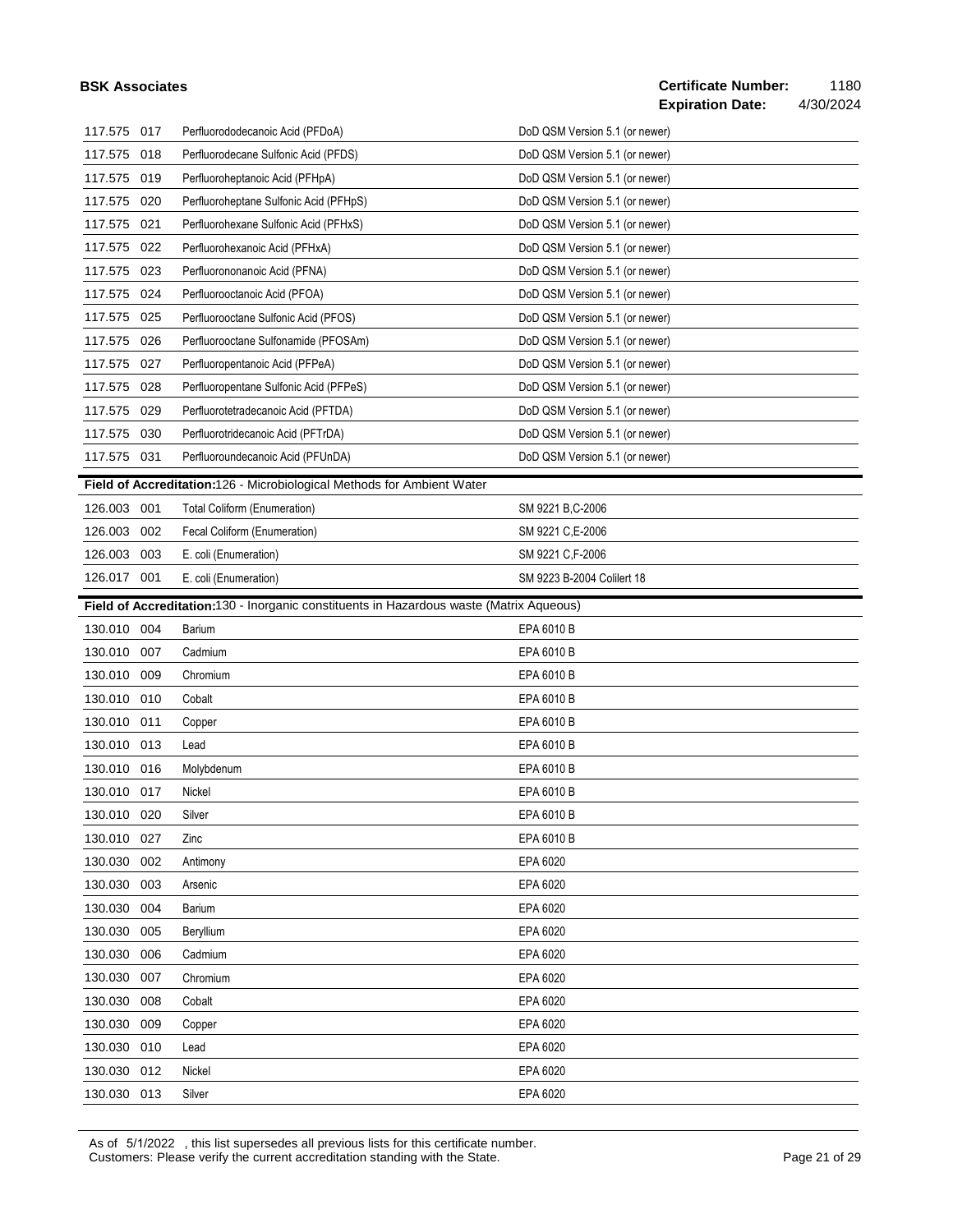#### **Certificate Number:** 1180<br>**Expiration Date:** 4/30/2024 **Expiration Date:**

130.030 014 Thallium EPA 6020 130.030 015 Zinc EPA 6020

| 130.030     | 016 | Molybdenum                                                                                                  | EPA 6020                              |
|-------------|-----|-------------------------------------------------------------------------------------------------------------|---------------------------------------|
| 130.030     | 017 | Selenium                                                                                                    | EPA 6020                              |
| 130.030     | 018 | Vanadium                                                                                                    | EPA 6020                              |
| 130.170     | 001 | Chromium VI (Hexavalent Chromium)                                                                           | EPA 7199                              |
| 130.430     | 001 | Cyanide, Total                                                                                              | EPA 9012 A                            |
| 130.440     | 001 | Cyanide, Total                                                                                              | EPA 9012 B                            |
| 130.520     | 001 | Fluoride                                                                                                    | EPA 9214                              |
|             |     | Field of Accreditation:131 - Leaching/Extraction, Physical Chacterstics in Hazardous Waste (Matrix Aqueous) |                                       |
| 131.010 001 |     | Waste Extraction Test (WET)                                                                                 | CCR Chapter11, Article 5, Appendix II |
| 131.040     | 001 | Toxicity Characteristic Leaching Procedure (TCLP)                                                           | EPA 1311                              |
| 131.110     | 001 | Corrosivity - pH Determination                                                                              | EPA 9040 B                            |
| 131.120     | 001 | Corrosivity - pH Determination                                                                              | EPA 9040 C                            |
|             |     | Field of Accreditation:132 - Volatile Organic Compounds in Hazardous Waste (Matrix Aqueous)                 |                                       |
| 132.060     | 001 | Benzene                                                                                                     | EPA 8260 B                            |
| 132.060     | 002 | Bromobenzene                                                                                                | EPA 8260 B                            |
| 132.060     | 003 | Bromochloromethane                                                                                          | EPA 8260 B                            |
| 132.060     | 004 | Bromodichloromethane                                                                                        | EPA 8260 B                            |
| 132.060     | 005 | Bromoform                                                                                                   | EPA 8260 B                            |
| 132.060     | 006 | Bromomethane (Methyl Bromide)                                                                               | EPA 8260 B                            |
| 132.060     | 007 | n-Butylbenzene                                                                                              | EPA 8260 B                            |
| 132.060     | 008 | sec-Butylbenzene                                                                                            | EPA 8260 B                            |
| 132.060     | 009 | tert-Butylbenzene                                                                                           | EPA 8260 B                            |
| 132.060     | 010 | Carbon Disulfide                                                                                            | EPA 8260 B                            |
| 132.060     | 011 | Carbon Tetrachloride                                                                                        | EPA 8260 B                            |
| 132.060     | 012 | Chlorobenzene                                                                                               | EPA 8260 B                            |
| 132.060     | 013 | Chlorodibromomethane (Dibromochloromethane)                                                                 | EPA 8260 B                            |
| 132.060     | 014 | Chloroethane                                                                                                | EPA 8260 B                            |
| 132.060     | 015 | Chloroform                                                                                                  | EPA 8260 B                            |
| 132.060     | 016 | Chloromethane (Methyl Chloride)                                                                             | EPA 8260 B                            |
| 132.060 017 |     | Dibromomethane                                                                                              | EPA 8260 B                            |
| 132.060     | 018 | Dichlorodifluoromethane (Freon 12)                                                                          | EPA 8260 B                            |
| 132.060     | 019 | cis-1,2-Dichloroethylene (cis 1,2 Dichloroethene)                                                           | EPA 8260 B                            |
| 132.060     | 020 | trans-1,2-Dichloroethylene (trans-1,2 Dichloroethene)                                                       | EPA 8260 B                            |
| 132.060     | 021 | cis-1,3-Dichloropropylene (cis 1,3 Dichloropropene)                                                         | EPA 8260 B                            |
| 132.060     | 022 | trans-1,3-Dichloropropylene (trans-1,3 Dichloropropene)                                                     | EPA 8260 B                            |
| 132.060     | 023 | Ethylbenzene                                                                                                | EPA 8260 B                            |
| 132.060     | 024 | Hexachlorobutadiene                                                                                         | EPA 8260 B                            |
| 132.060     | 025 | Methyl tert-butyl Ether (MTBE)                                                                              | EPA 8260 B                            |
| 132.060     | 026 | Methylene Chloride (Dichloromethane)                                                                        | EPA 8260 B                            |
| 132.060     | 027 | Naphthalene                                                                                                 | EPA 8260 B                            |
|             |     |                                                                                                             |                                       |

As of 5/1/2022 , this list supersedes all previous lists for this certificate number. Customers: Please verify the current accreditation standing with the State. Page 22 of 29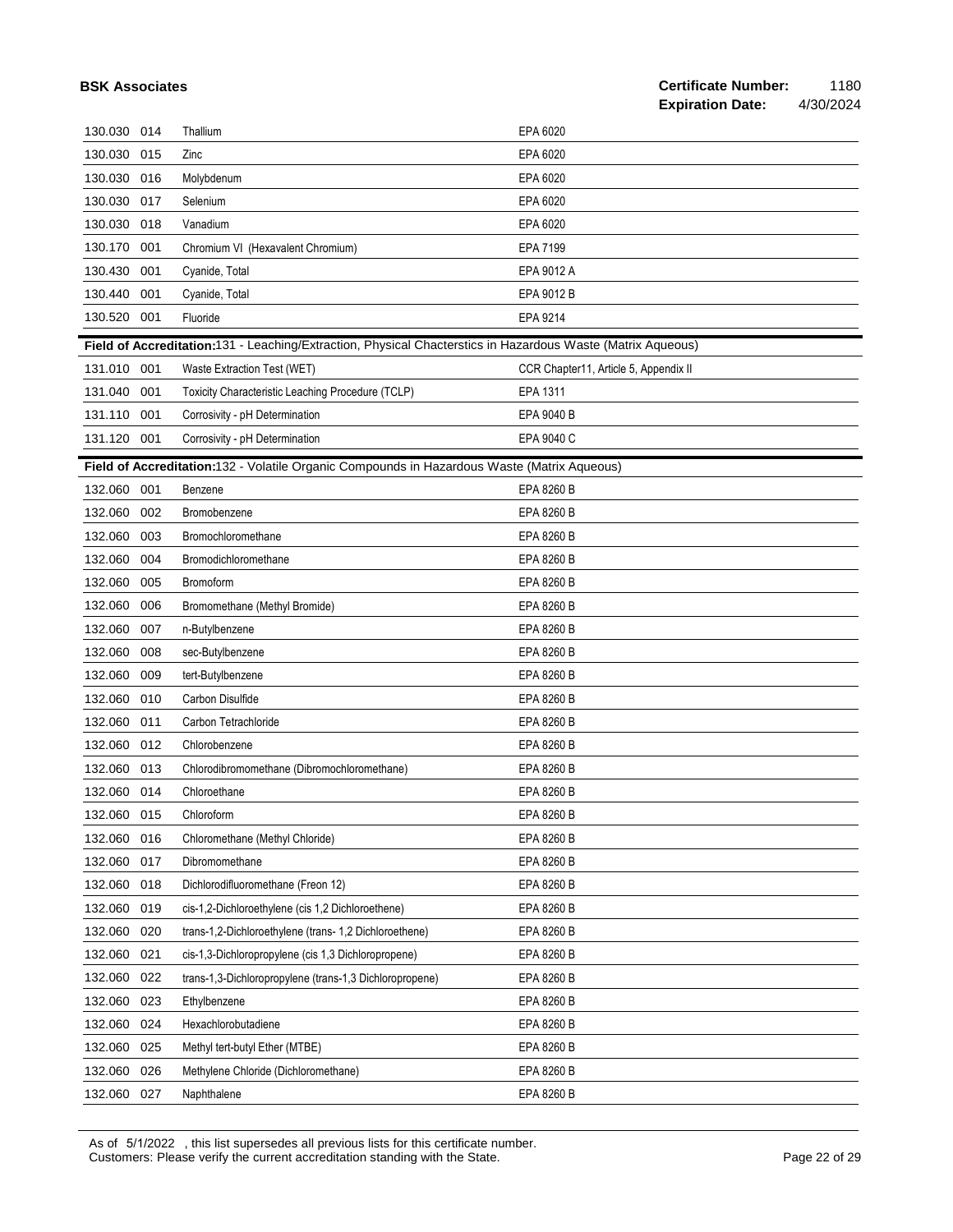|         |     |                                               |            | <b>Expiration Date:</b> | 4/30/2024 |
|---------|-----|-----------------------------------------------|------------|-------------------------|-----------|
| 132.060 | 029 | N-propylbenzene                               | EPA 8260 B |                         |           |
| 132.060 | 030 | Styrene                                       | EPA 8260 B |                         |           |
| 132.060 | 031 | Tetrachloroethylene (Tetrachloroethene)       | EPA 8260 B |                         |           |
| 132.060 | 032 | Toluene                                       | EPA 8260 B |                         |           |
| 132.060 | 033 | Trichloroethylene (Trichloroethene)           | EPA 8260 B |                         |           |
| 132.060 | 034 | Trichlorofluoromethane                        | EPA 8260 B |                         |           |
| 132.060 | 035 | Vinyl Chloride                                | EPA 8260 B |                         |           |
| 132.060 | 036 | m+p-Xylene                                    | EPA 8260 B |                         |           |
| 132.060 | 037 | o-Xylene                                      | EPA 8260 B |                         |           |
| 132.060 | 038 | m-Xylene                                      | EPA 8260 B |                         |           |
| 132.060 | 039 | p-Xylene                                      | EPA 8260 B |                         |           |
| 132.060 | 040 | 1,1-Dichloroethane                            | EPA 8260 B |                         |           |
| 132.060 | 041 | 1,1-Dichloroethylene (1,1-Dichloroethene)     | EPA 8260 B |                         |           |
| 132.060 | 042 | 1,1,1-Trichloroethane                         | EPA 8260 B |                         |           |
| 132.060 | 043 | 1,1,1,2-Tetrachloroethane                     | EPA 8260 B |                         |           |
| 132.060 | 044 | 1.1.2.2-Tetrachloroethane                     | EPA 8260 B |                         |           |
| 132.060 | 045 | 1,1,2-Trichloroethane                         | EPA 8260 B |                         |           |
| 132.060 | 046 | 1,2-Dichlorobenzene                           | EPA 8260 B |                         |           |
| 132.060 | 047 | 1,2-Dichloroethane (Ethylene Dichloride)      | EPA 8260 B |                         |           |
| 132.060 | 048 | 1,2-Dibromoethane (EDB)                       | EPA 8260 B |                         |           |
| 132.060 | 049 | 1,2-Dibromo-3-chloropropane (DBCP)            | EPA 8260 B |                         |           |
| 132.060 | 050 | 1,2-Dichloropropane                           | EPA 8260 B |                         |           |
| 132.060 | 051 | 1,2,3-Trichloropropane (TCP)                  | EPA 8260 B |                         |           |
| 132.060 | 052 | 1,2,4-Trichlorobenzene                        | EPA 8260 B |                         |           |
| 132.060 | 053 | 1,3-Dichlorobenzene                           | EPA 8260 B |                         |           |
| 132.060 | 054 | 1,4-Dichlorobenzene                           | EPA 8260 B |                         |           |
| 132.060 | 055 | 2-Chloroethyl vinyl Ether                     | EPA 8260 B |                         |           |
| 132.060 | 056 | 4-Chlorotoluene                               | EPA 8260 B |                         |           |
| 132.060 | 057 | 4-Methyl-2-pentanone (Methyl Isobutyl Ketone) | EPA 8260 B |                         |           |
| 132.070 | 001 | Benzene                                       | EPA 8260 D |                         |           |
| 132.070 | 002 | Bromobenzene                                  | EPA 8260 D |                         |           |
| 132.070 | 003 | Bromochloromethane                            | EPA 8260 D |                         |           |
| 132.070 | 004 | Bromodichloromethane                          | EPA 8260 D |                         |           |
| 132.070 | 005 | <b>Bromoform</b>                              | EPA 8260 D |                         |           |
| 132.070 | 006 | Bromomethane (Methyl Bromide)                 | EPA 8260 D |                         |           |
| 132.070 | 007 | n-Butylbenzene                                | EPA 8260 D |                         |           |
| 132.070 | 008 | sec-Butylbenzene                              | EPA 8260 D |                         |           |
| 132.070 | 009 | tert-Butylbenzene                             | EPA 8260 D |                         |           |
| 132.070 | 010 | Carbon Disulfide                              | EPA 8260 D |                         |           |
| 132.070 | 011 | Carbon Tetrachloride                          | EPA 8260 D |                         |           |
| 132.070 | 012 | Chlorobenzene                                 | EPA 8260 D |                         |           |
| 132.070 | 013 | Chlorodibromomethane (Dibromochloromethane)   | EPA 8260 D |                         |           |

As of 5/1/2022 , this list supersedes all previous lists for this certificate number. Customers: Please verify the current accreditation standing with the State. Current content of Page 23 of 29 of 29

**BSK Associates**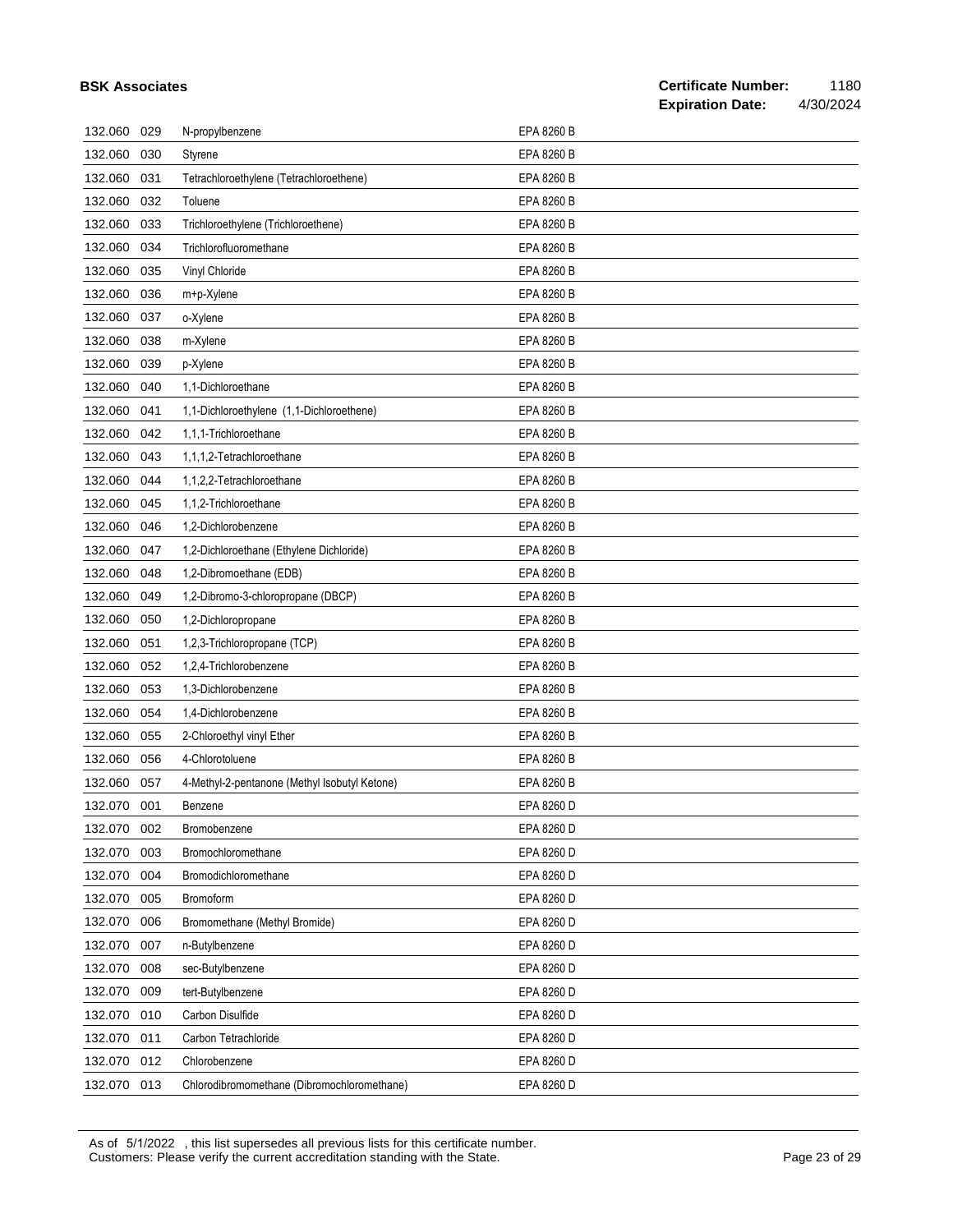|             |     |                                                         |            | <b>Expiration Date:</b> | 4/30/2024 |
|-------------|-----|---------------------------------------------------------|------------|-------------------------|-----------|
| 132.070 014 |     | Chloroethane                                            | EPA 8260 D |                         |           |
| 132.070     | 015 | Chloroform                                              | EPA 8260 D |                         |           |
| 132.070     | 016 | Chloromethane (Methyl Chloride)                         | EPA 8260 D |                         |           |
| 132.070     | 017 | Dibromomethane                                          | EPA 8260 D |                         |           |
| 132.070     | 018 | Dichlorodifluoromethane (Freon 12)                      | EPA 8260 D |                         |           |
| 132.070     | 019 | cis-1,2-Dichloroethylene (cis 1,2 Dichloroethene)       | EPA 8260 D |                         |           |
| 132.070     | 020 | trans-1,2-Dichloroethylene (trans-1,2 Dichloroethene)   | EPA 8260 D |                         |           |
| 132.070     | 021 | cis-1,3-Dichloropropylene (cis 1,3 Dichloropropene)     | EPA 8260 D |                         |           |
| 132.070     | 022 | trans-1,3-Dichloropropylene (trans-1,3 Dichloropropene) | EPA 8260 D |                         |           |
| 132.070     | 023 | Ethylbenzene                                            | EPA 8260 D |                         |           |
| 132.070     | 024 | Hexachlorobutadiene                                     | EPA 8260 D |                         |           |
| 132.070     | 025 | Methyl tert-butyl Ether (MTBE)                          | EPA 8260 D |                         |           |
| 132.070     | 026 | Methylene Chloride (Dichloromethane)                    | EPA 8260 D |                         |           |
| 132.070     | 027 | Naphthalene                                             | EPA 8260 D |                         |           |
| 132.070     | 029 | N-propylbenzene                                         | EPA 8260 D |                         |           |
| 132.070     | 030 | Styrene                                                 | EPA 8260 D |                         |           |
| 132.070     | 031 | Tetrachloroethylene (Tetrachloroethene)                 | EPA 8260 D |                         |           |
| 132.070     | 032 | Toluene                                                 | EPA 8260 D |                         |           |
| 132.070     | 033 | Trichloroethylene (Trichloroethene)                     | EPA 8260 D |                         |           |
| 132.070     | 034 | Trichlorofluoromethane                                  | EPA 8260 D |                         |           |
| 132.070     | 035 | Vinyl Chloride                                          | EPA 8260 D |                         |           |
| 132.070     | 036 | m+p-Xylene                                              | EPA 8260 D |                         |           |
| 132.070     | 037 | o-Xylene                                                | EPA 8260 D |                         |           |
| 132.070     | 038 | m-Xylene                                                | EPA 8260 D |                         |           |
| 132.070     | 039 | p-Xylene                                                | EPA 8260 D |                         |           |
| 132.070     | 040 | 1,1-Dichloroethane                                      | EPA 8260 D |                         |           |
| 132.070     | 041 | 1,1-Dichloroethylene (1,1-Dichloroethene)               | EPA 8260 D |                         |           |
| 132.070     | 042 | 1,1,1-Trichloroethane                                   | EPA 8260 D |                         |           |
| 132.070 043 |     | 1,1,1,2-Tetrachloroethane                               | EPA 8260 D |                         |           |
| 132.070     | 044 | 1,1,2,2-Tetrachloroethane                               | EPA 8260 D |                         |           |
| 132.070     | 045 | 1,1,2-Trichloroethane                                   | EPA 8260 D |                         |           |
| 132.070     | 046 | 1,2-Dichlorobenzene                                     | EPA 8260 D |                         |           |
| 132.070     | 047 | 1,2-Dichloroethane (Ethylene Dichloride)                | EPA 8260 D |                         |           |
| 132.070     | 048 | 1,2-Dibromoethane (EDB)                                 | EPA 8260 D |                         |           |
| 132.070     | 049 | 1,2-Dibromo-3-chloropropane (DBCP)                      | EPA 8260 D |                         |           |
| 132.070     | 050 | 1,2-Dichloropropane                                     | EPA 8260 D |                         |           |
| 132.070     | 051 | 1,2,3-Trichloropropane (TCP)                            | EPA 8260 D |                         |           |
| 132.070     | 052 | 1,2,4-Trichlorobenzene                                  | EPA 8260 D |                         |           |
| 132.070     | 053 | 1,3-Dichlorobenzene                                     | EPA 8260 D |                         |           |
| 132.070     | 054 | 1,4-Dichlorobenzene                                     | EPA 8260 D |                         |           |
| 132.070     | 055 | 2-Chloroethyl vinyl Ether                               | EPA 8260 D |                         |           |
| 132.070     | 056 | 4-Chlorotoluene                                         | EPA 8260 D |                         |           |

As of 5/1/2022 , this list supersedes all previous lists for this certificate number. Customers: Please verify the current accreditation standing with the State. Current content of 29 of 29 of 29 of 29

**BSK Associates**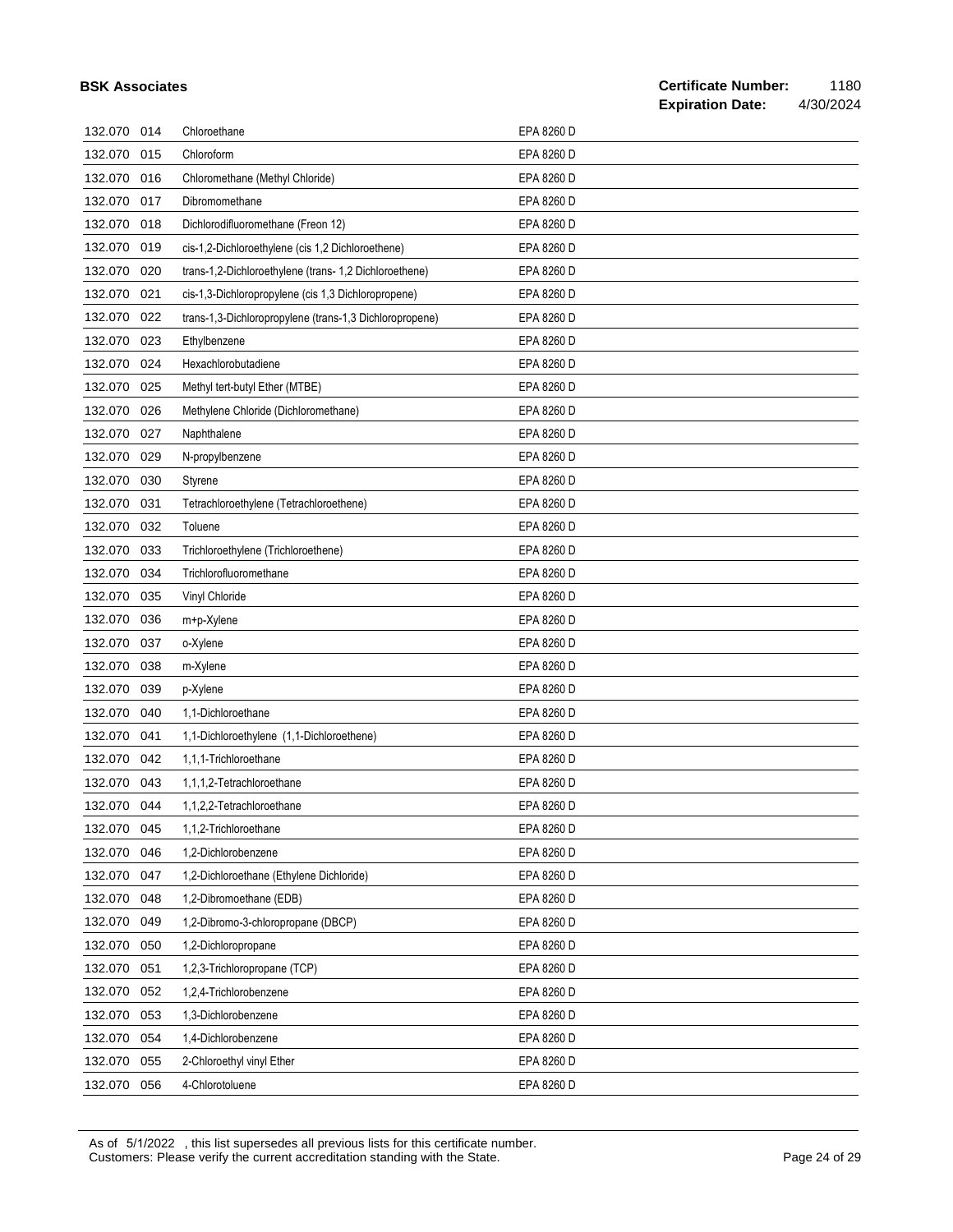## **Field of Accreditation:**133 - Semi-Volatile Organic Chemistry in Hazardous Waste (Matrix Aqueous) 133.090 001 Aldrin EPA 8081 A 133.090 002 alpha-BHC EPA 8081 A 133.090 003 beta-BHC EPA 8081 A 133.090 004 delta-BHC extended to the second series of the EPA 8081 A 133.090 005 gamma-BHC (Lindane) EPA 8081 A 133.090 006 Chlordane EPA 8081 A 133.090 008 4,4'-DDD EPA 8081 A 133.090 009 4,4'-DDE EPA 8081 A 133.090 010 4,4'-DDT EPA 8081 A 133.090 011 Dieldrin EPA 8081 A 133.090 012 Endosulfan I EPA 8081 A 133.090 013 Endosulfan II EPA 8081 A 133.090 014 Endosulfan Sulfate EPA 8081 A 133.090 015 Endrin EPA 8081 A 133.090 016 Endrin Aldehyde EPA 8081 A 133.090 017 Endrin Ketone **EPA 8081 A** 133.090 018 Heptachlor EPA 8081 A 133.090 019 Heptachlor Epoxide **EPA 8081 A** 133.090 020 Methoxychlor EPA 8081 A 133.090 021 Toxaphene EPA 8081 A 133.110 001 Aldrin EPA 8081 B 133.110 002 alpha-BHC EPA 8081 B 133.110 003 beta-BHC EPA 8081 B 133.110 004 delta-BHC EPA 8081 B 133.110 005 gamma-BHC (Lindane) EPA 8081 B 133.110 006 Chlordane EPA 8081 B 133.110 008 4,4'-DDD EPA 8081 B 133.110 009 4,4'-DDE EPA 8081 B 133.110 010 4,4'-DDT EPA 8081 B 133.110 011 Dieldrin EPA 8081 B 133.110 012 Endosulfan I EPA 8081 B 133.110 013 Endosulfan II EPA 8081 B 133.110 014 Endosulfan Sulfate EPA 8081 B 133.110 015 Endrin EPA 8081 B 133.110 016 Endrin Aldehyde **EPA 8081 B** 133.110 017 Endrin Ketone **EPA 8081 B** 133.110 018 Heptachlor EPA 8081 B 133.110 019 Heptachlor Epoxide **EPA 8081 B** 133.110 020 Methoxychlor **EPA 8081 B** 133.120 001 Aroclor 1016 EPA 8082

As of 5/1/2022 , this list supersedes all previous lists for this certificate number. Customers: Please verify the current accreditation standing with the State. Page 25 of 29 Page 25 of 29

#### **Certificate Number:** 1180 **Expiration Date:** 4/30/2024

#### **BSK Associates**

132.070 057 4-Methyl-2-pentanone (Methyl Isobutyl Ketone) EPA 8260 D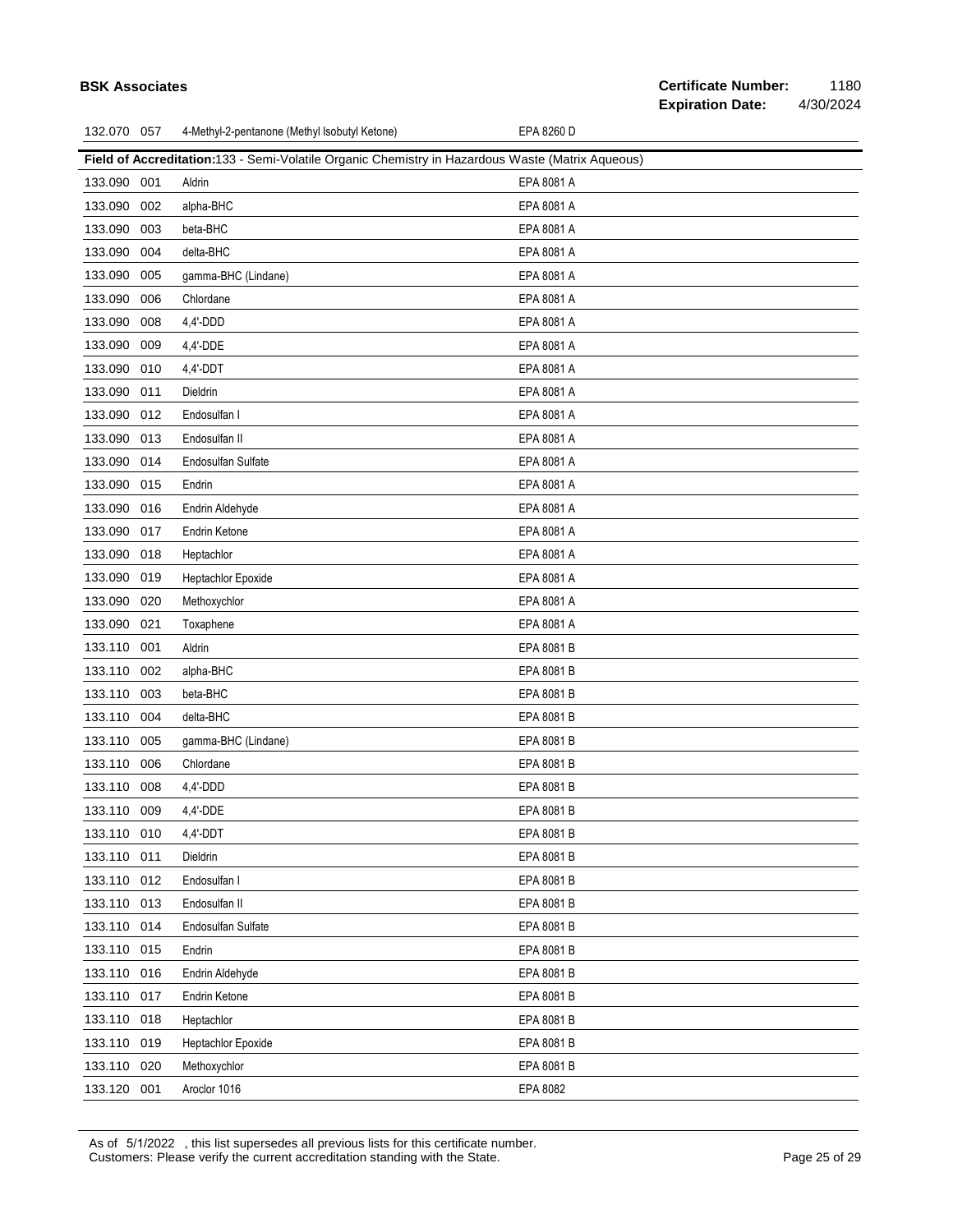|  | <b>BSK Associates</b> |
|--|-----------------------|
|--|-----------------------|

| 133.120     | 002 | Aroclor 1221                                            | EPA 8082   |
|-------------|-----|---------------------------------------------------------|------------|
| 133.120     | 003 | Aroclor 1232                                            | EPA 8082   |
| 133.120     | 004 | Aroclor 1242                                            | EPA 8082   |
| 133.120     | 005 | Aroclor 1248                                            | EPA 8082   |
| 133.120     | 006 | Aroclor 1254                                            | EPA 8082   |
| 133.120     | 007 | Aroclor 1260                                            | EPA 8082   |
| 133.130     | 001 | Aroclor 1016                                            | EPA 8082 A |
| 133.130     | 002 | Aroclor 1221                                            | EPA 8082 A |
| 133.130     | 003 | Aroclor 1232                                            | EPA 8082 A |
| 133.130     | 004 | Aroclor 1242                                            | EPA 8082 A |
| 133.130     | 005 | Aroclor 1248                                            | EPA 8082 A |
| 133.130     | 006 | Aroclor 1254                                            | EPA 8082 A |
| 133.130     | 007 | Aroclor 1260                                            | EPA 8082 A |
| 133.230     | 001 | Acenaphthene                                            | EPA 8270 C |
| 133.230     | 002 | Acenaphthylene                                          | EPA 8270 C |
| 133.230     | 003 | Aniline                                                 | EPA 8270 C |
| 133.230     | 004 | Anthracene                                              | EPA 8270 C |
| 133.230     | 005 | Benzidine                                               | EPA 8270 C |
| 133.230     | 006 | Benzoic Acid                                            | EPA 8270 C |
| 133.230     | 007 | Benzo(a)anthracene                                      | EPA 8270 C |
| 133.230     | 008 | Benzo(b)fluoranthene                                    | EPA 8270 C |
| 133.230     | 009 | Benzo(k)fluoranthene                                    | EPA 8270 C |
| 133.230     | 010 | Benzo(g,h,i)perylene                                    | EPA 8270 C |
| 133.230     | 011 | Benzo(a)pyrene                                          | EPA 8270 C |
| 133.230     | 012 | Benzyl Alcohol                                          | EPA 8270 C |
| 133.230     | 013 | Bis(2-chloroethoxy) Methane                             | EPA 8270 C |
| 133.230     | 014 | Bis(2-chloroethyl) Ether                                | EPA 8270 C |
| 133.230     | 015 | Bis(2-ethylhexyl)phthalate (Di(2-ethylhexyl) phthalate) | EPA 8270 C |
| 133.230     | 016 | <b>Butyl Benzyl Phthalate</b>                           | EPA 8270 C |
| 133.230     | 017 | Chrysene                                                | EPA 8270 C |
| 133.230 018 |     | Dibenz(a,h)anthracene                                   | EPA 8270 C |
| 133.230     | 020 | Di-n-butyl Phthalate                                    | EPA 8270 C |
| 133.230     | 021 | Diethyl Phthalate                                       | EPA 8270 C |
| 133.230     | 022 | Dimethyl Phthalate                                      | EPA 8270 C |
| 133.230     | 023 | Di-n-octyl Phthalate                                    | EPA 8270 C |
| 133.230     | 024 | Fluoranthene                                            | EPA 8270 C |
| 133.230     | 025 | Fluorene                                                | EPA 8270 C |
| 133.230     | 026 | Naphthalene                                             | EPA 8270 C |
| 133.230     | 027 | Nitrobenzene                                            | EPA 8270 C |
| 133.230     | 029 | Pentachlorophenol                                       | EPA 8270 C |
| 133.230     | 030 | 1-Chloronaphthalene                                     | EPA 8270 C |
| 133.230 031 |     | 1,2-Dichlorobenzene                                     | EPA 8270 C |

As of 5/1/2022 , this list supersedes all previous lists for this certificate number. Customers: Please verify the current accreditation standing with the State. Current content of 29 of 29 of 29 of 29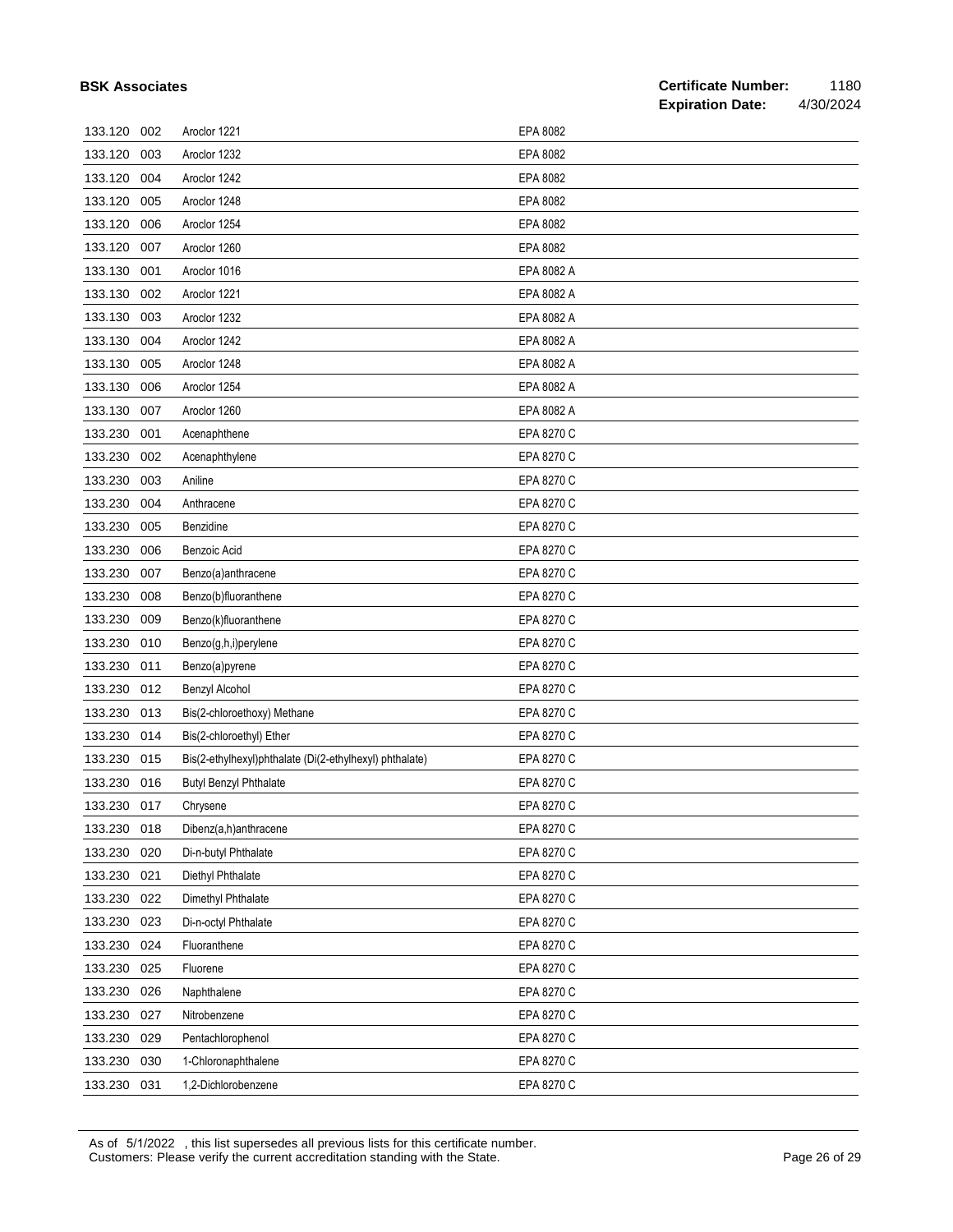| <b>BSK Associates</b> |     |                                                         |            | <b>Certificate Number:</b><br>1180<br><b>Expiration Date:</b><br>4/30/2024 |
|-----------------------|-----|---------------------------------------------------------|------------|----------------------------------------------------------------------------|
| 133.230               | 032 | 1,3-Dichlorobenzene                                     | EPA 8270 C |                                                                            |
| 133.230               | 033 | 1,4-Dichlorobenzene                                     | EPA 8270 C |                                                                            |
| 133.230               | 034 | 2-Chloronaphthalene                                     | EPA 8270 C |                                                                            |
| 133.230               | 035 | 2-Chlorophenol                                          | EPA 8270 C |                                                                            |
| 133.230               | 036 | 2,4-Dichlorophenol                                      | EPA 8270 C |                                                                            |
| 133.230               | 037 | 2,4-Dimethylphenol                                      | EPA 8270 C |                                                                            |
| 133.230               | 038 | 2,4-Dinitrophenol                                       | EPA 8270 C |                                                                            |
| 133.230               | 039 | 2,4-Dinitrotoluene                                      | EPA 8270 C |                                                                            |
| 133.230               | 040 | 2,6-Dichlorophenol                                      | EPA 8270 C |                                                                            |
| 133.230               | 041 | 2,6-Dinitrotoluene                                      | EPA 8270 C |                                                                            |
| 133.230               | 042 | 2-Nitroaniline                                          | EPA 8270 C |                                                                            |
| 133.230               | 043 | 2-Nitrophenol                                           | EPA 8270 C |                                                                            |
| 133.230               | 044 | 3-Nitroaniline                                          | EPA 8270 C |                                                                            |
| 133.230               | 045 | 3,3'-Dichlorobenzidine                                  | EPA 8270 C |                                                                            |
| 133.230               | 046 | 4-Chloroaniline                                         | EPA 8270 C |                                                                            |
| 133.230               | 047 | 4-Chloro-3-methylphenol                                 | EPA 8270 C |                                                                            |
| 133.230               | 048 | 4-Bromophenyl Phenyl Ether                              | EPA 8270 C |                                                                            |
| 133.230               | 049 | 4-Chlorophenyl Phenyl Ether                             | EPA 8270 C |                                                                            |
| 133.230               | 050 | 4-Nitroaniline                                          | EPA 8270 C |                                                                            |
| 133.230               | 051 | 4-Nitrophenol                                           | EPA 8270 C |                                                                            |
| 133.230               | 088 | N-nitrosodimethylamine                                  | EPA 8270 C |                                                                            |
| 133.230               | 089 | N-nitrosodiphenylamine                                  | EPA 8270 C |                                                                            |
| 133.230               | 090 | N-nitroso-di-n-propylamine                              | EPA 8270 C |                                                                            |
| 133.230               | 091 | Indeno(1,2,3-c,d)pyrene                                 | EPA 8270 C |                                                                            |
| 133.230               | 092 | Isophorone                                              | EPA 8270 C |                                                                            |
| 133.230               | 093 | 2-Methylnaphthalene                                     | EPA 8270 C |                                                                            |
| 133.230               | 094 | Phenanthrene                                            | EPA 8270 C |                                                                            |
| 133.240               | 001 | Acenaphthene                                            | EPA 8270 E |                                                                            |
| 133.240               | 002 | Acenaphthylene                                          | EPA 8270 E |                                                                            |
| 133.240               | 003 | Aniline                                                 | EPA 8270 E |                                                                            |
| 133.240               | 004 | Anthracene                                              | EPA 8270 E |                                                                            |
| 133.240               | 005 | Benzidine                                               | EPA 8270 E |                                                                            |
| 133.240               | 006 | <b>Benzoic Acid</b>                                     | EPA 8270 E |                                                                            |
| 133.240               | 007 | Benzo(a)anthracene                                      | EPA 8270 E |                                                                            |
| 133.240               | 008 | Benzo(b)fluoranthene                                    | EPA 8270 E |                                                                            |
| 133.240               | 009 | Benzo(k)fluoranthene                                    | EPA 8270 E |                                                                            |
| 133.240               | 010 | Benzo(g,h,i)perylene                                    | EPA 8270 E |                                                                            |
| 133.240               | 011 | Benzo(a)pyrene                                          | EPA 8270 E |                                                                            |
| 133.240               | 012 | Benzyl Alcohol                                          | EPA 8270 E |                                                                            |
| 133.240               | 013 | Bis(2-chloroethoxy) Methane                             | EPA 8270 E |                                                                            |
| 133.240               | 014 | Bis(2-chloroethyl) Ether                                | EPA 8270 E |                                                                            |
| 133.240 015           |     | Bis(2-ethylhexyl)phthalate (Di(2-ethylhexyl) phthalate) | EPA 8270 E |                                                                            |

As of 5/1/2022 , this list supersedes all previous lists for this certificate number. Customers: Please verify the current accreditation standing with the State. **Page 27 of 29** Page 27 of 29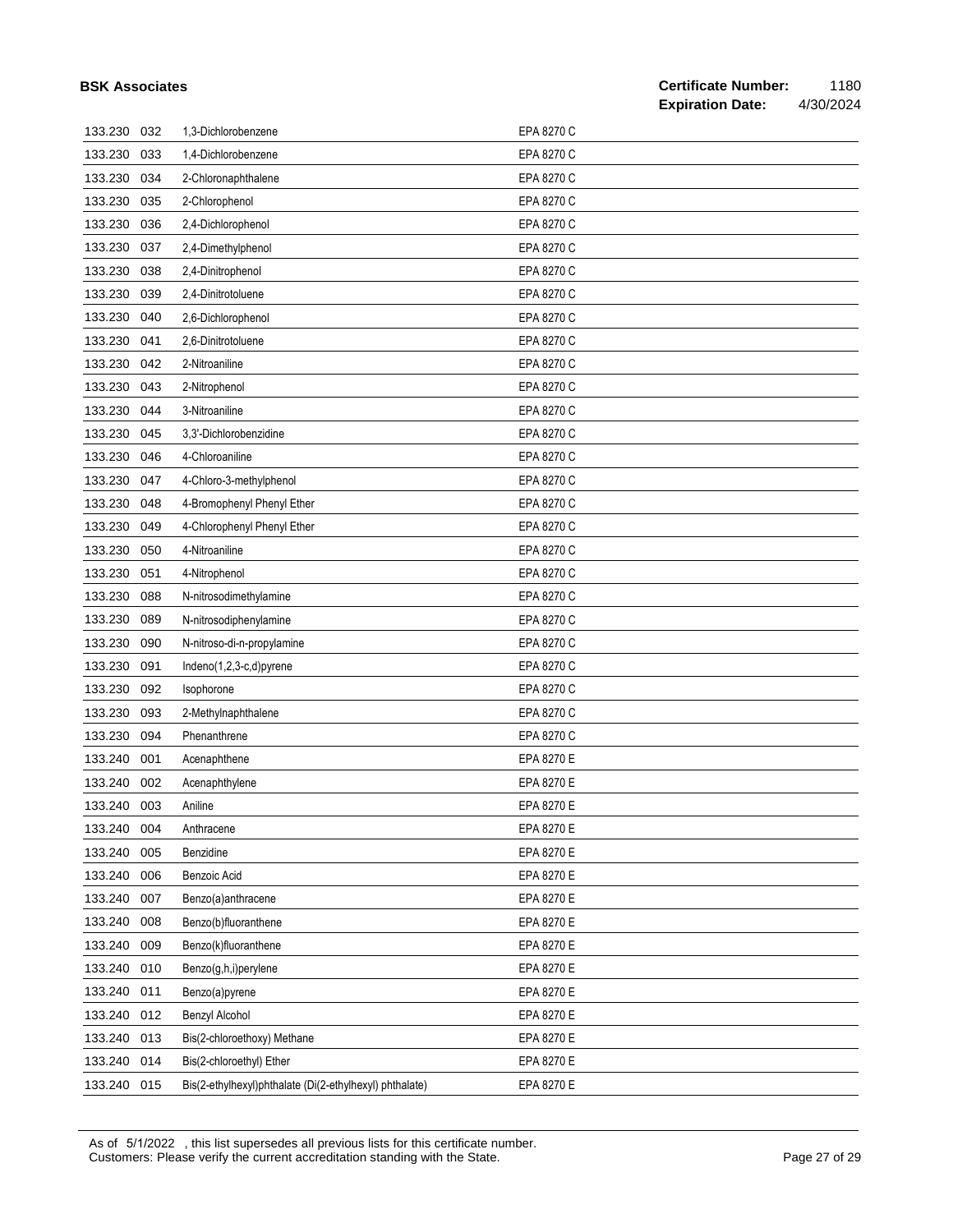| <b>BSK Associates</b> |     |                               |            | <b>Certificate Number:</b><br><b>Expiration Date:</b> |  |  |
|-----------------------|-----|-------------------------------|------------|-------------------------------------------------------|--|--|
| 133.240 016           |     | <b>Butyl Benzyl Phthalate</b> | EPA 8270 E |                                                       |  |  |
| 133.240               | 017 | Chrysene                      | EPA 8270 E |                                                       |  |  |
| 133.240               | 018 | Dibenz(a,h)anthracene         | EPA 8270 E |                                                       |  |  |
| 133.240               | 020 | Di-n-butyl Phthalate          | EPA 8270 E |                                                       |  |  |
| 133.240               | 021 | Diethyl Phthalate             | EPA 8270 E |                                                       |  |  |
| 133.240               | 022 | Dimethyl Phthalate            | EPA 8270 E |                                                       |  |  |
| 133.240               | 023 | Di-n-octyl Phthalate          | EPA 8270 E |                                                       |  |  |
| 133.240               | 024 | Fluoranthene                  | EPA 8270 E |                                                       |  |  |
| 133.240               | 025 | Fluorene                      | EPA 8270 E |                                                       |  |  |
| 133.240               | 026 | Naphthalene                   | EPA 8270 E |                                                       |  |  |
| 133.240               | 027 | Nitrobenzene                  | EPA 8270 E |                                                       |  |  |
| 133.240               | 029 | Pentachlorophenol             | EPA 8270 E |                                                       |  |  |
| 133.240               | 031 | 1,2-Dichlorobenzene           | EPA 8270 E |                                                       |  |  |
| 133.240               | 032 | 1,3-Dichlorobenzene           | EPA 8270 E |                                                       |  |  |
| 133.240               | 033 | 1,4-Dichlorobenzene           | EPA 8270 E |                                                       |  |  |
| 133.240               | 034 | 2-Chloronaphthalene           | EPA 8270 E |                                                       |  |  |
| 133.240               | 035 | 2-Chlorophenol                | EPA 8270 E |                                                       |  |  |
| 133.240               | 036 | 2,4-Dichlorophenol            | EPA 8270 E |                                                       |  |  |
| 133.240               | 037 | 2,4-Dimethylphenol            | EPA 8270 E |                                                       |  |  |
| 133.240               | 038 | 2,4-Dinitrophenol             | EPA 8270 E |                                                       |  |  |
| 133.240               | 039 | 2,4-Dinitrotoluene            | EPA 8270 E |                                                       |  |  |
| 133.240               | 040 | 2,6-Dichlorophenol            | EPA 8270 E |                                                       |  |  |
| 133.240               | 041 | 2,6-Dinitrotoluene            | EPA 8270 E |                                                       |  |  |
| 133.240               | 042 | 2-Nitroaniline                | EPA 8270 E |                                                       |  |  |
| 133.240               | 043 | 2-Nitrophenol                 | EPA 8270 E |                                                       |  |  |
| 133.240               | 044 | 3-Nitroaniline                | EPA 8270 E |                                                       |  |  |
| 133.240               | 045 | 3,3'-Dichlorobenzidine        | EPA 8270 E |                                                       |  |  |
| 133.240 046           |     | 4-Chloroaniline               | EPA 8270 E |                                                       |  |  |
| 133.240 047           |     | 4-Chloro-3-methylphenol       | EPA 8270 E |                                                       |  |  |
| 133.240               | 048 | 4-Bromophenyl Phenyl Ether    | EPA 8270 E |                                                       |  |  |
| 133.240               | 049 | 4-Chlorophenyl Phenyl Ether   | EPA 8270 E |                                                       |  |  |
| 133.240               | 050 | 4-Nitroaniline                | EPA 8270 E |                                                       |  |  |
| 133.240               | 051 | 4-Nitrophenol                 | EPA 8270 E |                                                       |  |  |
| 133.240               | 088 | N-nitrosodimethylamine        | EPA 8270 E |                                                       |  |  |
| 133.240               | 089 | N-nitrosodiphenylamine        | EPA 8270 E |                                                       |  |  |
| 133.240               | 090 | N-nitroso-di-n-propylamine    | EPA 8270 E |                                                       |  |  |
| 133.320               | 001 | Aldicarb (Temik)              | EPA 8321 A |                                                       |  |  |
| 133.320               | 002 | Aldicarb Sulfone              | EPA 8321 A |                                                       |  |  |
| 133.320               | 003 | Aldicarb Sulfoxide            | EPA 8321 A |                                                       |  |  |
| 133.320               | 004 | Carbaryl (Sevin)              | EPA 8321 A |                                                       |  |  |
| 133.320               | 005 | Carbofuran (Furadan)          | EPA 8321 A |                                                       |  |  |
| 133.320 006           |     | Diuron                        | EPA 8321 A |                                                       |  |  |

As of 5/1/2022 , this list supersedes all previous lists for this certificate number. Customers: Please verify the current accreditation standing with the State. Current content of Page 28 of 29 of 29